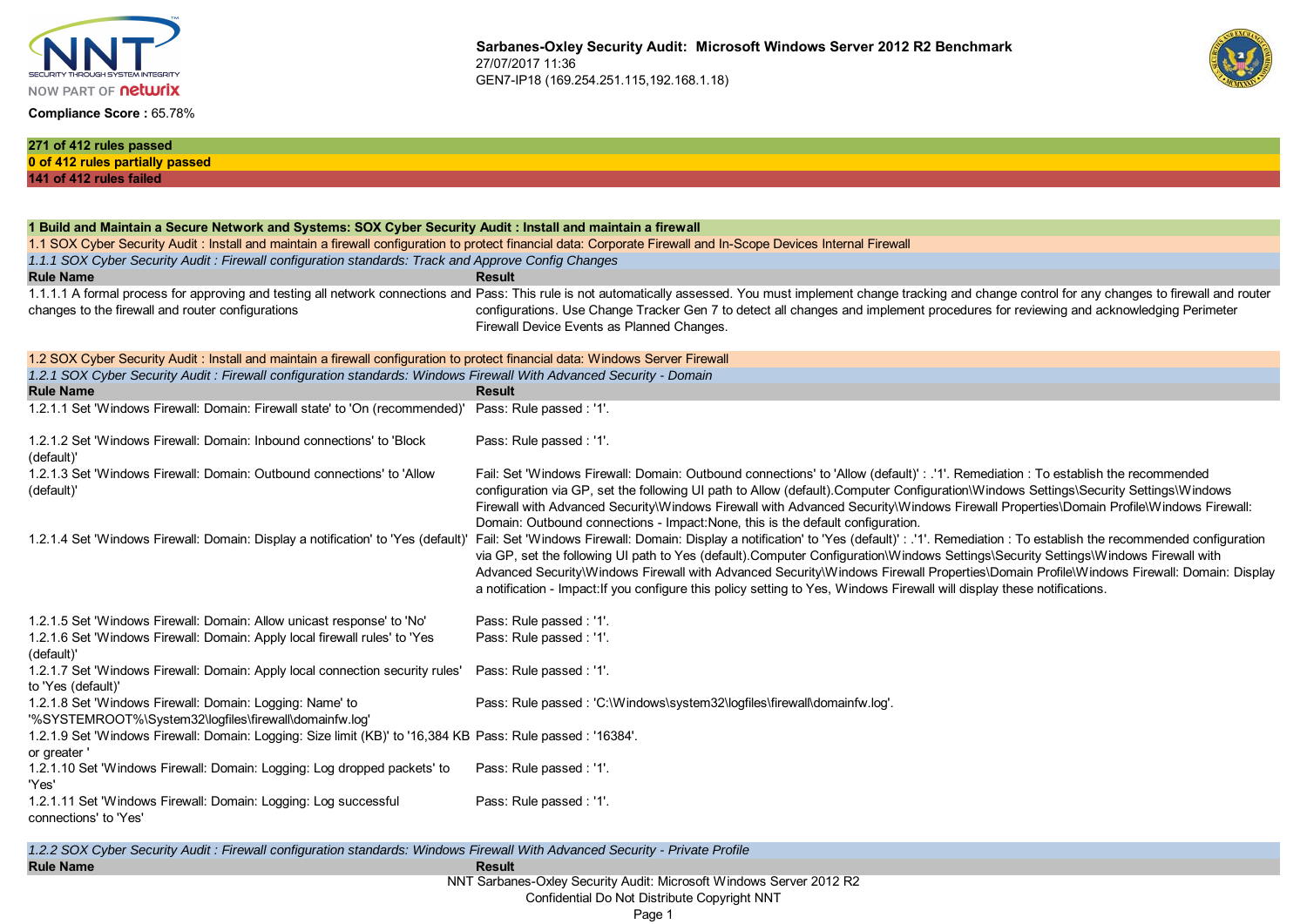| 1.2.2.1 Set 'Windows Firewall: Private: Firewall state' to 'On (recommended)'                                                                                        | Pass: Rule passed : '1'.                                                                                                                                                                                                                                                                                                                                                                                                                                                                                                                                                                                                                                                                                     |
|----------------------------------------------------------------------------------------------------------------------------------------------------------------------|--------------------------------------------------------------------------------------------------------------------------------------------------------------------------------------------------------------------------------------------------------------------------------------------------------------------------------------------------------------------------------------------------------------------------------------------------------------------------------------------------------------------------------------------------------------------------------------------------------------------------------------------------------------------------------------------------------------|
| 1.2.2.2 Set 'Windows Firewall: Private: Inbound connections' to 'Block<br>(default)'                                                                                 | Pass: Rule passed : '1'.                                                                                                                                                                                                                                                                                                                                                                                                                                                                                                                                                                                                                                                                                     |
| 1.2.2.3 Set 'Windows Firewall: Private: Outbound connections' to 'Allow<br>(default)'                                                                                | Pass: Rule passed : '0'.                                                                                                                                                                                                                                                                                                                                                                                                                                                                                                                                                                                                                                                                                     |
| 1.2.2.4 Set 'Windows Firewall: Private: Display a notification' to 'Yes (default)'                                                                                   | Fail: Set 'Windows Firewall: Private: Display a notification' to 'Yes (default)' : .'1'. Remediation : To establish the recommended configuration<br>via GP, set the following UI path to Yes (default).Computer Configuration\Windows Settings\Security Settings\Windows Firewall with<br>Advanced Security\Windows Firewall with Advanced Security\Windows Firewall Properties\Private Profile\Windows Firewall: Private: Display a<br>notification - Impact: If you configure this policy setting to Yes, Windows Firewall will display these notifications.                                                                                                                                              |
| 1.2.2.5 Set 'Windows Firewall: Private: Allow unicast response' to 'No'<br>1.2.2.6 Set 'Windows Firewall: Private: Apply local firewall rules' to 'Yes<br>(default)' | Pass: Rule passed : '1'.<br>Pass: Rule passed : '1'.                                                                                                                                                                                                                                                                                                                                                                                                                                                                                                                                                                                                                                                         |
| 1.2.2.7 Set 'Windows Firewall: Private: Apply local connection security rules'<br>to 'Yes (default)'                                                                 | Pass: Rule passed : '1'.                                                                                                                                                                                                                                                                                                                                                                                                                                                                                                                                                                                                                                                                                     |
| 1.2.2.8 Set 'Windows Firewall: Private: Logging: Name' to<br>'%SYSTEMROOT%\System32\logfiles\firewall\privatefw.log'                                                 | Pass: Rule passed: 'C:\Windows\system32\logfiles\firewall\privatefw.log'.                                                                                                                                                                                                                                                                                                                                                                                                                                                                                                                                                                                                                                    |
| 1.2.2.9 Set 'Windows Firewall: Private: Logging: Size limit (KB)' to '16,384 KB Pass: Rule passed: '16384'.<br>or greater'                                           |                                                                                                                                                                                                                                                                                                                                                                                                                                                                                                                                                                                                                                                                                                              |
| 1.2.2.10 Set 'Windows Firewall: Private: Logging: Log dropped packets' to<br>'Yes'                                                                                   | Pass: Rule passed : '1'.                                                                                                                                                                                                                                                                                                                                                                                                                                                                                                                                                                                                                                                                                     |
| 1.2.2.11 Set 'Windows Firewall: Private: Logging: Log successful connections' Pass: Rule passed : '1'.<br>to 'Yes'                                                   |                                                                                                                                                                                                                                                                                                                                                                                                                                                                                                                                                                                                                                                                                                              |
| 1.2.3 SOX Cyber Security Audit: Firewall configuration standards: Windows Firewall With Advanced Security - Public Profile                                           |                                                                                                                                                                                                                                                                                                                                                                                                                                                                                                                                                                                                                                                                                                              |
|                                                                                                                                                                      |                                                                                                                                                                                                                                                                                                                                                                                                                                                                                                                                                                                                                                                                                                              |
| <b>Rule Name</b>                                                                                                                                                     | <b>Result</b>                                                                                                                                                                                                                                                                                                                                                                                                                                                                                                                                                                                                                                                                                                |
| 1.2.3.1 Set 'Windows Firewall: Public: Firewall state' to 'On (recommended)'                                                                                         | Fail: Set 'Windows Firewall: Public: Firewall state' to 'On (recommended)' : .'0'. Remediation : To establish the recommended configuration via<br>GP, set the following UI path to On (recommended).Computer Configuration\Windows Settings\Security Settings\Windows Firewall with<br>Advanced Security\Windows Firewall with Advanced Security\Windows Firewall Properties\Public Profile\Windows Firewall: Public: Firewall                                                                                                                                                                                                                                                                              |
| 1.2.3.2 Set 'Windows Firewall: Public: Inbound connections' to 'Block (default)' Pass: Rule passed : '1'.                                                            | state - Impact: None, this is the default configuration.                                                                                                                                                                                                                                                                                                                                                                                                                                                                                                                                                                                                                                                     |
| 1.2.3.3 Set 'Windows Firewall: Public: Outbound connections' to 'Allow                                                                                               | Pass: Rule passed : '0'.                                                                                                                                                                                                                                                                                                                                                                                                                                                                                                                                                                                                                                                                                     |
| (default)'<br>1.2.3.4 Set 'Windows Firewall: Public: Display a notification' to 'Yes'                                                                                | Pass: Rule passed : '0'.                                                                                                                                                                                                                                                                                                                                                                                                                                                                                                                                                                                                                                                                                     |
| 1.2.3.5 Set 'Windows Firewall: Public: Allow unicast response' to 'No'<br>1.2.3.6 Set 'Windows Firewall: Public: Apply local firewall rules' to 'Yes<br>(default)'   | Pass: Rule passed : '1'.<br>Fail: Set 'Windows Firewall: Public: Apply local firewall rules' to 'Yes (default)' : .'0'. Remediation : To establish the recommended configuration<br>via GP, set the following UI path to Yes (default).Computer Configuration\Windows Settings\Security Settings\Windows Firewall with<br>Advanced Security\Windows Firewall with Advanced Security\Windows Firewall Properties\Public Profile\Windows Firewall: Public: Apply local<br>firewall rules - Impact: If you configure this setting to No, administrators can still create firewall rules, but the rules will not be applied. This<br>setting is available only when configuring the policy through Group Policy. |
| 1.2.3.7 Set 'Windows Firewall: Public: Apply local connection security rules' to Pass: Rule passed : '0'.<br>'No'                                                    |                                                                                                                                                                                                                                                                                                                                                                                                                                                                                                                                                                                                                                                                                                              |
| 1.2.3.8 Set 'Windows Firewall: Public: Logging: Name' to<br>'%SYSTEMROOT%\System32\logfiles\firewall\publicfw.log'                                                   | Pass: Rule passed: 'C:\Windows\system32\logfiles\firewall\publicfw.log'.                                                                                                                                                                                                                                                                                                                                                                                                                                                                                                                                                                                                                                     |
| 1.2.3.9 Set 'Windows Firewall: Public: Logging: Size limit (KB)' to '16,384 KB<br>or greater'                                                                        | Pass: Rule passed: '16384'.                                                                                                                                                                                                                                                                                                                                                                                                                                                                                                                                                                                                                                                                                  |
| 1.2.3.10 Set 'Windows Firewall: Public: Logging: Log dropped packets' to<br>'Yes'                                                                                    | Pass: Rule passed : '1'.                                                                                                                                                                                                                                                                                                                                                                                                                                                                                                                                                                                                                                                                                     |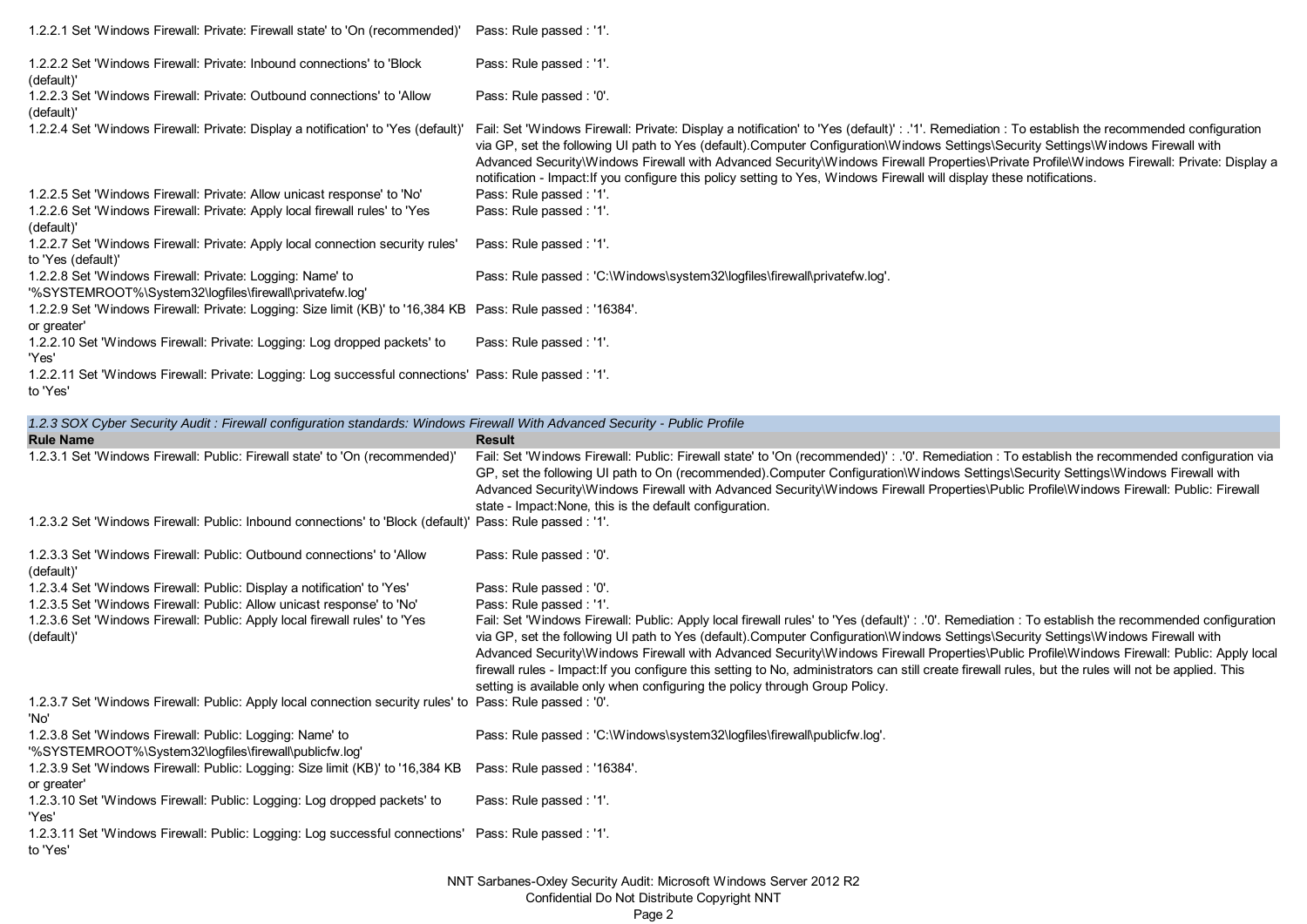| 2 Build and Maintain a Secure Network and Systems: SOX Cyber Security Audit: Do not use vendor-supplied defaults<br>2.1 SOX Cyber Security Audit : Do not use vendor-supplied defaults for system passwords and other security parameters: Develop configuration standards for all system components<br>2.1.1 SOX Cyber Security Audit: System Hardening - Default User Accounts |                                                                                                                                                                                                                                                                                                                                                                                                                                                                                                                                                                                                                                                                                                                                                                                                                                                                                                                                                                                                                                                                                                                                                                                                                                                                                             |  |
|----------------------------------------------------------------------------------------------------------------------------------------------------------------------------------------------------------------------------------------------------------------------------------------------------------------------------------------------------------------------------------|---------------------------------------------------------------------------------------------------------------------------------------------------------------------------------------------------------------------------------------------------------------------------------------------------------------------------------------------------------------------------------------------------------------------------------------------------------------------------------------------------------------------------------------------------------------------------------------------------------------------------------------------------------------------------------------------------------------------------------------------------------------------------------------------------------------------------------------------------------------------------------------------------------------------------------------------------------------------------------------------------------------------------------------------------------------------------------------------------------------------------------------------------------------------------------------------------------------------------------------------------------------------------------------------|--|
| <b>Rule Name</b>                                                                                                                                                                                                                                                                                                                                                                 | <b>Result</b>                                                                                                                                                                                                                                                                                                                                                                                                                                                                                                                                                                                                                                                                                                                                                                                                                                                                                                                                                                                                                                                                                                                                                                                                                                                                               |  |
| 2.1.1.1 Set 'Accounts: Guest account status' to 'Disabled'<br>2.1.1.2 Configure 'Accounts: Rename administrator account'<br>2.1.1.3 Configure 'Accounts: Rename guest account'                                                                                                                                                                                                   | Pass: Rule passed: securitypolicy (0)'[{oval:org.cisecurity.benchmarks.microsoft windows 8.1:obj:1051}]'.<br>Fail: Configure 'Accounts: Rename administrator account': securitypolicy (2 items: "Administrator", "Administrator").<br>Remediation: Configure the following Group Policy setting in a manner that is consistent with the security and operational requirements of<br>your organization:Computer Configuration\Windows Settings\Security Settings\Local Policies\Security Options\Accounts: Rename<br>administrator account - Impact: You will have to inform users who are authorized to use this account of the new account name. (The guidance<br>for this setting assumes that the Administrator account was not disabled, which was recommended earlier in this chapter.).<br>Fail: Configure 'Accounts: Rename guest account' : securitypolicy (2 items: "Guest", "Guest").<br>Remediation: Configure the following Group Policy setting in a manner that is consistent with the security and operational requirements of<br>your organization:Computer Configuration\Windows Settings\Security Settings\Local Policies\Security Options\Accounts: Rename guest<br>account - Impact: There should be little - Impact, because the Guest account is disabled by default. |  |
| 2.1.2 SOX Cyber Security Audit: System Hardening - Personalization Rules                                                                                                                                                                                                                                                                                                         |                                                                                                                                                                                                                                                                                                                                                                                                                                                                                                                                                                                                                                                                                                                                                                                                                                                                                                                                                                                                                                                                                                                                                                                                                                                                                             |  |
| <b>Rule Name</b>                                                                                                                                                                                                                                                                                                                                                                 | <b>Result</b>                                                                                                                                                                                                                                                                                                                                                                                                                                                                                                                                                                                                                                                                                                                                                                                                                                                                                                                                                                                                                                                                                                                                                                                                                                                                               |  |
| 2.1.2.1 Set 'Enable screen saver' to 'Enabled'<br>2.1.2.2 Set 'Force specific screen saver: Screen saver executable name' to                                                                                                                                                                                                                                                     | Pass: Rule passed : '1'.<br>Pass: Rule passed : 'scrnsave.scr'.                                                                                                                                                                                                                                                                                                                                                                                                                                                                                                                                                                                                                                                                                                                                                                                                                                                                                                                                                                                                                                                                                                                                                                                                                             |  |
| 'Enabled:scrnsave.scr'<br>2.1.2.3 Set 'Password protect the screen saver' to 'Enabled'                                                                                                                                                                                                                                                                                           | Pass: Rule passed : '1'.                                                                                                                                                                                                                                                                                                                                                                                                                                                                                                                                                                                                                                                                                                                                                                                                                                                                                                                                                                                                                                                                                                                                                                                                                                                                    |  |
| 2.1.3 SOX Cyber Security Audit: System Hardening - Attachment Manager Rules                                                                                                                                                                                                                                                                                                      |                                                                                                                                                                                                                                                                                                                                                                                                                                                                                                                                                                                                                                                                                                                                                                                                                                                                                                                                                                                                                                                                                                                                                                                                                                                                                             |  |
| <b>Rule Name</b>                                                                                                                                                                                                                                                                                                                                                                 | <b>Result</b>                                                                                                                                                                                                                                                                                                                                                                                                                                                                                                                                                                                                                                                                                                                                                                                                                                                                                                                                                                                                                                                                                                                                                                                                                                                                               |  |

2.1.3.1 Set 'Do not preserve zone information in file attachments' to 'Disabled' Pass: Rule passed : '2'.

|                                                                                      | 2.2 SOX Cyber Security Audit: System Hardening: Non-Default Services List - Verify that system configuration standards include the following procedures for all types of system components: |  |
|--------------------------------------------------------------------------------------|---------------------------------------------------------------------------------------------------------------------------------------------------------------------------------------------|--|
| 2.2.1 SOX Cyber Security Audit: System Hardening: Check for any Non-Default Services |                                                                                                                                                                                             |  |
| <b>Rule Name</b>                                                                     | <b>Result</b>                                                                                                                                                                               |  |
| 2.2.1.1 Check for any Non-Default Services                                           | Fail: Services installed not covered by Default and Optional services list: TabletInputService (tabletinputservice), AdobeARMservice                                                        |  |
|                                                                                      | (adobearmservice).                                                                                                                                                                          |  |

| 2.3 SOX Cyber Security Audit: System Hardening: Mandatory Services List - Verify that system configuration standards include the following procedures for all types of system components: |
|-------------------------------------------------------------------------------------------------------------------------------------------------------------------------------------------|
| 2.3.1 SOX Cyber Security Audit: System Hardening: Mandatory Services List                                                                                                                 |

| E.o., José Opoc. Joodiny Addit. Opotom Adriaoning. Manadiony Johnson Elot<br><b>Rule Name</b> | <b>Result</b>                                                       |
|-----------------------------------------------------------------------------------------------|---------------------------------------------------------------------|
| 2.3.1.1 App Readiness Service                                                                 |                                                                     |
| 2.3.1.2 Application Experience Service                                                        |                                                                     |
| 2.3.1.3 Application Host Helper Service                                                       |                                                                     |
| 2.3.1.4 Application Identity Service                                                          |                                                                     |
| 2.3.1.5 Application Information Service                                                       |                                                                     |
| 2.3.1.6 Application Layer Gateway Service                                                     | Fail: state ALG (stopped), startmode ALG (manual).                  |
| 2.3.1.7 Application Management Service                                                        | Fail: state AppMgmt (running), startmode AppMgmt (manual).          |
|                                                                                               | Fail: state AppXSVC (), startmode AppXSVC ().                       |
| 2.3.1.8 AppX Deployment Service (AppXSVC) Service                                             |                                                                     |
| 2.3.1.9 ASP. NET State Service (aspnet state) Service                                         |                                                                     |
| 2.3.1.10 Background Intelligent Transfer Service                                              |                                                                     |
| 2.3.1.11 Background Tasks Infrastructure (BrokerInfrastructure) Service                       |                                                                     |
| 2.3.1.12 Base Filtering Engine Service                                                        |                                                                     |
| 2.3.1.13 Certificate Propagation Service                                                      | Fail: state CertPropSvc (running), startmode CertPropSvc (manual).  |
| 2.3.1.14 CNG Key Isolation Service                                                            |                                                                     |
| 2.3.1.15 COM+ Event System Service                                                            |                                                                     |
| 2.3.1.16 COM+ System Application Service                                                      | Fail: state COMSysApp (stopped), startmode COMSysApp (manual).      |
| 2.3.1.17 Computer Browser Service                                                             |                                                                     |
|                                                                                               | NNT Sarbanes-Oxley Security Audit: Microsoft Windows Server 2012 R2 |
|                                                                                               | Confidential Do Not Distribute Copyright NNT                        |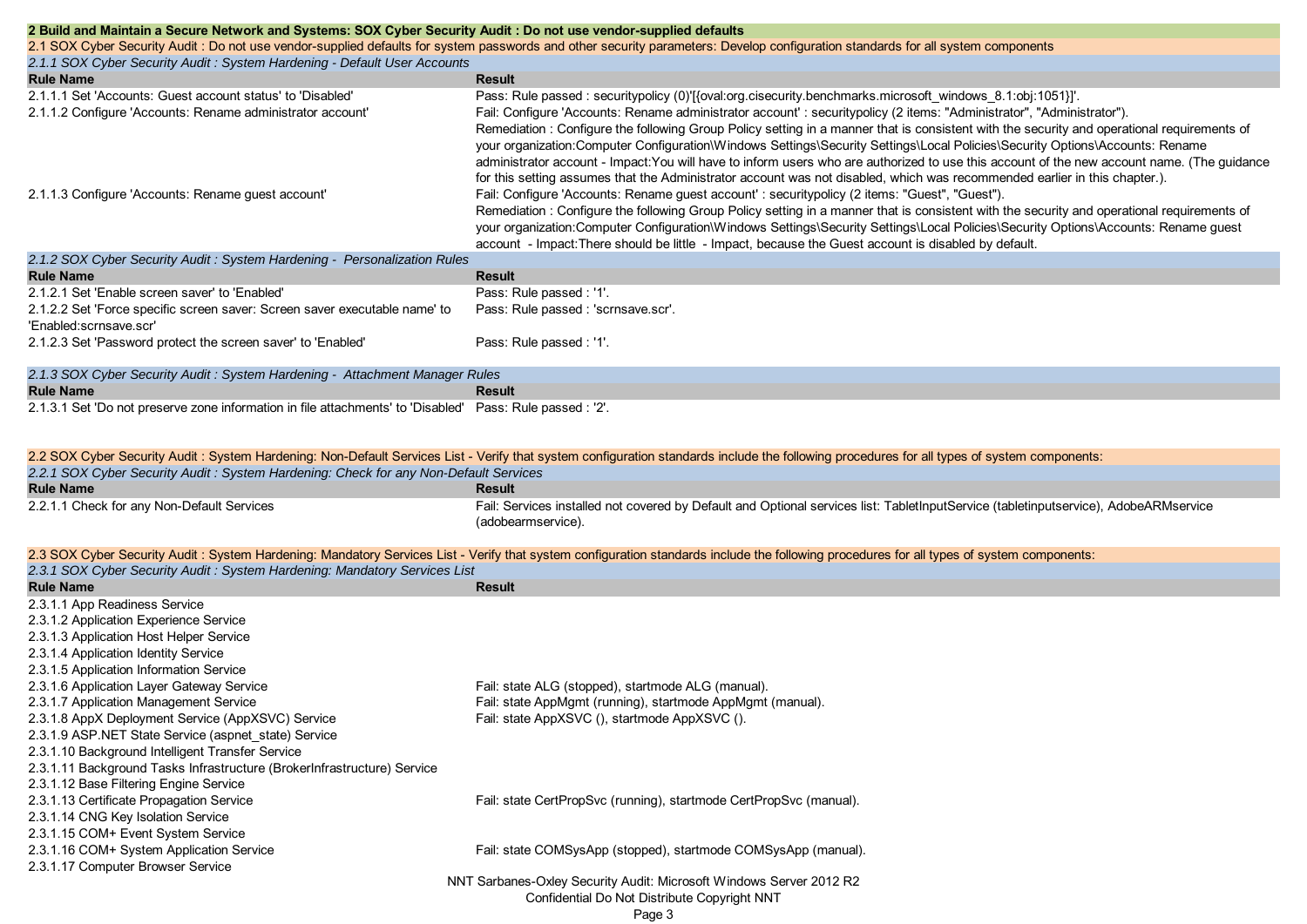2.3.1.18 Credential Manager Service 2.3.1.19 Cryptographic Services Service 2.3.1.20 DCOM Server Process Launcher Service 2.3.1.21 Device Association (deviceassociationservice) Service Fail: state deviceassociationservice (), startmode deviceassociationservice (). 2.3.1.22 Device Install (deviceinstall) Service Fail: state deviceinstall (), startmode deviceinstall (). 2.3.1.23 Device Setup (dsmsvc) Service Fail: state dsmsvc (), startmode dsmsvc (), startmode dsmsvc (). 2.3.1.24 DHCP Client Service Fail: state Dhcp (running), startmode Dhcp (auto). 2.3.1.25 Diagnostic Policy Service Fail: state DPS (running), startmode DPS (auto). 2.3.1.28 Distributed Link Tracking Client Service Fail: state TrkWks (running), startmode TrkWks (auto). 2.3.1.29 Distributed Transaction Coordinator Service Fail: state MSDTC (running), startmode MSDTC (auto). 2.3.1.30 DNS Client Service2.3.1.31 The Enhanced Mitigation Experience Toolkit (EMET) Service Fail: state emet service (), startmode emet service (). 2.3.1.32 Encrypting File System (EFS) Service 2.3.1.33 Extensible Authentication Protocol Service2.3.1.34 Function Discovery Provider Host Service Fail: state fdPHost (stopped), startmode fdPHost (manual). 2.3.1.35 Function Discovery Resource Publication Service Fail: state FDResPub (stopped), startmode FDResPub (manual). 2.3.1.36 Group Policy Client Service 2.3.1.37 Health Key and Certificate Management Service 2.3.1.38 Human Interface Device Access Service Fail: state hidserv (stopped), startmode hidserv (manual). 2.3.1.42 Hyper-V Heartbeat Service (vmicheartbeat) Service Fail: state vmicheartbeat (stopped), startmode vmicheartbeat (manual). 2.3.1.43 Hyper-V Remote Desktop Virtualization Service (vmicrdv) Service Fail: state vmicrdv (stopped), startmode vmicrdv (manual). 2.3.1.44 Hyper-V Time Synchronization Service (vmictimesync) Service Fail: state vmictimesync (stopped), startmode vmictimesync (manual). 2.3.1.45 Hyper-V Volume Shadow Copy Requestor (vmicvss) Service Fail: state vmicvss (stopped), startmode vmicvss (manual). 2.3.1.46 IKE and AuthIP IPsec Keying Modules Service Fail: state IKEEXT (running), startmode IKEEXT (auto). 2.3.1.47 Interactive Services Detection Service Fail: state UI0Detect (stopped), startmode UI0Detect (manual). 2.3.1.48 Internet Connection Sharing (ICS) Service Fail: state SharedAccess (stopped), startmode SharedAccess (manual). 2.3.1.49 Internet Explorer ETW Collector Service 2.3.1.50 IP Helper Service 2.3.1.51 IPsec Policy Agent Service Fail: state PolicyAgent (running), startmode PolicyAgent (manual). 2.3.1.52 KDC Proxy Server service (kpssvc) Service Fail: state kpssvc (), startmode kpssvc (), startmode kpssvc (). 2.3.1.53 KtmRm for Distributed Transaction Coordinator Service Fail: state KtmRm (stopped), startmode KtmRm (manual). 2.3.1.54 Link-Layer Topology Discovery Mapper Service Fail: state lltdsvc (stopped), startmode lltdsvc (manual). 2.3.1.55 Microsoft iSCSI Initiator Service 2.3.1.56 Microsoft Software Shadow Copy Provider Service 2.3.1.57 Microsoft Storage Spaces SMP (smphost) Service 2.3.1.58 Multimedia Class Scheduler Service 2.3.1.59 Net.Tcp Port Sharing Service 2.3.1.60 Netlogon Service Fail: state Netlogon (stopped), startmode Netlogon (manual). 2.3.1.61 Network Access Protection Agent Service 2.3.1.62 Network Connections Service 2.3.1.63 Network Connectivity Assistant (ncasvc) Service Fail: state ncasvc (), startmode ncasvc (), startmode ncasvc (). 2.3.1.64 Network List Service Fail: state netprofm (running), startmode netprofm (manual). 2.3.1.65 Network Location Awareness Service2.3.1.66 Network Store Interface Service 2.3.1.67 Optimize Drives (defragsvc) Service 2.3.1.68 Performance Counter DLL Host (perfhost) Service Fail: state perfhost (), startmode perfhost (). 2.3.1.69 Performance Logs and Alerts Service

2.3.1.26 Diagnostic Service Host Service Fail: state WdiServiceHost (stopped), startmode WdiServiceHost (manual). 2.3.1.27 Diagnostic System Host Service Fail: state WdiSystemHost (stopped), startmode WdiSystemHost (manual).

2.3.1.39 Hyper-V Data Exchange Service (vmickvpexchange) Service Fail: state vmickvpexchange (stopped), startmode vmickvpexchange (manual). 2.3.1.40 Hyper-V Guest Service Interface (vmicguestinterface) Service Fail: state vmicguestinterface (stopped), startmode vmicguestinterface (manual). 2.3.1.41 Hyper-V Guest Shutdown Service (vmicshutdown) Service Fail: state vmicshutdown (stopped), startmode vmicshutdown (manual).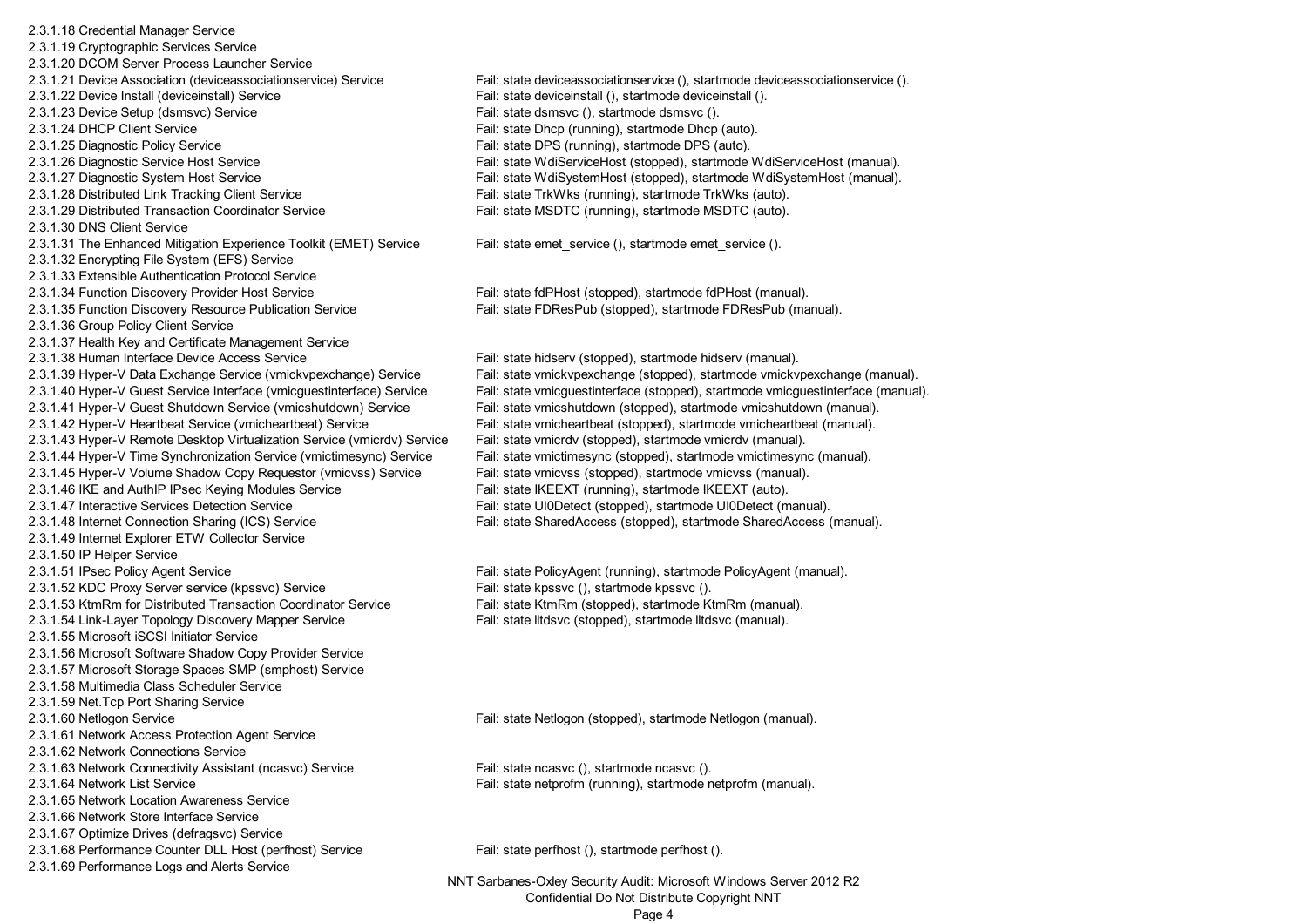2.3.1.70 Plug and Play Service 2.3.1.71 Portable Device Enumerator Service Fail: state WPDBusEnum (stopped), startmode WPDBusEnum (manual). 2.3.1.72 Power Service2.3.1.73 Print Spooler Service Fail: state Spooler (running), startmode Spooler (auto). 2.3.1.74 Printer Extensions and Notifications Service Fail: state printnotify (), startmode printnotify (). 2.3.1.75 Problem Reports and Solutions Control Panel Support Service Fail: state wercplsupport (stopped), startmode wercplsupport (manual). 2.3.1.76 Remote Access Auto Connection Manager Service Fail: state RasAuto (stopped), startmode RasAuto (manual). 2.3.1.77 Remote Access Connection Manager Service Fail: state RasMan (stopped), startmode RasMan (manual). 2.3.1.78 Remote Desktop Configuration Service Fail: state SessionEnv (running), startmode SessionEnv (manual). 2.3.1.79 Remote Desktop Services Service Fail: state TermService (running), startmode TermService (manual). 2.3.1.80 Remote Desktop Services UserMode Port Redirector Fail: state UmRdpService (running), startmode UmRdpService (manual). 2.3.1.81 Remote Procedure Call (RPC) Service 2.3.1.82 Remote Procedure Call (RPC) Locator Service Fail: state RpcLocator (stopped), startmode RpcLocator (manual). 2.3.1.83 Remote Registry Service Fail: state RemoteRegistry (stopped), startmode RemoteRegistry (auto). 2.3.1.84 Resultant Set of Policy Provider Service Fail: state RSoPProv (stopped), startmode RSoPProv (manual). 2.3.1.85 Routing and Remote Access Service 2.3.1.86 RPC Endpoint Mapper Service 2.3.1.87 Secondary Logon Service Fail: state seclogon (running), startmode seclogon (manual). 2.3.1.88 Secure Socket Tunneling Protocol Service Fail: state SstpSvc (stopped), startmode SstpSvc (manual). 2.3.1.89 Security Accounts Manager Service Fail: state SamSs (running), startmode SamSs (auto). 2.3.1.90 Server Service **Fail:** state LanmanServer (running), startmode LanmanServer (auto). 2.3.1.91 Shell Hardware Detection Service2.3.1.92 Smart Card Service Fail: state SCardSvr (stopped), startmode SCardSvr (disabled). 2.3.1.93 Smart Card Device Enumeration Service2.3.1.94 Smart Card Removal Policy Service 2.3.1.95 SNMP Trap Service **Fail:** state SNMPTRAP (stopped), startmode SNMPTRAP (manual). 2.3.1.96 Software Protection Service 2.3.1.97 Special Administration Console Helper Service Fail: state sacsvr (stopped), startmode sacsvr (manual). 2.3.1.98 Spot Verifier Service 2.3.1.99 SSDP Discovery Service Fail: state SSDPSRV (running), startmode SSDPSRV (manual). 2.3.1.100 Storage Tiers Management Service 2.3.1.101 Superfetch Service 2.3.1.102 System Event Notification Service Fail: state SENS (running), startmode SENS (auto). 2.3.1.103 System Events Broker Service 2.3.1.104 Task Scheduler Service2.3.1.105 TCP/IP NetBIOS Helper Service Fail: state lmhosts (running), startmode lmhosts (manual). 2.3.1.106 Telephony Service Fail: state TapiSrv (stopped), startmode TapiSrv (manual). 2.3.1.107 Themes Service Fail: state Themes (running), startmode Themes (auto). 2.3.1.108 Thread Ordering Server Service 2.3.1.109 UPnP Device Host Service Fail: state upnphost (stopped), startmode upnphost (manual). 2.3.1.110 User Access Logging Service 2.3.1.111 User Profile Service2.3.1.112 Virtual Disk Service2.3.1.113 Volume Shadow Copy Service 2.3.1.114 Windows Audio Service2.3.1.116 Windows Color System Service 2.3.1.117 Windows Connection Manager (wcmsvc) Service 2.3.1.119 Windows Encryption Provider Host Service Fail: state WEPHOSTSVC (stopped), startmode WEPHOSTSVC (manual). 2.3.1.120 Windows Error Reporting Service Fail: state WerSvc (stopped), startmode WerSvc (manual). 2.3.1.121 Windows Event Collector Service Fail: state Wecsvc (stopped), startmode Wecsvc (manual). NNT Sarbanes-Oxley Security Audit: Microsoft Windows Server 2012 R2

2.3.1.115 Windows Audio Endpoint Builder Service Fail: state AudioEndpointBuilder (stopped), startmode AudioEndpointBuilder (manual).

2.3.1.118 Windows Driver Foundation - User-mode Driver Framework Service Fail: state wudfsvc (running), startmode wudfsvc (manual).

Confidential Do Not Distribute Copyright NNT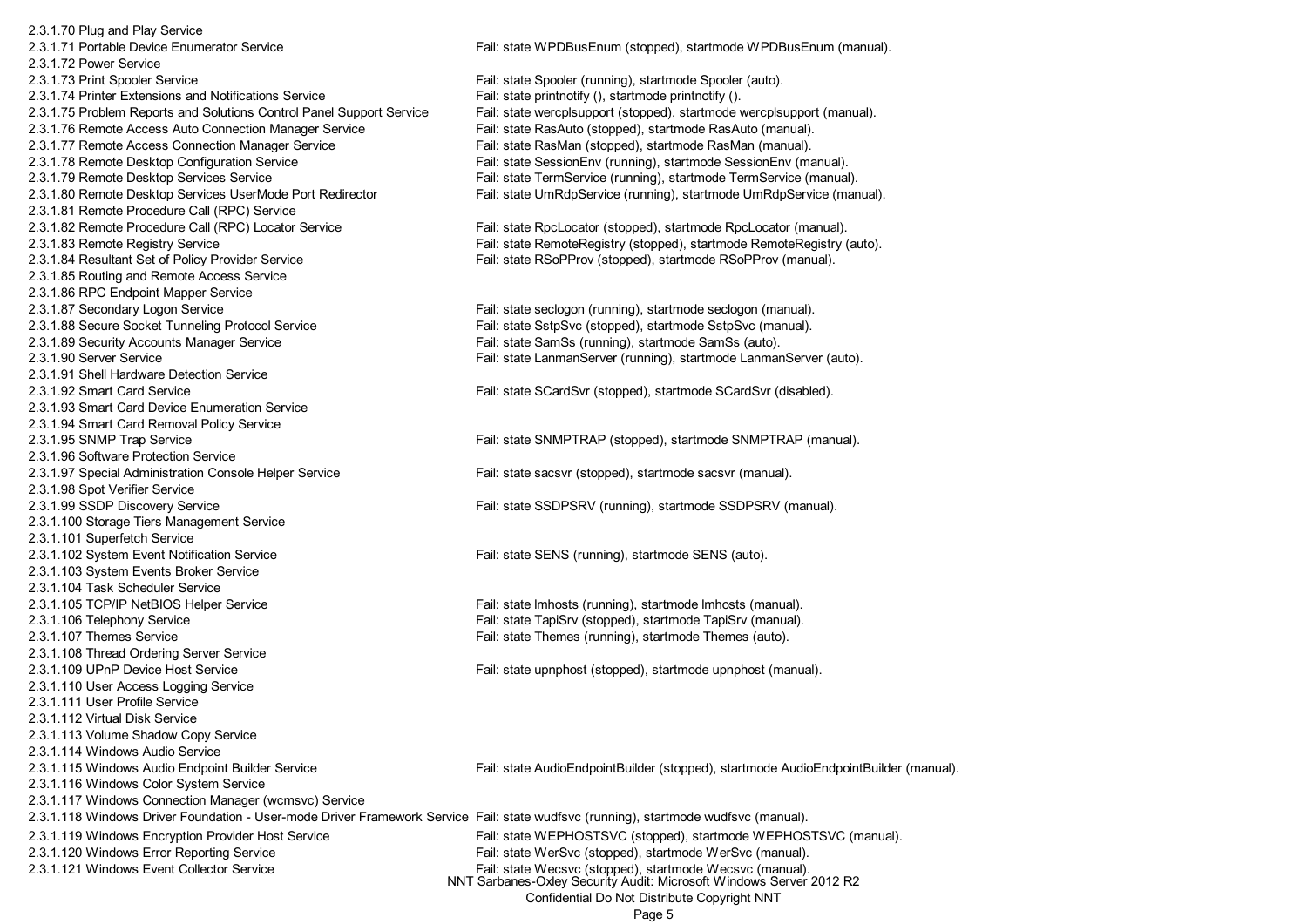| 2.3.1.122 Windows Event Log Service                                                                                                       |                                                                                                                                                                                             |
|-------------------------------------------------------------------------------------------------------------------------------------------|---------------------------------------------------------------------------------------------------------------------------------------------------------------------------------------------|
| 2.3.1.123 Windows Firewall Service                                                                                                        |                                                                                                                                                                                             |
| 2.3.1.124 Windows Font Cache (fontcache) Service                                                                                          | Fail: state fontcache (), startmode fontcache ().                                                                                                                                           |
| 2.3.1.125 Windows Installer Service                                                                                                       |                                                                                                                                                                                             |
| 2.3.1.126 Windows Management Instrumentation Service                                                                                      |                                                                                                                                                                                             |
| 2.3.1.127 Windows Modules Installer Service                                                                                               |                                                                                                                                                                                             |
| 2.3.1.128 Windows Pres'tion Found'n Font Cache (fontcache3.0.0.0) Service Fail: state fontcache3.0.0.0 (), startmode fontcache3.0.0.0 (). |                                                                                                                                                                                             |
| 2.3.1.129 Windows Process Activation Service Service<br>2.3.1.130 Windows Remote Management (WS-Management) Service                       | Fail: state WAS (running), startmode WAS (manual).<br>Fail: state WinRM (running), startmode WinRM (auto).                                                                                  |
| 2.3.1.131 Windows Store Service (WSService)                                                                                               | Fail: state WSService (), startmode WSService ().                                                                                                                                           |
| 2.3.1.132 Windows Time Service                                                                                                            |                                                                                                                                                                                             |
| 2.3.1.133 Windows Update Service                                                                                                          |                                                                                                                                                                                             |
| 2.3.1.134 WinHTTP Web Proxy Auto-Discovery Service                                                                                        |                                                                                                                                                                                             |
| 2.3.1.135 Wired AutoConfig Service                                                                                                        | Fail: state dot3svc (stopped), startmode dot3svc (manual).                                                                                                                                  |
| 2.3.1.136 WMI Performance Adapter Service                                                                                                 |                                                                                                                                                                                             |
| 2.3.1.137 Workstation Service                                                                                                             |                                                                                                                                                                                             |
|                                                                                                                                           | 2.4 SOX Cyber Security Audit : System Hardening: Optional Services List - - Verify that system configuration standards include the following procedures for all types of system components: |
| 2.4.1 SOX Cyber Security Audit: System Hardening: Optional Services List                                                                  |                                                                                                                                                                                             |
| <b>Rule Name</b>                                                                                                                          | <b>Result</b>                                                                                                                                                                               |
| 2.4.1.1 Optional Services List: NNT Agent Service (NNTAgentService)                                                                       |                                                                                                                                                                                             |
| 2.4.1.2 Optional Services List: NNT Proxy Agent Service                                                                                   |                                                                                                                                                                                             |
| (NNTAgentProxyService)                                                                                                                    |                                                                                                                                                                                             |
| 2.4.1.3 Optional Services List: NNT Change Tracker Gen 7 MongoDB Service                                                                  |                                                                                                                                                                                             |
| 2.4.1.4 Optional Services List: NNT Change Tracker Gen 7 Redis Service                                                                    |                                                                                                                                                                                             |
| 2.4.1.5 Optional Services List: ASP.NET State Service (aspnet_state) Service                                                              |                                                                                                                                                                                             |
| 2.4.1.6 Optional Services List: World Wide Web Publishing Service                                                                         |                                                                                                                                                                                             |
| 2.4.1.7 Optional Services List: W3C Logging Service                                                                                       |                                                                                                                                                                                             |
|                                                                                                                                           |                                                                                                                                                                                             |
|                                                                                                                                           | 2.5 SOX Cyber Security Audit : Do not use vendor-supplied defaults for system passwords and other security parameters: Develop configuration standards for all system components            |
| 2.5.1 SOX Cyber Security Audit: System Hardening: Group Policy Rules                                                                      |                                                                                                                                                                                             |
| <b>Rule Name</b><br>2.5.1.1 Set 'Configure registry policy processing: Do not apply during periodic                                       | <b>Result</b><br>Pass: Rule passed : '0'.                                                                                                                                                   |
| background processing' to 'False'                                                                                                         |                                                                                                                                                                                             |
| 2.5.1.2 Set 'Configure registry policy processing: Process even if the Group                                                              | Pass: Rule passed : '0'.                                                                                                                                                                    |
| Policy objects have not changed' to 'True'                                                                                                |                                                                                                                                                                                             |
|                                                                                                                                           |                                                                                                                                                                                             |
| 2.5.2 SOX Cyber Security Audit : System Hardening: Internet Communication settings Rules<br><b>Rule Name</b>                              | Result                                                                                                                                                                                      |
| 2.5.2.1 Set 'Turn off downloading of print drivers over HTTP' to 'Enabled'                                                                | Pass: Rule passed : '1'.                                                                                                                                                                    |
| 2.5.2.2 Set 'Turn off Internet download for Web publishing and online ordering Pass: Rule passed : '1'.                                   |                                                                                                                                                                                             |
| wizards' to 'Enabled'                                                                                                                     |                                                                                                                                                                                             |
| 2.5.2.3 Set 'Turn off printing over HTTP' to 'Enabled'                                                                                    | Pass: Rule passed : '1'.                                                                                                                                                                    |
| 2.5.2.4 Set 'Turn off Search Companion content file updates' to 'Enabled'                                                                 | Pass: Rule passed : '1'.                                                                                                                                                                    |
| 2.5.2.5 Set 'Turn off the "Publish to Web" task for files and folders' to                                                                 | Pass: Rule passed : '1'.                                                                                                                                                                    |
| 'Enabled'                                                                                                                                 |                                                                                                                                                                                             |
| 2.5.2.6 Set 'Turn off the Windows Messenger Customer Experience<br>Improvement Program' to 'Enabled'                                      | Pass: Rule passed : '2'.                                                                                                                                                                    |
|                                                                                                                                           |                                                                                                                                                                                             |

*2.5.3 SOX Cyber Security Audit : System Hardening: Personalization Rules*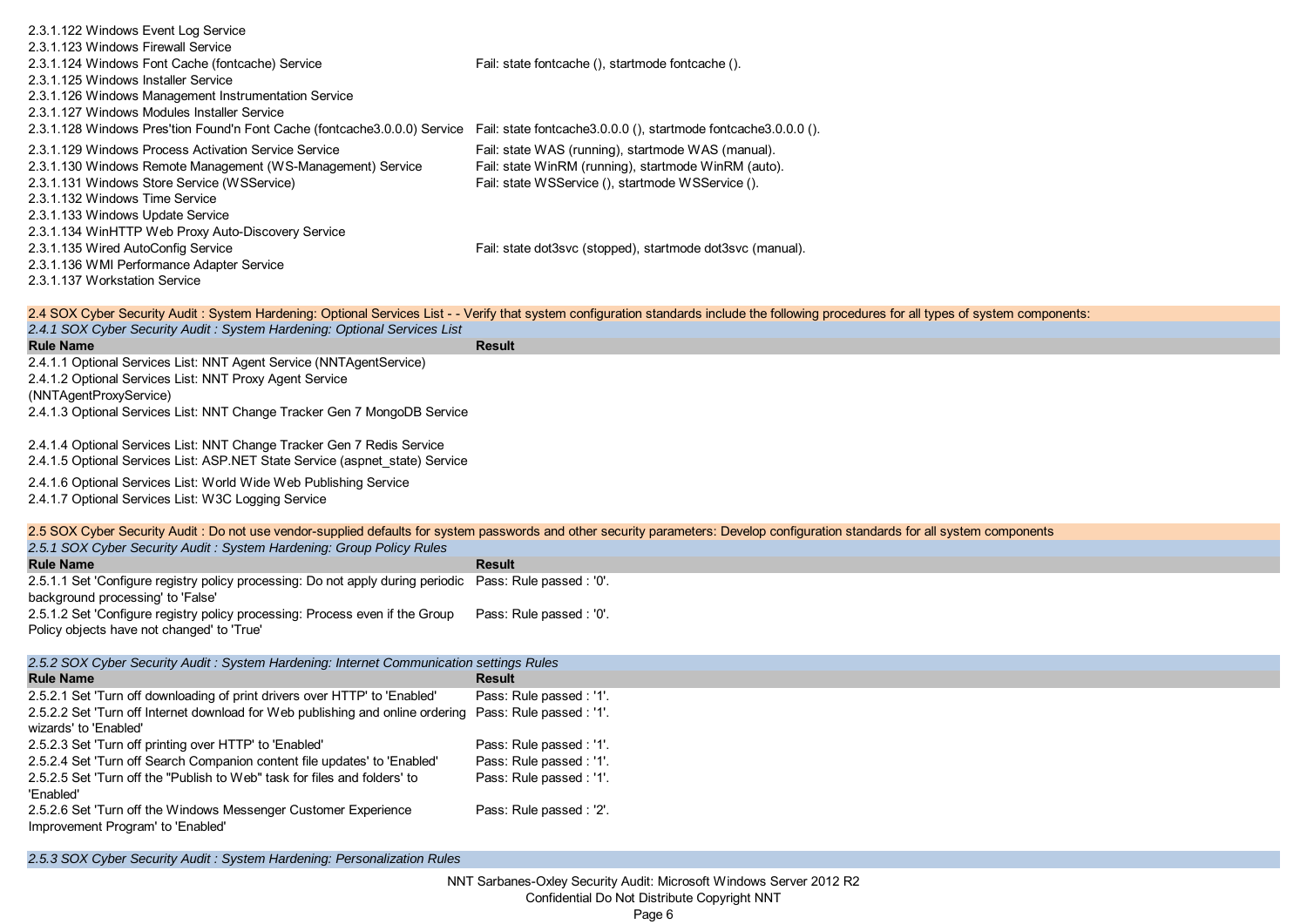| <b>Rule Name</b>                                                                                                                                       | <b>Result</b>                                                                                                                                                                                                                                                                                                                                                                                                                                                                                                                                                                                                                               |
|--------------------------------------------------------------------------------------------------------------------------------------------------------|---------------------------------------------------------------------------------------------------------------------------------------------------------------------------------------------------------------------------------------------------------------------------------------------------------------------------------------------------------------------------------------------------------------------------------------------------------------------------------------------------------------------------------------------------------------------------------------------------------------------------------------------|
| 2.5.3.1 Set 'Prevent enabling lock screen camera' to 'Enabled'                                                                                         | Pass: Rule passed : '1'.                                                                                                                                                                                                                                                                                                                                                                                                                                                                                                                                                                                                                    |
| 2.5.3.2 Set 'Prevent enabling lock screen slide show' to 'Enabled'                                                                                     | Pass: Rule passed : '1'.                                                                                                                                                                                                                                                                                                                                                                                                                                                                                                                                                                                                                    |
| 2.5.4 SOX Cyber Security Audit: System Hardening: Search Rules                                                                                         |                                                                                                                                                                                                                                                                                                                                                                                                                                                                                                                                                                                                                                             |
| <b>Rule Name</b>                                                                                                                                       | <b>Result</b>                                                                                                                                                                                                                                                                                                                                                                                                                                                                                                                                                                                                                               |
| 2.5.4.1 Set 'Allow indexing of encrypted files' to 'Disabled'                                                                                          | Pass: Rule passed: '0'.                                                                                                                                                                                                                                                                                                                                                                                                                                                                                                                                                                                                                     |
| 2.5.5 SOX Cyber Security Audit: System Hardening: Windows Installer Rules                                                                              |                                                                                                                                                                                                                                                                                                                                                                                                                                                                                                                                                                                                                                             |
| <b>Rule Name</b>                                                                                                                                       | <b>Result</b>                                                                                                                                                                                                                                                                                                                                                                                                                                                                                                                                                                                                                               |
| 2.5.5.1 Set 'Always install with elevated privileges' to 'Disabled'                                                                                    | Pass: Rule passed : '0'.                                                                                                                                                                                                                                                                                                                                                                                                                                                                                                                                                                                                                    |
| 2.5.6 SOX Cyber Security Audit : System Hardening - Additional Measues: Administrative Templates (Computer) Rules                                      |                                                                                                                                                                                                                                                                                                                                                                                                                                                                                                                                                                                                                                             |
| <b>Rule Name</b>                                                                                                                                       | Result                                                                                                                                                                                                                                                                                                                                                                                                                                                                                                                                                                                                                                      |
| 2.5.6.1 Set 'Apply UAC restrictions to local accounts on network logons' to<br>'Enabled'                                                               | Pass: Rule passed : '0'.                                                                                                                                                                                                                                                                                                                                                                                                                                                                                                                                                                                                                    |
| 2.5.6.2 Set 'WDigest Authentication' to 'Disabled'                                                                                                     | Pass: Rule passed: '0'.                                                                                                                                                                                                                                                                                                                                                                                                                                                                                                                                                                                                                     |
| 2.5.7 SOX Cyber Security Audit: System Hardening - Additional Measues: App runtime Rules                                                               |                                                                                                                                                                                                                                                                                                                                                                                                                                                                                                                                                                                                                                             |
| <b>Rule Name</b>                                                                                                                                       | <b>Result</b>                                                                                                                                                                                                                                                                                                                                                                                                                                                                                                                                                                                                                               |
| 2.5.7.1 Set 'Allow Microsoft accounts to be optional' to 'Enabled'                                                                                     | Pass: Rule passed : '1'.                                                                                                                                                                                                                                                                                                                                                                                                                                                                                                                                                                                                                    |
| 2.5.8 SOX Cyber Security Audit : System Hardening - Additional Measues: User Account Control Rules                                                     |                                                                                                                                                                                                                                                                                                                                                                                                                                                                                                                                                                                                                                             |
| <b>Rule Name</b>                                                                                                                                       | Result                                                                                                                                                                                                                                                                                                                                                                                                                                                                                                                                                                                                                                      |
| 2.5.8.1 Set 'User Account Control: Admin Approval Mode for the Built-in<br>Administrator account' to 'Enabled'                                         | Pass: Rule passed : '1'.                                                                                                                                                                                                                                                                                                                                                                                                                                                                                                                                                                                                                    |
| 2.5.8.2 Set 'User Account Control: Allow UIAccess applications to prompt for                                                                           | Pass: Rule passed : '0'.                                                                                                                                                                                                                                                                                                                                                                                                                                                                                                                                                                                                                    |
| elevation without using the secure desktop' to 'Disabled'                                                                                              |                                                                                                                                                                                                                                                                                                                                                                                                                                                                                                                                                                                                                                             |
| 2.5.8.3 Set 'User Account Control: Behavior of the elevation prompt for                                                                                | Fail: Set 'User Account Control: Behavior of the elevation prompt for administrators in Admin Approval Mode' to 'Prompt for consent on the                                                                                                                                                                                                                                                                                                                                                                                                                                                                                                  |
| administrators in Admin Approval Mode' to 'Prompt for consent on the secure<br>desktop'                                                                | secure desktop': .'5'. Remediation : To implement the recommended configuration state, set the following Group Policy setting to Prompt for<br>consent on the secure desktop.Computer Configuration\Windows Settings\Security Settings\Local Policies\Security Options\User Account<br>Control: Behavior of the elevation prompt for administrators in Admin Approval Mode - Impact: This policy setting controls the behavior of the<br>elevation prompt for administrators.                                                                                                                                                               |
| 2.5.8.4 Set 'User Account Control: Behavior of the elevation prompt for                                                                                | Fail: Set 'User Account Control: Behavior of the elevation prompt for standard users' to 'Automatically deny elevation requests' : .'3'.                                                                                                                                                                                                                                                                                                                                                                                                                                                                                                    |
| standard users' to 'Automatically deny elevation requests'                                                                                             | Remediation: To implement the recommended configuration state, set the following Group Policy setting to Automatically deny elevation<br>requests:Computer Configuration\Windows Settings\Security Settings\Local Policies\Security Options\User Account Control: Behavior of the<br>elevation prompt for standard users - Impact:Users will need to provide administrative passwords to be able to run programs with elevated<br>privileges. This could cause an increased load on IT staff while the programs that are - Impacted are identified and standard operating<br>procedures are modified to support least privilege operations. |
| 2.5.8.5 Set 'User Account Control: Detect application installations and prompt<br>for elevation' to 'Enabled'                                          | Pass: Rule passed : '1'.                                                                                                                                                                                                                                                                                                                                                                                                                                                                                                                                                                                                                    |
| 2.5.8.6 Set 'User Account Control: Only elevate UIAccess applications that are Pass: Rule passed : '1'.<br>installed in secure locations' to 'Enabled' |                                                                                                                                                                                                                                                                                                                                                                                                                                                                                                                                                                                                                                             |
| 2.5.8.7 Set 'User Account Control: Run all administrators in Admin Approval<br>Mode' to 'Enabled'                                                      | Pass: Rule passed : '1'.                                                                                                                                                                                                                                                                                                                                                                                                                                                                                                                                                                                                                    |
| 2.5.8.8 Set 'User Account Control: Switch to the secure desktop when<br>prompting for elevation' to 'Enabled'                                          | Pass: Rule passed : '1'.                                                                                                                                                                                                                                                                                                                                                                                                                                                                                                                                                                                                                    |
| 2.5.8.9 Set 'User Account Control: Virtualize file and registry write failures to<br>per-user locations' to 'Enabled'                                  | Pass: Rule passed : '1'.                                                                                                                                                                                                                                                                                                                                                                                                                                                                                                                                                                                                                    |
|                                                                                                                                                        |                                                                                                                                                                                                                                                                                                                                                                                                                                                                                                                                                                                                                                             |

**Rule Name Result** *2.5.9 SOX Cyber Security Audit : System Hardening - Additional Measues: AutoPlay Policies Rules*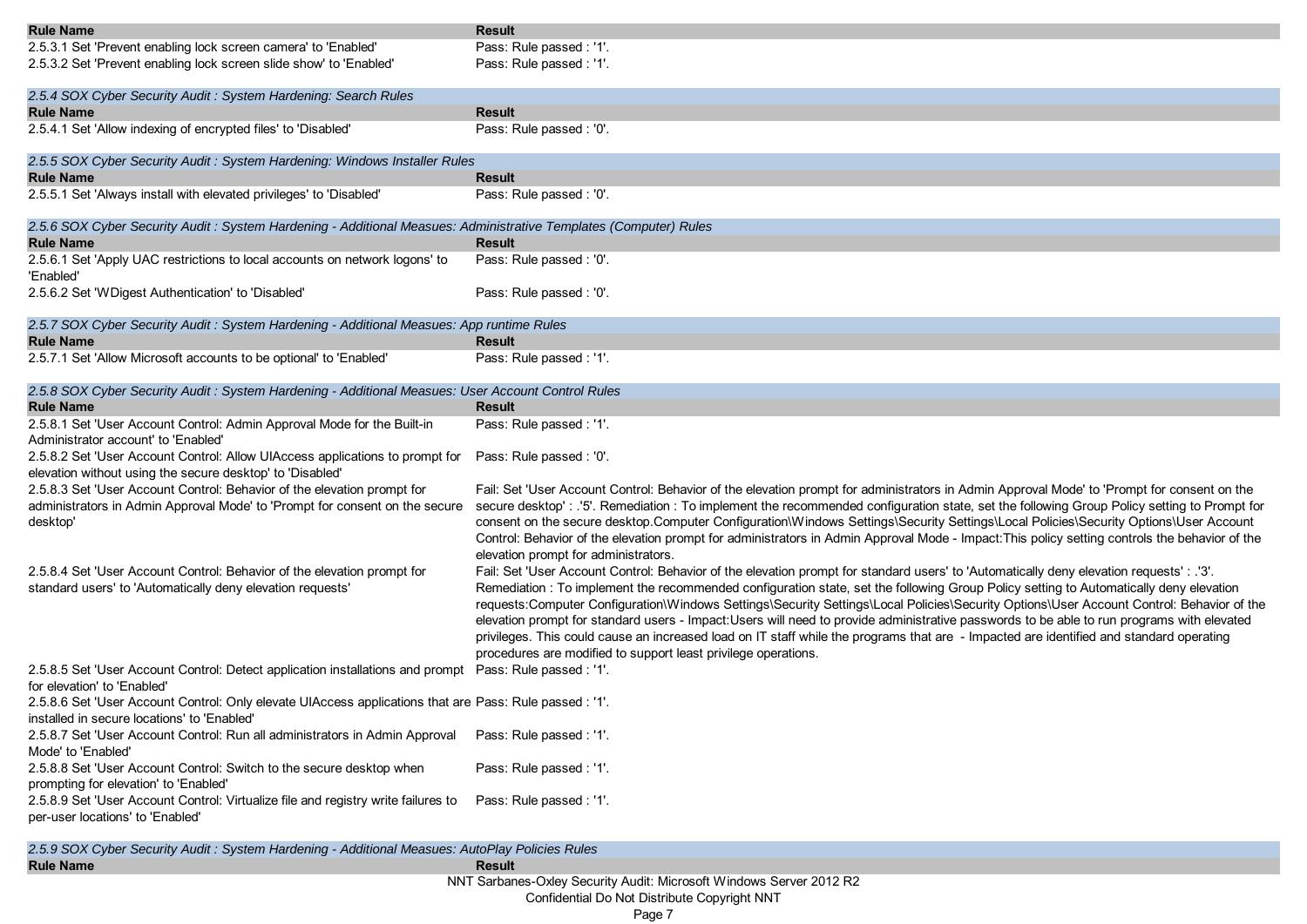2.5.9.1 Set 'Turn off Autoplay' to 'Enabled:All drives' Pass: Rule passed : '255'.

| 2.5.10 SOX Cyber Security Audit : System Hardening - Additional Measues: EMET Rules                                                                                                                                                                                                                                                                                                                                                                                             |                                                                                                                                                                                                                                                                                                                                                                                                                                                                                                                                                                                                                                                          |  |
|---------------------------------------------------------------------------------------------------------------------------------------------------------------------------------------------------------------------------------------------------------------------------------------------------------------------------------------------------------------------------------------------------------------------------------------------------------------------------------|----------------------------------------------------------------------------------------------------------------------------------------------------------------------------------------------------------------------------------------------------------------------------------------------------------------------------------------------------------------------------------------------------------------------------------------------------------------------------------------------------------------------------------------------------------------------------------------------------------------------------------------------------------|--|
| <b>Rule Name</b>                                                                                                                                                                                                                                                                                                                                                                                                                                                                | <b>Result</b>                                                                                                                                                                                                                                                                                                                                                                                                                                                                                                                                                                                                                                            |  |
| 2.5.10.1 Ensure EMET is installed<br>2.5.10.2 Set 'Default Protections for Internet Explorer' to 'Enabled'<br>2.5.10.3 Set 'Default Protections for Popular Software' to 'Enabled'                                                                                                                                                                                                                                                                                              | Pass: Rule passed : '2'.<br>Pass: Rule passed : "*\Internet Explorer\iexplore.exe'.<br>Fail: Set 'Default Protections for Popular Software' to 'Enabled' : .'*\7-Zip\7z.exe -EAF' '*\7-Zip\7zFM.exe -EAF' '*\7-Zip\7zG.exe -EAF'<br>"*\Google\Chrome\Application\chrome.exe -SEHOP' Remediation : To establish the recommended configuration via GP, set the following UI<br>path to Enabled.Computer Configuration\Administrative Templates\Windows Components\EMET\Default Protections for Popular Explorer.                                                                                                                                           |  |
| 2.5.10.4 Set 'Default Protections for Recommended Software' to 'Enabled'                                                                                                                                                                                                                                                                                                                                                                                                        | Fail: Set 'Default Protections for Recommended Software' to 'Enabled': Remediation: To establish the recommended configuration via GP, set<br>the following UI path to Enabled.Computer Configuration\Administrative Templates\Windows Components\EMET\Default Protections for<br>Recommended Software.                                                                                                                                                                                                                                                                                                                                                  |  |
| 2.5.10.5 Set 'System ASLR' to 'Enabled:Application Opt-In'<br>2.5.10.6 Set 'System DEP' to 'Enabled:Application Opt-Out'<br>2.5.10.7 Set 'System SEHOP' to 'Enabled:Application Opt-Out'                                                                                                                                                                                                                                                                                        | Pass: Rule passed : '3'.<br>Pass: Rule passed : '2'.<br>Pass: Rule passed : '2'.                                                                                                                                                                                                                                                                                                                                                                                                                                                                                                                                                                         |  |
| 2.5.11 SOX Cyber Security Audit: System Hardening - Security parameters to prevent misuse: Account Policies - User Rights Assignment<br><b>Rule Name</b>                                                                                                                                                                                                                                                                                                                        | <b>Result</b>                                                                                                                                                                                                                                                                                                                                                                                                                                                                                                                                                                                                                                            |  |
| 2.5.11.1 Set 'Access Credential Manager as a trusted caller' to 'No One'<br>2.5.11.2 Set 'Access this computer from the network'                                                                                                                                                                                                                                                                                                                                                | Pass: Rule passed : securitypolicy ().<br>Fail: Configured Setting is securitypolicy (3 items: EVERYONE, BUILTIN\USERS, BUILTIN\BACKUP OPERATORS) Remediation : To<br>implement the recommended configuration state, set the following Group Policy setting:Computer Configuration\Windows Settings\Security<br>Settings\Local Policies\User Rights Assignment\Access this computer from the network - Impact: If you remove the Access this computer<br>from the network user right on domain controllers for all users, no one will be able to log on to the domain or use ne (truncated).                                                             |  |
| 2.5.11.3 Set 'Act as part of the operating system' to 'No One'<br>SERVICE, NETWORK SERVICE'                                                                                                                                                                                                                                                                                                                                                                                     | Pass: Rule passed :.<br>2.5.11.4 Set 'Adjust memory quotas for a process' to 'Administrators, LOCAL Fail: Set 'Adjust memory quotas for a process' to 'Administrators, Local Service, Network Service' : securitypolicy (4 items: IIS<br>APPPOOL\NNT WEB APPLICATIONS, IIS APPPOOL\.NET V4.5, IIS APPPOOL\DEFAULTAPPPOOL, IIS APPPOOL\.NET V4.5<br>CLASSIC). Remediation : To implement the recommended configuration state, set the following Group Policy setting to Administrators, Local<br>Service, Network Service. Computer Configuration\Windows Settings\Security Settings\Local Policies\User Rights Assignment\Adjust<br>memory (truncated).  |  |
| 2.5.11.5 Set 'Allow log on locally' to 'Administrators'                                                                                                                                                                                                                                                                                                                                                                                                                         | Fail: Set 'Allow log on locally' to 'Administrators' : securitypolicy (2 items: BUILTIN\USERS, BUILTIN\BACKUP OPERATORS). Remediation :<br>To implement the recommended configuration state, set the following Group Policy setting to Administrators. Computer<br>Configuration\Windows Settings\Security Settings\Local Policies\User Rights Assignment\Allow log on locally - Impact: If you remove these<br>default groups, you could limit the abilities of users who are assigned to specific administrative roles in your enviro (truncated).                                                                                                     |  |
| 2.5.11.6 Configure 'Allow log on through Remote Desktop Services'<br>2.5.11.7 Set 'Back up files and directories' to 'Administrators'                                                                                                                                                                                                                                                                                                                                           | Pass: Rule passed : securitypolicy (2 items: BUILTIN\ADMINISTRATORS, BUILTIN\REMOTE DESKTOP USERS).<br>Fail: Set 'Back up files and directories' to 'Administrators': securitypolicy (BUILTIN\BACKUP OPERATORS). Remediation: To implement the<br>recommended configuration state, set the following Group Policy setting to Administrators. Computer Configuration\Windows<br>Settings\Security Settings\Local Policies\User Rights Assignment\Back up files and directories - Impact:Changes in the membership of the<br>groups that have the Back up files and directories user right could limit the abilities of users who are assigne (truncated). |  |
| 2.5.11.8 Set 'Change the system time' to 'Administrators, LOCAL SERVICE'                                                                                                                                                                                                                                                                                                                                                                                                        | Pass: Rule passed : securitypolicy (2 items: NT AUTHORITY\LOCAL SERVICE, BUILTIN\ADMINISTRATORS).                                                                                                                                                                                                                                                                                                                                                                                                                                                                                                                                                        |  |
| 2.5.11.9 Set 'Change the time zone' to 'Administrators, LOCAL SERVICE'<br>2.5.11.10 Set 'Create a pagefile' to 'Administrators'<br>2.5.11.11 Set 'Create a token object' to 'No One'<br>2.5.11.12 Set 'Create global objects' to 'Administrators, LOCAL SERVICE,<br>NETWORK SERVICE, SERVICE'<br>2.5.11.13 Set 'Create permanent shared objects' to 'No One'<br>2.5.11.14 Set 'Create symbolic links' to 'Administrators'<br>2.5.11.15 Set 'Debug programs' to 'Administrators' | Pass: Rule passed: securitypolicy (2 items: NT AUTHORITY\LOCAL SERVICE, BUILTIN\ADMINISTRATORS).<br>Pass: Rule passed : securitypolicy (BUILTIN\ADMINISTRATORS).<br>Pass: Rule passed : securitypolicy ().<br>Pass: Rule passed : securitypolicy (4 items: NT AUTHORITY\LOCAL SERVICE, NT AUTHORITY\NETWORK SERVICE,<br>BUILTIN\ADMINISTRATORS, NT AUTHORITY\SERVICE).<br>Pass: Rule passed : securitypolicy ().<br>Pass: Rule passed : securitypolicy (BUILTIN\ADMINISTRATORS).<br>Pass: Rule passed : securitypolicy (BUILTIN\ADMINISTRATORS).                                                                                                         |  |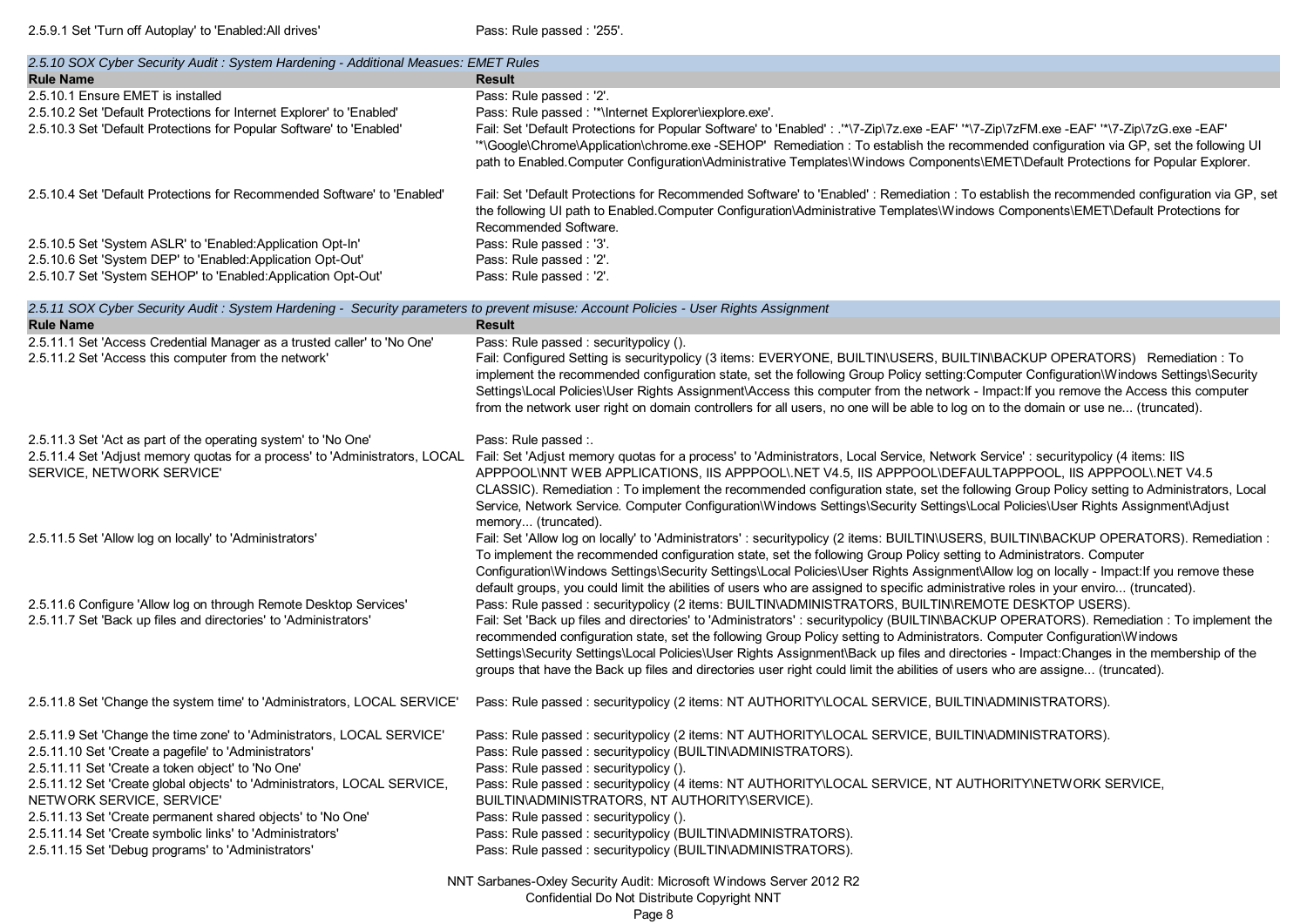| 2.5.11.16 Set 'Enable computer and user accounts to be trusted for<br>delegation'                                                                                                                    | Pass: Rule passed : securitypolicy ().                                                                                                                                                                                                                                                                                                                                                                                                                                                                                                                                                                              |
|------------------------------------------------------------------------------------------------------------------------------------------------------------------------------------------------------|---------------------------------------------------------------------------------------------------------------------------------------------------------------------------------------------------------------------------------------------------------------------------------------------------------------------------------------------------------------------------------------------------------------------------------------------------------------------------------------------------------------------------------------------------------------------------------------------------------------------|
| 2.5.11.17 Set 'Force shutdown from a remote system' to 'Administrators'<br>2.5.11.18 Set 'Impersonate a client after authentication' to 'Administrators,<br>LOCAL SERVICE, NETWORK SERVICE, SERVICE' | Pass: Rule passed: securitypolicy (BUILTIN\ADMINISTRATORS).<br>Fail: Set 'Impersonate a client after authentication' to 'Administrators, SERVICE, Local Service, Network Service' : securitypolicy<br>(BUILTIN\IIS_IUSRS). Remediation : To implement the recommended configuration state, set the following Group Policy setting to<br>Administrators, SERVICE, Local Service, Network Service. Computer Configuration\Windows Settings\Security Settings\Local Policies\User<br>Rights Assignment\Impersonate a client after authentication - Impact: In most cases this configuration will have no  (truncated). |
| 2.5.11.19 Set 'Increase scheduling priority' to 'Administrators'                                                                                                                                     | Pass: Rule passed : securitypolicy (BUILTIN\ADMINISTRATORS).                                                                                                                                                                                                                                                                                                                                                                                                                                                                                                                                                        |
| 2.5.11.20 Set 'Load and unload device drivers' to 'Administrators'                                                                                                                                   | Pass: Rule passed : securitypolicy (BUILTIN\ADMINISTRATORS).                                                                                                                                                                                                                                                                                                                                                                                                                                                                                                                                                        |
| 2.5.11.21 Set 'Lock pages in memory' to 'No One'                                                                                                                                                     | Pass: Rule passed: securitypolicy ().                                                                                                                                                                                                                                                                                                                                                                                                                                                                                                                                                                               |
| 2.5.11.22 Set 'Modify an object label' to 'No One'                                                                                                                                                   | Pass: Rule passed : securitypolicy ().                                                                                                                                                                                                                                                                                                                                                                                                                                                                                                                                                                              |
| 2.5.11.23 Set 'Modify firmware environment values' to 'Administrators'                                                                                                                               | Pass: Rule passed: securitypolicy (BUILTIN\ADMINISTRATORS).                                                                                                                                                                                                                                                                                                                                                                                                                                                                                                                                                         |
| 2.5.11.24 Set 'Perform volume maintenance tasks' to 'Administrators'                                                                                                                                 | Pass: Rule passed: securitypolicy (BUILTIN\ADMINISTRATORS).                                                                                                                                                                                                                                                                                                                                                                                                                                                                                                                                                         |
| 2.5.11.25 Set 'Profile single process' to 'Administrators'                                                                                                                                           | Pass: Rule passed : securitypolicy (BUILTIN\ADMINISTRATORS).                                                                                                                                                                                                                                                                                                                                                                                                                                                                                                                                                        |
| 2.5.11.26 Set 'Profile system performance' to 'Administrators, NT<br>SERVICE\WdiServiceHost'                                                                                                         | Pass: Rule passed : securitypolicy (2 items: BUILTIN\ADMINISTRATORS, NT SERVICE\WDISERVICEHOST).                                                                                                                                                                                                                                                                                                                                                                                                                                                                                                                    |
| 2.5.11.27 Set 'Replace a process level token' to 'LOCAL SERVICE,<br>NETWORK SERVICE'                                                                                                                 | Fail: Set 'Replace a process level token' to 'Local Service, Network Service' : securitypolicy (4 items: IIS APPPOOL\NNT WEB<br>APPLICATIONS, IIS APPPOOL\NET V4.5, IIS APPPOOL\DEFAULTAPPPOOL, IIS APPPOOL\NET V4.5 CLASSIC). Remediation : To<br>implement the recommended configuration state, set the following Group Policy setting to Local Service, Network Service. Computer<br>Configuration\Windows Settings\Security Settings\Local Policies\User Rights Assignment\Replace a process level token - Impact:On most<br>comput (truncated).                                                                |
| 2.5.11.28 Set 'Restore files and directories' to 'Administrators'                                                                                                                                    | Fail: Set 'Restore files and directories' to 'Administrators': securitypolicy (BUILTIN\BACKUP OPERATORS). Remediation: To implement the<br>recommended configuration state, set the following Group Policy setting to Administrators. Computer Configuration\Windows<br>Settings\Security Settings\Local Policies\User Rights Assignment\Restore files and directories - Impact: If you remove the Restore files and<br>directories user right from the Backup Operators group and other accounts you could make it impossible for us (truncated).                                                                  |
| 2.5.11.29 Set 'Shut down the system' to 'Administrators'                                                                                                                                             | Fail: Set 'Shut down the system' to 'Administrators': securitypolicy (BUILTIN\BACKUP OPERATORS). Remediation: To implement the<br>recommended configuration state, set the following Group Policy setting to Administrators. Computer Configuration\Windows<br>Settings\Security Settings\Local Policies\User Rights Assignment\Shut down the system - Impact:The - Impact of removing these default<br>groups from the Shut down the system user right could limit the delegated abilities of assigned roles in your environment. You (truncated).                                                                 |

| 2.5.11.30 Set 'Take ownership of files or other objects' to 'Administrators' | Pass: Rule passed : securitypolicy (BUILTIN\ADMINISTRATORS). |
|------------------------------------------------------------------------------|--------------------------------------------------------------|
|                                                                              |                                                              |

| 2.5.12 SOX Cyber Security Audit: System Hardening - Security parameters to prevent misuse: Account Policies - Security Options     |                                                                                                                                                                                                                                                                                                                                                                                                                                                                                                                                                                                                                                                                                  |
|------------------------------------------------------------------------------------------------------------------------------------|----------------------------------------------------------------------------------------------------------------------------------------------------------------------------------------------------------------------------------------------------------------------------------------------------------------------------------------------------------------------------------------------------------------------------------------------------------------------------------------------------------------------------------------------------------------------------------------------------------------------------------------------------------------------------------|
| <b>Rule Name</b>                                                                                                                   | Result                                                                                                                                                                                                                                                                                                                                                                                                                                                                                                                                                                                                                                                                           |
| 2.5.12.1 Set 'Accounts: Block Microsoft accounts' to 'Users can't add or log<br>on with Microsoft accounts'                        | Pass: Rule passed: '3'.                                                                                                                                                                                                                                                                                                                                                                                                                                                                                                                                                                                                                                                          |
| 2.5.12.2 Set 'Accounts: Guest account status' to 'Disabled'                                                                        | Pass: Rule passed: securitypolicy (0)'[{oval:org.cisecurity.benchmarks.microsoft windows 8.1:obj:1051}]'.                                                                                                                                                                                                                                                                                                                                                                                                                                                                                                                                                                        |
| 2.5.12.3 Set 'Accounts: Limit local account use of blank passwords to console Pass: Rule passed : '1'.<br>logon only' to 'Enabled' |                                                                                                                                                                                                                                                                                                                                                                                                                                                                                                                                                                                                                                                                                  |
| 2.5.12.4 Configure 'Accounts: Rename administrator account'                                                                        | Fail: Configure 'Accounts: Rename administrator account': securitypolicy (2 items: "Administrator", "Administrator"). Remediation: Configure<br>the following Group Policy setting in a manner that is consistent with the security and operational requirements of your organization: Computer<br>Configuration\Windows Settings\Security Settings\Local Policies\Security Options\Accounts: Rename administrator account - Impact:You will<br>have to inform users who are authorized to use this account of the new account name. (The guidance for this setting assumes that the<br>Administrator account was not disabled, which was recommended earlier in this chapter.). |
| 2.5.12.5 Configure 'Accounts: Rename guest account'                                                                                | Fail: Configure 'Accounts: Rename guest account': securitypolicy (2 items: "Guest", "Guest"). Remediation: Configure the following Group<br>Policy setting in a manner that is consistent with the security and operational requirements of your organization: Computer<br>Configuration\Windows Settings\Security Settings\Local Policies\Security Options\Accounts: Rename guest account - Impact:There should<br>be little - Impact, because the Guest account is disabled by default.                                                                                                                                                                                        |
| 2.5.13.80X Cyber Security Audit : System Hardening - Security parameters to prevent misuse: Account Policies - Devices Rules       |                                                                                                                                                                                                                                                                                                                                                                                                                                                                                                                                                                                                                                                                                  |

|                            | 2.5.13 SOX Cyber Security Audit: System Hardening - Security parameters to prevent misuse: Account Policies - Devices Rules |
|----------------------------|-----------------------------------------------------------------------------------------------------------------------------|
| <b>Rule Name</b><br>Result |                                                                                                                             |
|                            | <b>NINIT Orders - Order Organism Arraign Missour 4 Williams Organism OO40 DO</b>                                            |

NNT Sarbanes-Oxley Security Audit: Microsoft Windows Server 2012 R2

Confidential Do Not Distribute Copyright NNT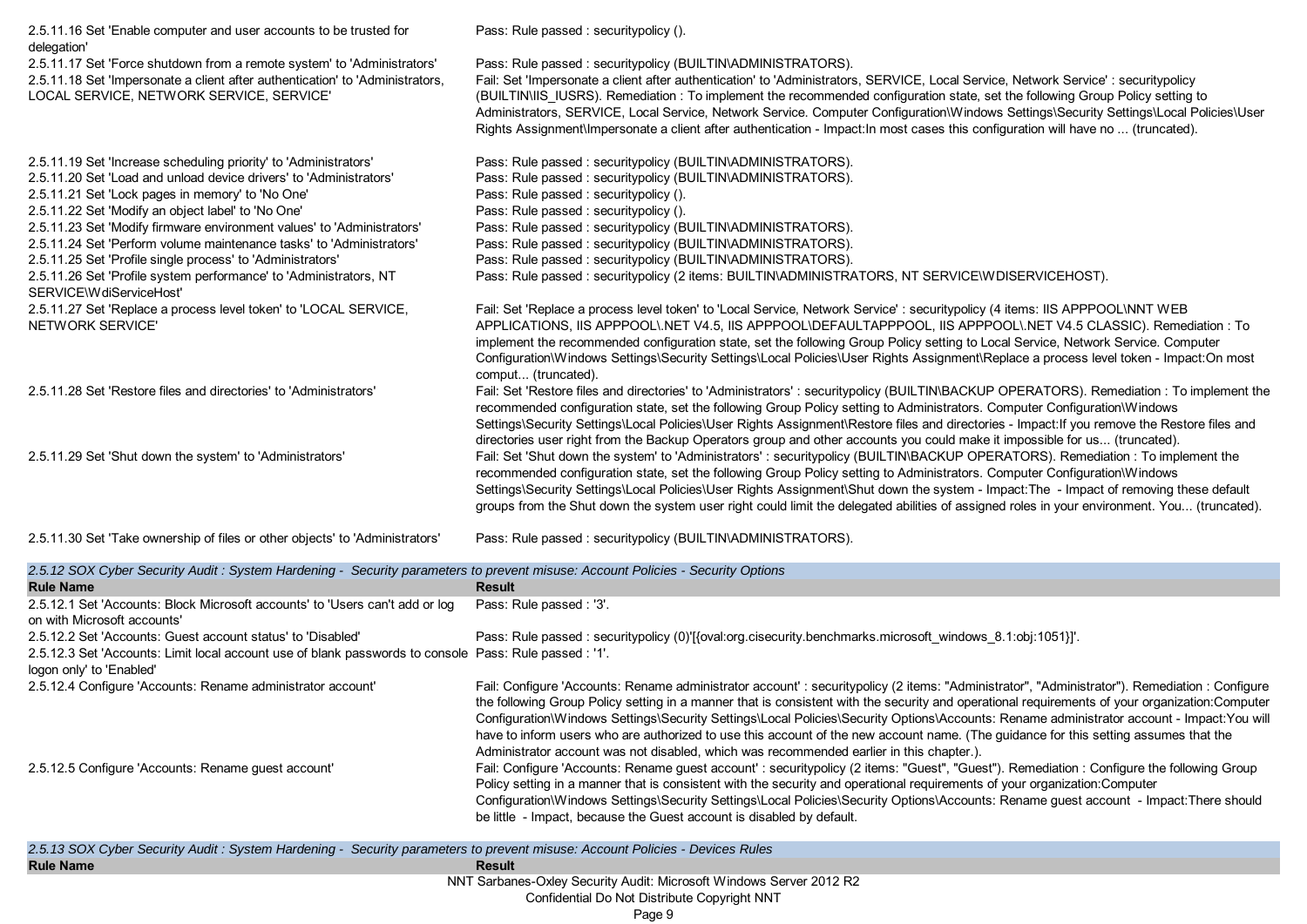2.5.13.1 Set 'Devices: Allowed to format and eject removable media' to 'Administrators'

Fail: Set 'Devices: Allowed to format and eject removable media' to 'Administrators' : .''. Remediation : To implement the recommended configuration state, set the following Group Policy setting to Administrators.Computer Configuration\Windows Settings\Security Settings\Local Policies\Security Options\Devices: Allowed to format and eject removable media - Impact:Only Administrators will be able to format and eject removable media. If users are in the habit of using removable media for file transfers and storage, they will need to be informed of the change in policy.

2.5.13.2 Set 'Devices: Prevent users from installing printer drivers' to 'Enabled' Pass: Rule passed : '1'.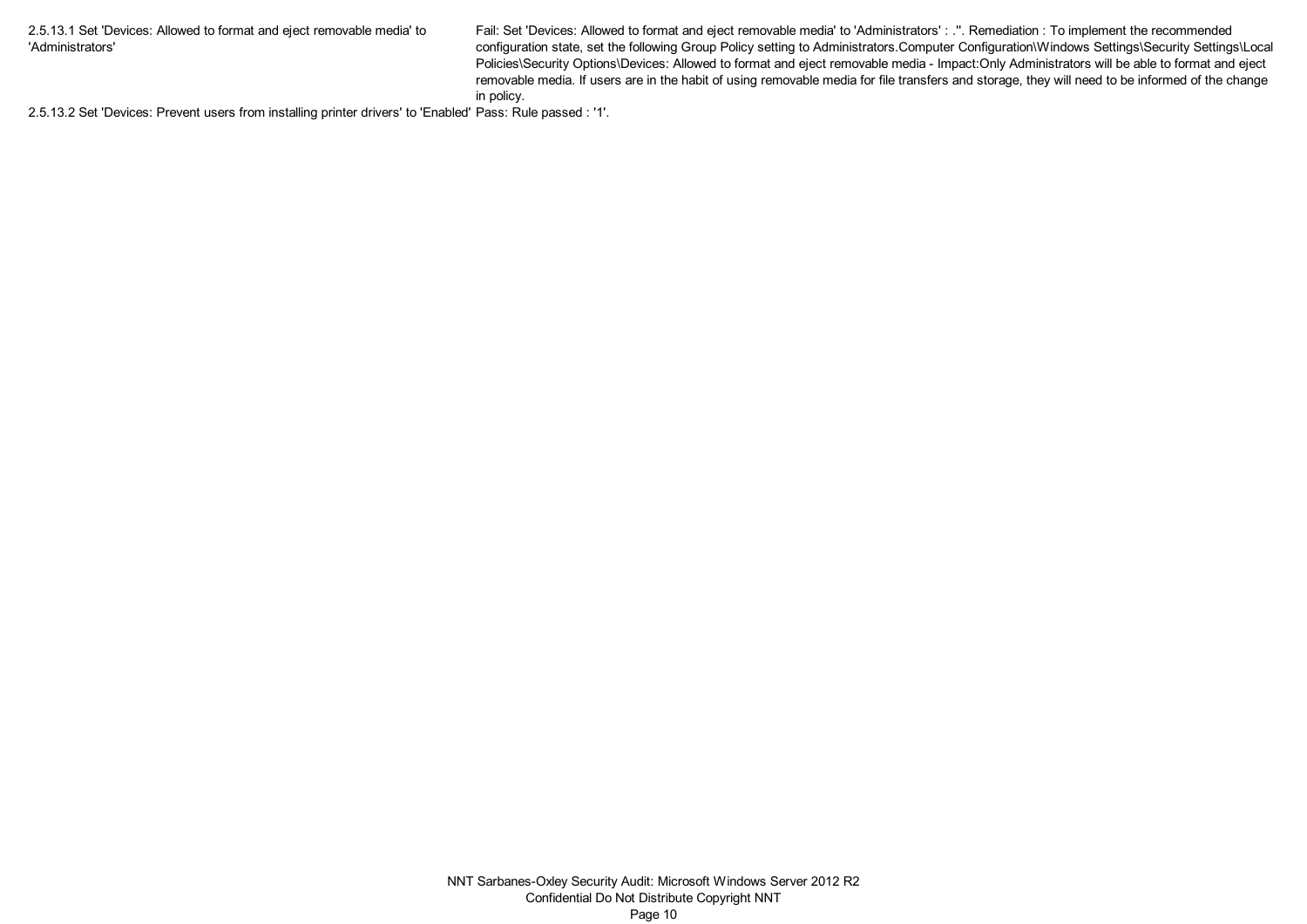| <b>Result</b><br>Pass: Rule passed : '1'.<br>(always)' to 'Enabled'<br>Pass: Rule passed : '1'.<br>Pass: Rule passed : '1'.<br>2.5.14.3 Set 'Domain member: Digitally sign secure channel data (when<br>2.5.14.4 Set 'Domain member: Disable machine account password changes'<br>Pass: Rule passed : '0'.<br>to 'Disabled'<br>2.5.14.5 Set 'Domain member: Maximum machine account password age' to<br>Pass: Rule passed: '30' '30'.<br>2.5.14.6 Set 'Domain member: Require strong (Windows 2000 or later)<br>Pass: Rule passed : '1'.<br>session key' to 'Enabled' | 2.5.14 SOA Cyber Security Addit . System Hardening - Security parameters to prevent misuse. Account Policies - Domain member Kules |  |
|-----------------------------------------------------------------------------------------------------------------------------------------------------------------------------------------------------------------------------------------------------------------------------------------------------------------------------------------------------------------------------------------------------------------------------------------------------------------------------------------------------------------------------------------------------------------------|------------------------------------------------------------------------------------------------------------------------------------|--|
|                                                                                                                                                                                                                                                                                                                                                                                                                                                                                                                                                                       | <b>Rule Name</b>                                                                                                                   |  |
|                                                                                                                                                                                                                                                                                                                                                                                                                                                                                                                                                                       | 2.5.14.1 Set 'Domain member: Digitally encrypt or sign secure channel data                                                         |  |
|                                                                                                                                                                                                                                                                                                                                                                                                                                                                                                                                                                       |                                                                                                                                    |  |
|                                                                                                                                                                                                                                                                                                                                                                                                                                                                                                                                                                       | 2.5.14.2 Set 'Domain member: Digitally encrypt secure channel data (when                                                           |  |
|                                                                                                                                                                                                                                                                                                                                                                                                                                                                                                                                                                       | possible)' to 'Enabled'                                                                                                            |  |
|                                                                                                                                                                                                                                                                                                                                                                                                                                                                                                                                                                       |                                                                                                                                    |  |
|                                                                                                                                                                                                                                                                                                                                                                                                                                                                                                                                                                       | possible)' to 'Enabled'                                                                                                            |  |
|                                                                                                                                                                                                                                                                                                                                                                                                                                                                                                                                                                       |                                                                                                                                    |  |
|                                                                                                                                                                                                                                                                                                                                                                                                                                                                                                                                                                       |                                                                                                                                    |  |
|                                                                                                                                                                                                                                                                                                                                                                                                                                                                                                                                                                       |                                                                                                                                    |  |
|                                                                                                                                                                                                                                                                                                                                                                                                                                                                                                                                                                       | 30 or fewer days, but not 0                                                                                                        |  |
|                                                                                                                                                                                                                                                                                                                                                                                                                                                                                                                                                                       |                                                                                                                                    |  |
|                                                                                                                                                                                                                                                                                                                                                                                                                                                                                                                                                                       |                                                                                                                                    |  |

# *2.5.15 SOX Cyber Security Audit : System Hardening - Security parameters to prevent misuse: Account Policies - Interactive logon Rules*

| <b>Rule Name</b>                                                                                                                              | <b>Result</b>                                                                                                                                                                                                                                                                                                                                                                                                                                                                                                                                                                                                                                                                                                                                                                                                                                                                                                                                                                                                                                                                                                                                                                                                                                                                                                                                                                                                                                                                   |
|-----------------------------------------------------------------------------------------------------------------------------------------------|---------------------------------------------------------------------------------------------------------------------------------------------------------------------------------------------------------------------------------------------------------------------------------------------------------------------------------------------------------------------------------------------------------------------------------------------------------------------------------------------------------------------------------------------------------------------------------------------------------------------------------------------------------------------------------------------------------------------------------------------------------------------------------------------------------------------------------------------------------------------------------------------------------------------------------------------------------------------------------------------------------------------------------------------------------------------------------------------------------------------------------------------------------------------------------------------------------------------------------------------------------------------------------------------------------------------------------------------------------------------------------------------------------------------------------------------------------------------------------|
| 2.5.15.1 Set 'Interactive logon: Do not display last user name' to 'Enabled'                                                                  | Fail: Set 'Interactive logon: Do not display last user name' to 'Enabled' : .'0'. Remediation : To implement the recommended configuration state,<br>set the following Group Policy setting to Enabled.Computer Configuration\Windows Settings\Security Settings\Local Policies\Security<br>Options\Interactive logon: Do not display last user name - Impact:Users will not see their user name or domain name when unlocking their<br>computer, they will have to enter that information.                                                                                                                                                                                                                                                                                                                                                                                                                                                                                                                                                                                                                                                                                                                                                                                                                                                                                                                                                                                     |
| 2.5.15.2 Set 'Interactive logon: Do not require CTRL+ALT+DEL' to 'Disabled'                                                                   | Pass: Rule passed : '0'.                                                                                                                                                                                                                                                                                                                                                                                                                                                                                                                                                                                                                                                                                                                                                                                                                                                                                                                                                                                                                                                                                                                                                                                                                                                                                                                                                                                                                                                        |
| on'                                                                                                                                           | 2.5.15.3 Configure 'Interactive logon: Message text for users attempting to log Fail: Configure 'Interactive logon: Message text for users attempting to log on':                                                                                                                                                                                                                                                                                                                                                                                                                                                                                                                                                                                                                                                                                                                                                                                                                                                                                                                                                                                                                                                                                                                                                                                                                                                                                                               |
| 2.5.15.4 Configure 'Interactive logon: Message title for users attempting to log<br>on'                                                       | Fail: Configure 'Interactive logon: Message title for users attempting to log on' : .". Remediation : Configure the following Group Policy setting in<br>a manner that is consistent with the security and operational requirements of your organization: Computer Configuration Windows<br>Settings\Security Settings\Local Policies\Security Options\Interactive logon: Message title for users attempting to log on - Impact:Users will<br>see a message in a dialog box before they can log on to the server console.Note Windows Vista and Windows XP Professional support logon<br>banners that can exceed 512 characters in length and that can also contain carriage-return line-feed sequences. However, Windows 2000-<br>based clients cannot interpret and display these messages. You must use a Windows 2000-based computer to create a logon message policy<br>that applies to Windows 2000-based computers. If you inadvertently create a logon message policy on a Windows Vista-based or Windows<br>XP Professional-based computer and you discover that it does not display properly on Windows 2000-based computers, do the following:<br>Change the setting to Not Defined, and then change the setting to the desired value by using a Windows 2000-based computer. Important If<br>you do not reconfigure this setting to Not Defined before reconfiguring the setting using a Windows 2000-based computer, the changes will<br>not take effect properly. |
| 2.5.15.5 Set 'Interactive logon: Number of previous logons to cache (in case<br>domain controller is not available)' to '4 or fewer logon(s)' | Fail: Set 'Interactive logon: Number of previous logons to cache (in case domain controller is not available)' to '4 or fewer logon(s)' : .'10'.<br>Remediation: To implement the recommended configuration state, set the following Group Policy setting to 4 or fewer logon(s). Computer<br>Configuration\Windows Settings\Security Settings\Local Policies\Security Options\Interactive logon: Number of previous logons to cache (in<br>case domain controller is not available) - Impact:Users will be unable to log on to any computers if there is no domain controller available to<br>authenticate them. Organizations may want to configure this value to 2 for end-user computers, especially for mobile users. A configuration<br>value of 2 means that the user's logon information will still be in the cache, even if a member of the IT department has recently logged on to<br>their computer to perform system maintenance. This method allows users to log on to their computers when they are not connected to the<br>organization's network.                                                                                                                                                                                                                                                                                                                                                                                                               |
| 2.5.15.6 Set 'Interactive logon: Prompt user to change password before<br>expiration' to 'between 5 and 14 days'                              | Pass: Rule passed: '5' '5'.                                                                                                                                                                                                                                                                                                                                                                                                                                                                                                                                                                                                                                                                                                                                                                                                                                                                                                                                                                                                                                                                                                                                                                                                                                                                                                                                                                                                                                                     |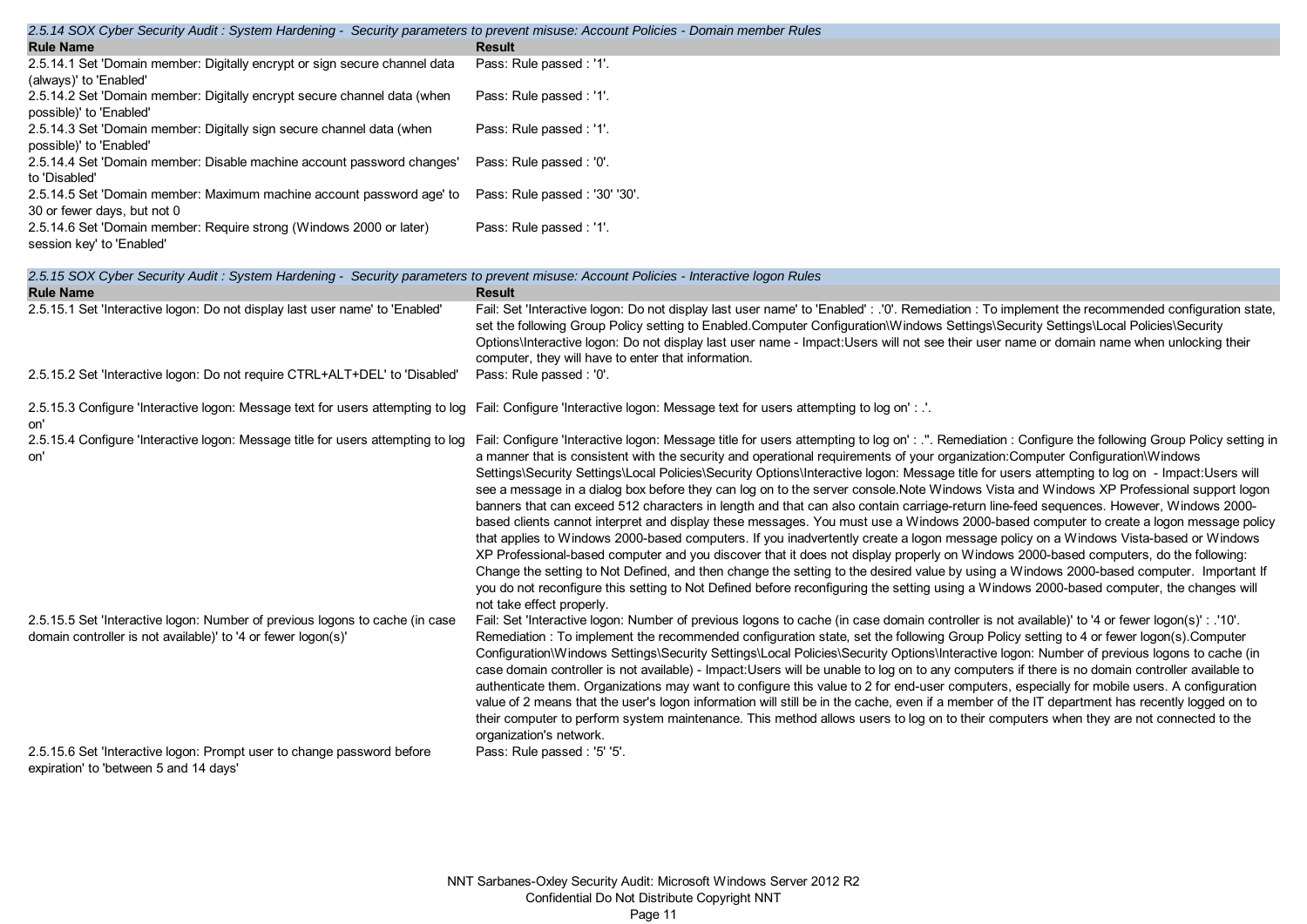2.5.15.7 Set 'Interactive logon: Smart card removal behavior' to 'Lock Workstation'

Fail: Set 'Interactive logon: Smart card removal behavior' to 'Lock Workstation' : .'0'. Remediation : To implement the recommended configuration state, set the following Group Policy setting to Lock Workstation.Computer Configuration\Windows Settings\Security Settings\Local Policies\Security Options\Interactive logon: Smart card removal behavior - Impact:If you select Force Logoff, users will have to re-insert their smart cards and re-enter their PINs when they return to their workstations. Enforcing this setting on computers used by people who must log onto multiple computers in order to perform their duties could be frustating and lower productivity. For example, if network administrators are limited to a single account but need to log into several computers simultaneously in order to effectively manage the network enforcing this setting will limit them to logging onto one computer at a time. For these reasons it is recommended that this setting only be enforced on workstations used for purposes commonly associated with typical users such as document creation and email.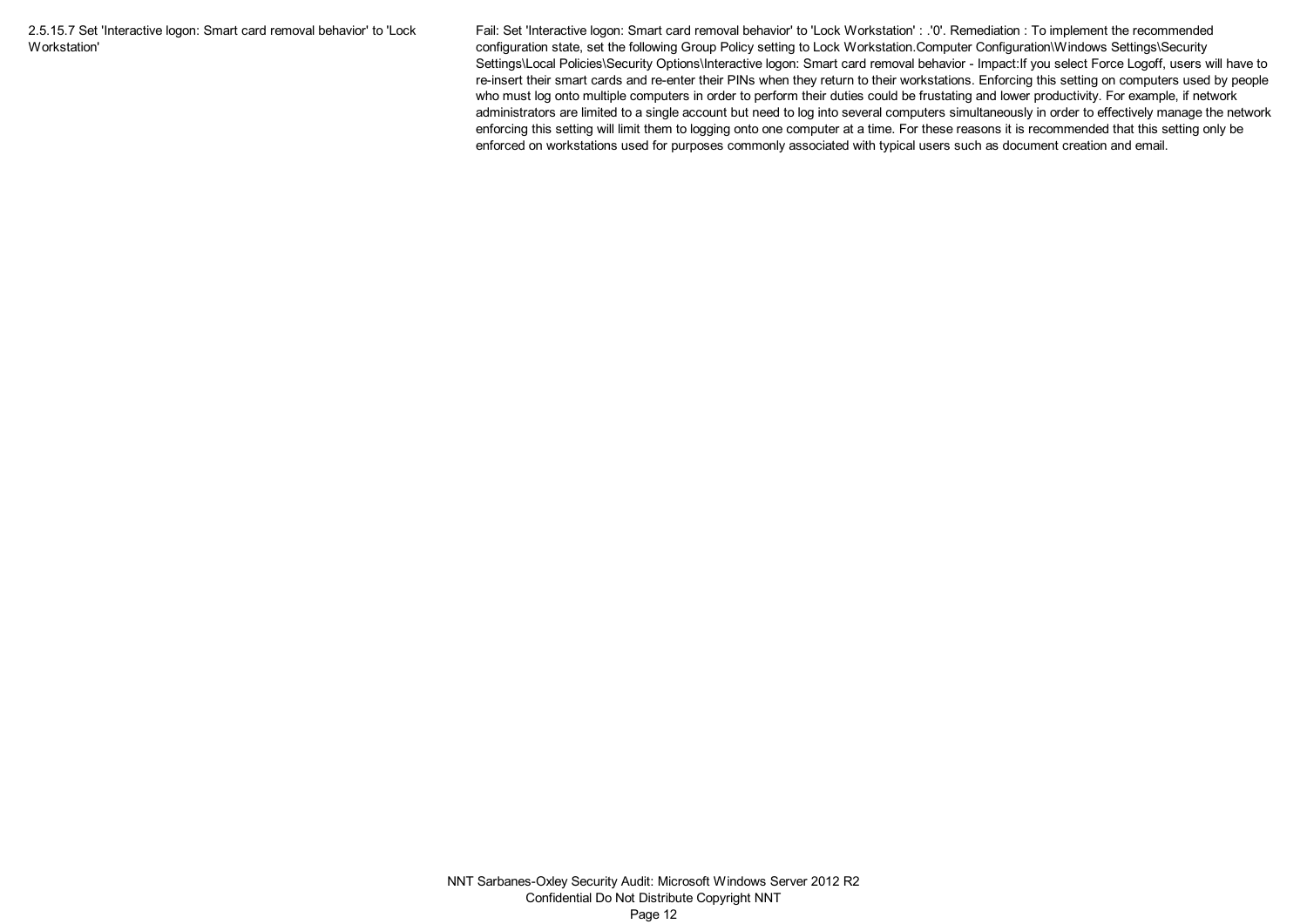| 2.5.16 SOX Cyber Security Audit: System Hardening - Security parameters to prevent misuse: Account Policies - Microsoft network client Rules |                                                                                                                                                                                                                                                                                                                                                                                                                                                                                                                                                                                                                                                                                                                                                                                                                                                                                                                                                                                                                                                                                                                                                                                                                                                                                                                                                                                                                                                                                                                                                                                                                                                                                                                                                                                                                                                                                                                                                 |  |
|----------------------------------------------------------------------------------------------------------------------------------------------|-------------------------------------------------------------------------------------------------------------------------------------------------------------------------------------------------------------------------------------------------------------------------------------------------------------------------------------------------------------------------------------------------------------------------------------------------------------------------------------------------------------------------------------------------------------------------------------------------------------------------------------------------------------------------------------------------------------------------------------------------------------------------------------------------------------------------------------------------------------------------------------------------------------------------------------------------------------------------------------------------------------------------------------------------------------------------------------------------------------------------------------------------------------------------------------------------------------------------------------------------------------------------------------------------------------------------------------------------------------------------------------------------------------------------------------------------------------------------------------------------------------------------------------------------------------------------------------------------------------------------------------------------------------------------------------------------------------------------------------------------------------------------------------------------------------------------------------------------------------------------------------------------------------------------------------------------|--|
| <b>Rule Name</b>                                                                                                                             | <b>Result</b>                                                                                                                                                                                                                                                                                                                                                                                                                                                                                                                                                                                                                                                                                                                                                                                                                                                                                                                                                                                                                                                                                                                                                                                                                                                                                                                                                                                                                                                                                                                                                                                                                                                                                                                                                                                                                                                                                                                                   |  |
| 2.5.16.1 Set 'Microsoft network client: Digitally sign communications (always)'<br>to 'Enabled'                                              | Fail: Set 'Microsoft network client: Digitally sign communications (always)' to 'Enabled': .'0'. Remediation: To implement the recommended<br>configuration state, set the following Group Policy setting to Enabled.Computer Configuration\Windows Settings\Security Settings\Local<br>Policies\Security Options\Microsoft network client: Digitally sign communications (always) - Impact:The Windows 2000 Server, Windows 2000<br>Professional, Windows Server 2003, Windows XP Professional and Windows Vista implementations of the SMB file and print sharing protocol<br>support mutual authentication, which prevents session hijacking attacks and supports message authentication to prevent man-in-the-middle<br>attacks. SMB signing provides this authentication by placing a digital signature into each SMB, which is then verified by both the client and the<br>server. Implementation of SMB signing may negatively affect performance, because each packet needs to be signed and verified. If these<br>settings are enabled on a server that is performing multiple roles, such as a small business server that is serving as a domain controller, file<br>server, print server, and application server performance may be substantially slowed. Additionally, if you configure computers to ignore all<br>unsigned SMB communications, older applications and operating systems will not be able to connect. However, if you completely disable all<br>SMB signing, computers will be vulnerable to session hijacking attacks. When SMB signing policies are enabled on domain controllers running<br>Windows Server 2003 and member computers running Windows Vista SP1 or Windows Server 2008 group policy processing will fail. A hotfix<br>is available from Microsoft that resolves this issue; see Microsoft Knowledgebase Article 950876 for more details:<br>http://support.microsoft.com/default.aspx/kb/950876/. |  |
| 2.5.16.2 Set 'Microsoft network client: Digitally sign communications (if server Pass: Rule passed : '1'.<br>agrees)' to 'Enabled'           |                                                                                                                                                                                                                                                                                                                                                                                                                                                                                                                                                                                                                                                                                                                                                                                                                                                                                                                                                                                                                                                                                                                                                                                                                                                                                                                                                                                                                                                                                                                                                                                                                                                                                                                                                                                                                                                                                                                                                 |  |
| 2.5.16.3 Set 'Microsoft network client: Send unencrypted password to third-<br>party SMB servers' to 'Disabled'                              | Pass: Rule passed : '0'.                                                                                                                                                                                                                                                                                                                                                                                                                                                                                                                                                                                                                                                                                                                                                                                                                                                                                                                                                                                                                                                                                                                                                                                                                                                                                                                                                                                                                                                                                                                                                                                                                                                                                                                                                                                                                                                                                                                        |  |
| 2.5.17 SOX Cyber Security Audit: System Hardening - Security parameters to prevent misuse: Account Policies - Microsoft network server Rules |                                                                                                                                                                                                                                                                                                                                                                                                                                                                                                                                                                                                                                                                                                                                                                                                                                                                                                                                                                                                                                                                                                                                                                                                                                                                                                                                                                                                                                                                                                                                                                                                                                                                                                                                                                                                                                                                                                                                                 |  |

2.5.17.1 Set 'Microsoft network server: Digitally sign communications (always)' Fail: Set 'Microsoft network server: Digitally sign communications (always)' to 'Enabled' : .'0'. Remediation : To implement the recommended

http://support.microsoft.com/default.aspx/kb/950876/.

configuration state, set the following Group Policy setting to Enabled.Computer Configuration\Windows Settings\Security Settings\Local Policies\Security Options\Microsoft network server: Digitally sign communications (always) - Impact:The Windows 2000 Server, Windows 2000 Professional, Windows Server 2003, Windows XP Professional and Windows Vista implementations of the SMB file and print sharing protocol support mutual authentication, which prevents session hijacking attacks and supports message authentication to prevent man-in-themiddle attacks. SMB signing provides this authentication by placing a digital signature into each SMB, which is then verified by both the client and the server. Implementation of SMB signing may negatively affect performance, because each packet needs to be signed and verified. If these settings are enabled on a server that is performing multiple roles, such as a small business server that is serving as a domain controller, file server, print server, and application server performance may be substantially slowed. Additionally, if you configure computers to ignore all unsigned SMB communications, older applications and operating systems will not be able to connect. However, if you completely disable all SMB signing, computers will be vulnerable to session hijacking attacks.When SMB signing policies are enabled on domain controllers running Windows Server 2003 and member computers running Windows Vista SP1 or Windows Server 2008 group policy processing will fail. A hotfix

is available from Microsoft that resolves this issue; see Microsoft Knowledgebase Article 950876 for more details:

**Rule Name Result**

to 'Enabled'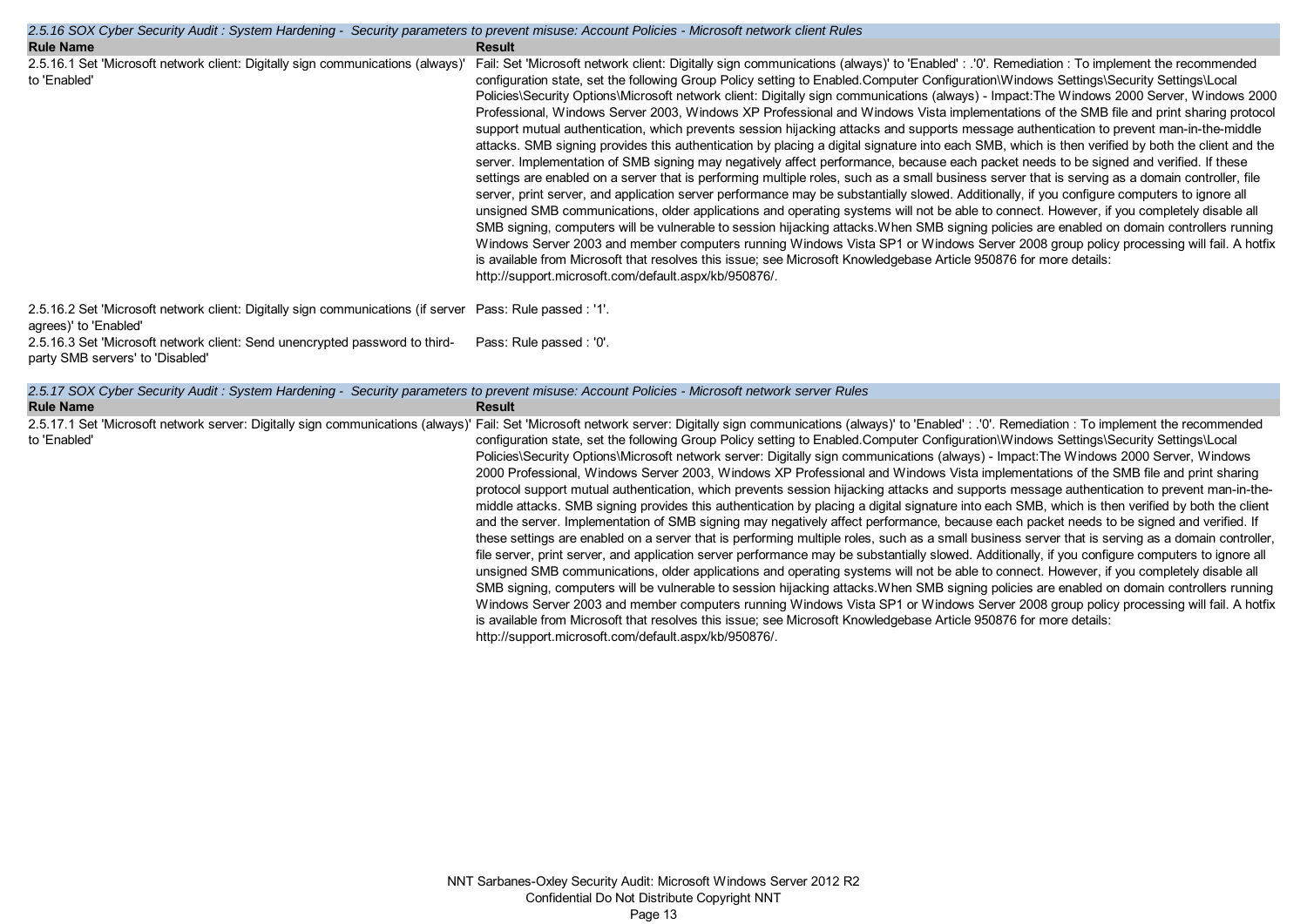2.5.17.2 Set 'Microsoft network server: Digitally sign communications (if client Fail: Set 'Microsoft network server: Digitally sign communications (if client agrees)' to 'Enabled' : .'0'. Remediation : To implement the agrees)' to 'Enabled' recommended configuration state, set the following Group Policy setting to Enabled.Computer Configuration\Windows Settings\Security Settings\Local Policies\Security Options\Microsoft network server: Digitally sign communications (if client agrees) - Impact:The Windows 2000 Server, Windows 2000 Professional, Windows Server 2003, Windows XP Professional and Windows Vista implementations of the SMB file and print sharing protocol support mutual authentication, which prevents session hijacking attacks and supports message authentication to prevent man-in-the-middle attacks. SMB signing provides this authentication by placing a digital signature into each SMB, which is then verified by both the client and the server. Implementation of SMB signing may negatively affect performance, because each packet needs to be signed and verified. If these settings are enabled on a server that is performing multiple roles, such as a small business server that is serving as a domain controller, file server, print server, and application server performance may be substantially slowed. Additionally, if you configure computers to ignore all unsigned SMB communications, older applications and operating systems will not be able to connect. However, if you completely disable all SMB signing, computers will be vulnerable to session hijacking attacks. When SMB signing policies are enabled on domain controllers running Windows Server 2003 and member computers running Windows Vista SP1 or Windows Server 2008 group policy processing will fail. A hotfix is available from Microsoft that resolves this issue; see Microsoft Knowledgebase Article 950876 for more details: http://support.microsoft.com/default.aspx/kb/950876/.

2.5.17.3 Set 'Microsoft network server: Server SPN target name validation level' to 'Accept if provided by client'

Pass: Rule passed : '1'.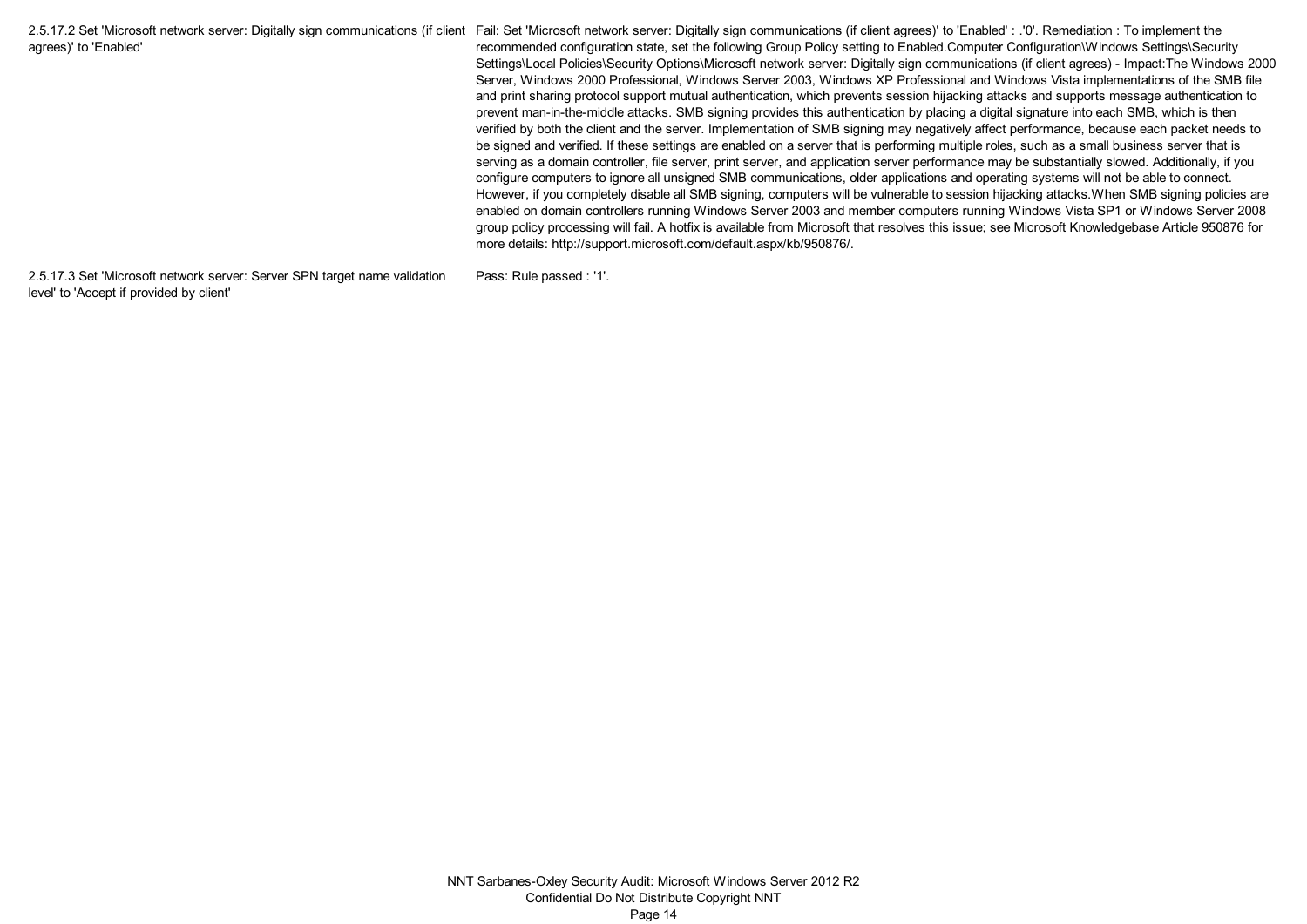| 2.5.18 SOX Cyber Security Audit: System Hardening - Security parameters to prevent misuse: Account Policies - MSS Rules                            |                                                                                                                                                                                                                                 |
|----------------------------------------------------------------------------------------------------------------------------------------------------|---------------------------------------------------------------------------------------------------------------------------------------------------------------------------------------------------------------------------------|
| <b>Rule Name</b>                                                                                                                                   | <b>Result</b>                                                                                                                                                                                                                   |
| 2.5.18.1 Set 'MSS: (AutoAdminLogon) Enable Automatic Logon (not<br>recommended)' to 'Disabled'                                                     | Pass: Rule passed : '0'.                                                                                                                                                                                                        |
| 2.5.18.2 Set 'MSS: (DisableIPSourceRouting IPv6) IP source routing                                                                                 | Pass: Rule passed : '2'.                                                                                                                                                                                                        |
| protection level (protects against packet spoofing)' to 'Highest protection,<br>source routing is completely disabled'                             |                                                                                                                                                                                                                                 |
| 2.5.18.3 Set 'MSS: (DisableIPSourceRouting) IP source routing protection                                                                           | Pass: Rule passed : '2'.                                                                                                                                                                                                        |
| level (protects against packet spoofing)' to 'Highest protection, source routing                                                                   |                                                                                                                                                                                                                                 |
| is completely disabled'                                                                                                                            |                                                                                                                                                                                                                                 |
| 2.5.18.4 Set 'MSS: (SafeDllSearchMode) Enable Safe DLL search mode                                                                                 | Pass: Rule passed : '1'.                                                                                                                                                                                                        |
| (recommended)' to 'Enabled'                                                                                                                        |                                                                                                                                                                                                                                 |
| 2.5.18.5 Set 'MSS: (WarningLevel) Percentage threshold for the security<br>event log at which the system will generate a warning' to '90% or less' | Pass: Rule passed: '90'.                                                                                                                                                                                                        |
|                                                                                                                                                    |                                                                                                                                                                                                                                 |
| 2.5.19 SOX Cyber Security Audit : System Hardening - Security parameters to prevent misuse: Account Policies - Recovery console Rules              |                                                                                                                                                                                                                                 |
| <b>Rule Name</b>                                                                                                                                   | <b>Result</b>                                                                                                                                                                                                                   |
| 2.5.19.1 Set 'Recovery console: Allow automatic administrative logon' to                                                                           | Pass: Rule passed : '0'.                                                                                                                                                                                                        |
| 'Disabled'<br>2.5.19.2 Set 'Recovery console: Allow floppy copy and access to all drives and Pass: Rule passed : '0'.                              |                                                                                                                                                                                                                                 |
| all folders' to 'Disabled'                                                                                                                         |                                                                                                                                                                                                                                 |
|                                                                                                                                                    |                                                                                                                                                                                                                                 |
| 2.5.20 SOX Cyber Security Audit : System Hardening - Security parameters to prevent misuse: Account Policies - Shutdown Rules                      |                                                                                                                                                                                                                                 |
| <b>Rule Name</b>                                                                                                                                   | <b>Result</b>                                                                                                                                                                                                                   |
| 2.5.20.1 Set 'Shutdown: Allow system to be shut down without having to log                                                                         | Pass: Rule passed : '0'.                                                                                                                                                                                                        |
| on' to 'Disabled'                                                                                                                                  |                                                                                                                                                                                                                                 |
| 2.5.21 SOX Cyber Security Audit: System Hardening - Security parameters to prevent misuse: Account Policies - System objects Rules                 |                                                                                                                                                                                                                                 |
| <b>Rule Name</b>                                                                                                                                   | <b>Result</b>                                                                                                                                                                                                                   |
| 2.5.21.1 Set 'System objects: Require case insensitivity for non-Windows                                                                           | Pass: Rule passed : '1'.                                                                                                                                                                                                        |
| subsystems' to 'Enabled'<br>2.5.21.2 Set 'System objects: Strengthen default permissions of internal                                               |                                                                                                                                                                                                                                 |
| system objects (e.g. Symbolic Links)' to 'Enabled'                                                                                                 | Pass: Rule passed : '1'.                                                                                                                                                                                                        |
|                                                                                                                                                    |                                                                                                                                                                                                                                 |
| 3 Protect financial Data: SOX Cyber Security Audit : Protect stored financial data                                                                 |                                                                                                                                                                                                                                 |
|                                                                                                                                                    | 3.1 SOX Cyber Security Audit : Protect stored financial data: Render PAN unreadable anywhere it is stored (including on portable digital media, backup media, and in logs)                                                      |
| 3.1.1 SOX Cyber Security Audit : Protect stored financial data: Render stored PANs unreadable                                                      |                                                                                                                                                                                                                                 |
| <b>Rule Name</b>                                                                                                                                   | <b>Result</b><br>3.1.1.1 Verify that financial Data Encryption and Tokenization measures are in Pass: This rule is not automatically assessed. You must implement data encryption and consider using other technologies such as |
| place (Rule not automatically assessed)                                                                                                            | tokenization.                                                                                                                                                                                                                   |
|                                                                                                                                                    |                                                                                                                                                                                                                                 |
| 4 Protect financial Data: SOX Cyber Security Audit : Encrypt transmission of financial data across open networks                                   |                                                                                                                                                                                                                                 |
|                                                                                                                                                    | 4.1 SOX Cyber Security Audit : Use strong cryptography and security protocols (for example, TLS, IPSEC, SSH, etc.) to safeguard sensitive financial data during transmission over open, public networks                         |
| 4.1.1 SOX Cyber Security Audit: Encrypt transmission of financial data: Use strong cryptography and security protocols<br><b>Rule Name</b>         | <b>Result</b>                                                                                                                                                                                                                   |
|                                                                                                                                                    |                                                                                                                                                                                                                                 |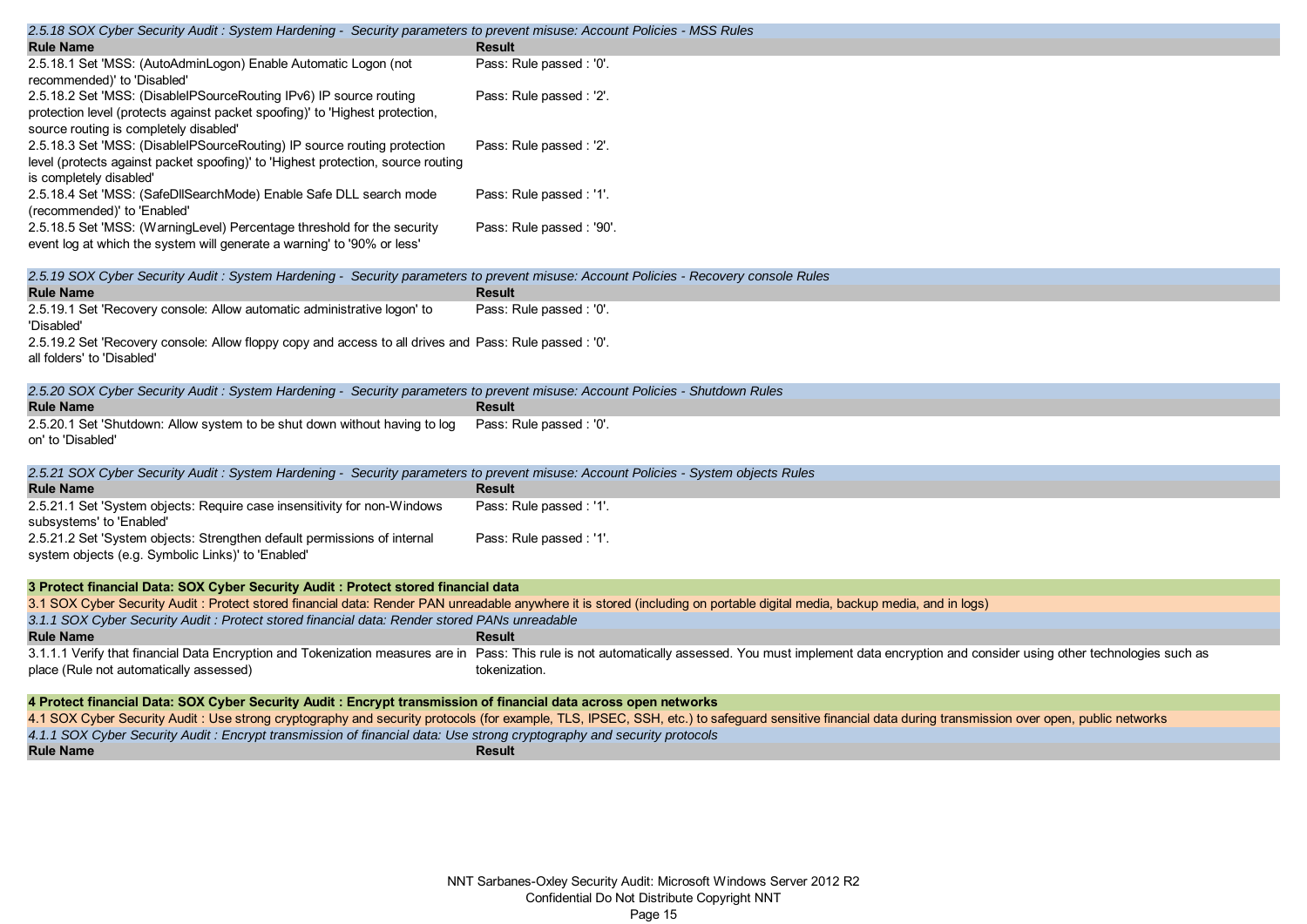| 4.1.1.1 Configure 'System cryptography: Force strong key protection for user<br>keys stored on the computer'          | Note: this test is not automatically evaluated. It is up to you to implement the recommended items and verify compliance.<br>Remediation: Configure the following Group Policy setting in a manner that is consistent with the security and operational requirements of<br>your organization: - Impact:Users will have to enter their password every time they access a key that is stored on their computer. For example,<br>if users use an S-MIME certificate to digitally sign their e-mail they will be forced to enter the password for that certificate every time they send<br>a signed e-mail message. For some organizations the overhead that is involved using this configuration may be too high.                                                                                                                                                                                                                                                                                                                                                                                                                                                                                                                                                                                                                                                                                                                                                                                                                                                                                                                                                                                                                                                                                                                                                                                                                                                                                                                                                                                                                                                                                                                                                                                                                                                                                                                                                                                                                                                                                                                                                                                                                                                                                                                                                                                                                                                                                      |
|-----------------------------------------------------------------------------------------------------------------------|-----------------------------------------------------------------------------------------------------------------------------------------------------------------------------------------------------------------------------------------------------------------------------------------------------------------------------------------------------------------------------------------------------------------------------------------------------------------------------------------------------------------------------------------------------------------------------------------------------------------------------------------------------------------------------------------------------------------------------------------------------------------------------------------------------------------------------------------------------------------------------------------------------------------------------------------------------------------------------------------------------------------------------------------------------------------------------------------------------------------------------------------------------------------------------------------------------------------------------------------------------------------------------------------------------------------------------------------------------------------------------------------------------------------------------------------------------------------------------------------------------------------------------------------------------------------------------------------------------------------------------------------------------------------------------------------------------------------------------------------------------------------------------------------------------------------------------------------------------------------------------------------------------------------------------------------------------------------------------------------------------------------------------------------------------------------------------------------------------------------------------------------------------------------------------------------------------------------------------------------------------------------------------------------------------------------------------------------------------------------------------------------------------------------------------------------------------------------------------------------------------------------------------------------------------------------------------------------------------------------------------------------------------------------------------------------------------------------------------------------------------------------------------------------------------------------------------------------------------------------------------------------------------------------------------------------------------------------------------------------------------|
|                                                                                                                       | For end user computers that are used to access sensitive data this setting could be set to "User is prompted when the key is first used," but<br>Microsoft does not recommend enforcing this setting on servers due to the significant - Impact on manageability. For example, if this setting is<br>configured to "User is prompted when the key is first used" you may not be able to configure Remote Desktop Services to use SSL<br>certificates. More information is available in the Windows PKI blog: http://blogs.technet.com/b/pki/archive/2009/06/17/what-is-a-strong-key-<br>protection-in-windows.aspx. Pass: Rule passed: '2'.                                                                                                                                                                                                                                                                                                                                                                                                                                                                                                                                                                                                                                                                                                                                                                                                                                                                                                                                                                                                                                                                                                                                                                                                                                                                                                                                                                                                                                                                                                                                                                                                                                                                                                                                                                                                                                                                                                                                                                                                                                                                                                                                                                                                                                                                                                                                                         |
| 4.1.1.2 Set 'System cryptography: Use FIPS compliant algorithms for<br>encryption, hashing, and signing' to 'Enabled' | Fail: Set 'System cryptography: Use FIPS compliant algorithms for encryption, hashing, and signing' to 'Enabled': .'0'.<br>Remediation: To implement the recommended configuration state, set the following Group Policy setting to Enabled. Computer<br>Configuration\Windows Settings\Security Settings\Local Policies\Security Options\System cryptography: Use FIPS compliant algorithms for<br>encryption, hashing, and signing - Impact:Client computers that have this policy setting enabled will be unable to communicate by means of<br>digitally encrypted or signed protocols with servers that do not support these algorithms. Network clients that do not support these algorithms<br>will not be able to use servers that require them for network communications. For example, many Apache-based Web servers are not<br>configured to support TLS. If you enable this setting, you also need to configure Internet Explorer to use TLS. This policy setting also affects<br>the encryption level that is used for the Remote Desktop Protocol (RDP). The Remote Desktop Connection tool uses the RDP protocol to<br>communicate with servers that run Terminal Services and client computers that are configured for remote control; RDP connections will fail if<br>both computers are not configured to use the same encryption algorithms. To enable Internet Explore to use TLS 1. On the Internet Explorer<br>Tools menu, click Internet Options. 2. Click the Advanced tab. 3. Select the Use TLS 1.0 check box. It is also possible to configure this policy<br>setting through Group Policy or by using the Internet Explorer Administrators Kit. Client computers running Windows XP, Windows XP SP1<br>and Windows XP SP2 that try to connect to a Terminal Services server that has this setting enabled will be unable to communicate with the<br>server until an updated version of the Terminal Services client is installed. This issue could allo affect Remote Assistance and Remote<br>Desktop connections. For more information about the issue and how to resolve it see "Remote Assistance connection to Windows Server<br>2003 with FIPS encryption does not work" at http://support.microsoft.com/default.aspx?scid=kb;en-us;811770. Microsoft .NET Framework<br>applications such as Microsoft ASP.NET that use use cryptographic algorithms which are not validated by NIST to be FIPS 140 compliant<br>may fail. Use of cryptographic algorithm classes that are not FIPS validated will cause an InvalidOperationException exception to occur. See<br>""System cryptography: Use FIPS compliant algorithms for encryption, hashing, and signing" security setting effects in Windows XP and in<br>later versions of Windows" for more information: http://support.microsoft.com/kb/811833. For more information about the - Impact of this<br>setting see "FIPS 140 Evaluation" available at: http://technet.microsoft.com/en-us/library/cc750357.aspx. |

4.1.1.3 Set 'Network security: LAN Manager authentication level' to 'Send NTLMv2 response only. Refuse LM & NTLM' Pass: Rule passed : '5'.

4.1.1.4 Set 'Network security: LDAP client signing requirements' to 'Negotiate Pass: Rule passed : '1'. signing' or higher

4.1.1.5 Set 'Network security: Minimum session security for NTLM SSP based Fail: Set 'Network security: Minimum session security for NTLM SSP based (including secure RPC) clients' to 'Require NTLMv2 session (including secure RPC) clients' to 'Require NTLMv2 session security,Require security,Require 128-bit encryption' : .'536870912'. Remediation : To implement the recommended configuration state, set the following Group 128-bit encryption' Policy setting to Require NTLMv2 session security,Require 128-bit encryption.Computer Configuration\Windows Settings\Security Settings\Local Policies\Security Options\Network security: Minimum session security for NTLM SSP based (including secure RPC) clients - Impact:Client applications that are enforcing these settings will be unable to communicate with older servers that do not support them. This setting could - Impact Windows Clustering when applied to servers running Windows Server 2003, see "How to apply more restrictive security settings on a Windows Server 2003-based cluster server" at http://support.microsoft.com/default.aspx?scid=kb;en-us;891597 and "You receive an "Error 0x8007042b" error message when you add or join a node to a cluster if you use NTLM version 2 in Windows Server

2003" at http://support.microsoft.com/kb/890761/ for more information on possible issues and how to resolve them.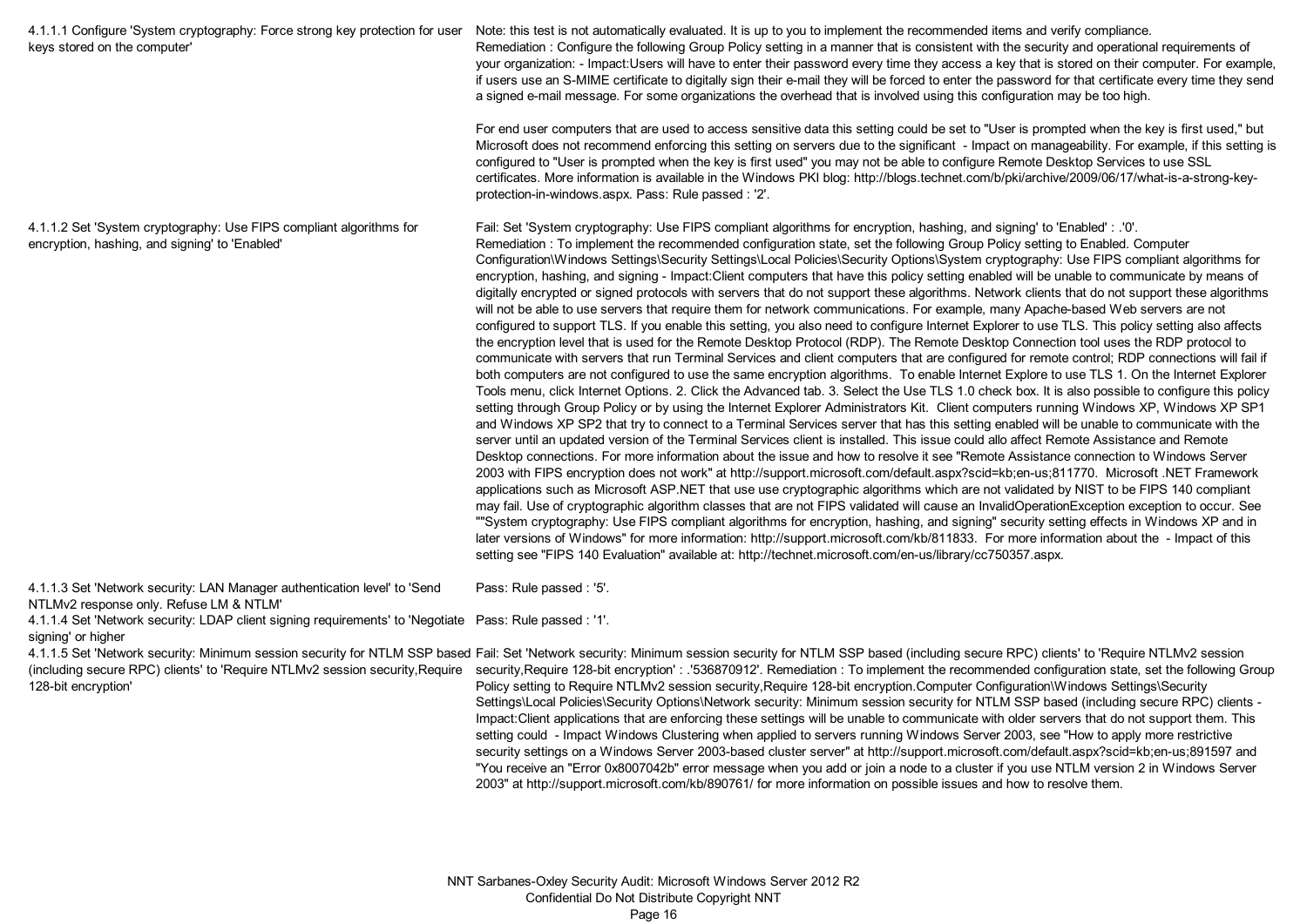4.1.1.6 Set 'Network security: Minimum session security for NTLM SSP based Fail: Set 'Network security: Minimum session security for NTLM SSP based (including secure RPC) servers' to 'Require NTLMv2 session (including secure RPC) servers' to 'Require NTLMv2 session security,Require security,Require 128-bit encryption' : .'536870912'. Remediation : To implement the recommended configuration state, set the following Group 128-bit encryption' Policy setting to Require NTLMv2 session security,Require 128-bit encryption.Computer Configuration\Windows Settings\Security Settings\Local Policies\Security Options\Network security: Minimum session security for NTLM SSP based (including secure RPC) servers -

Impact:Server applications that are enforcing these settings will be unable to communicate with older servers that do not support them. This setting could - Impact Windows Clustering when applied to servers running Windows Server 2003, see "How to apply more restrictive security settings on a Windows Server 2003-based cluster server" at http://support.microsoft.com/default.aspx?scid=kb;en-us;891597 and "You receive an "Error 0x8007042b" error message when you add or join a node to a cluster if you use NTLM version 2 in Windows Server 2003" at http://support.microsoft.com/kb/890761/ for more information on possible issues and how to resolve them.

4.1.1.7 Set 'Domain member: Require strong (Windows 2000 or later) session Pass: Rule passed : '1'. key' to 'Enabled'

| 5 Maintain a Vulnerability Management Program: SOX Cyber Security Audit : Protect all systems against malware                  |                                                                                                                                                                                                                                                                                                                                                                                                                                                                                                                 |
|--------------------------------------------------------------------------------------------------------------------------------|-----------------------------------------------------------------------------------------------------------------------------------------------------------------------------------------------------------------------------------------------------------------------------------------------------------------------------------------------------------------------------------------------------------------------------------------------------------------------------------------------------------------|
|                                                                                                                                |                                                                                                                                                                                                                                                                                                                                                                                                                                                                                                                 |
| 5.1 SOX Cyber Security Audit: Protect all systems against malware and regularly update anti-virus software or programs         |                                                                                                                                                                                                                                                                                                                                                                                                                                                                                                                 |
| 5.1.1 SOX Cyber Security Audit: Anti-Virus Protection Check<br><b>Rule Name</b>                                                | <b>Result</b>                                                                                                                                                                                                                                                                                                                                                                                                                                                                                                   |
|                                                                                                                                |                                                                                                                                                                                                                                                                                                                                                                                                                                                                                                                 |
| 5.1.1.1 Verify Virus Protection is enabled and updated                                                                         | Pass: This rule is not automatically assessed. Once you have selected an AV system please contact NNT to incorporate checks for<br>associated AV services that can be validated as part of your compliance report.                                                                                                                                                                                                                                                                                              |
| 5.1.2 SOX Cyber Security Audit : Protect all systems against malware: Early Launch Antimalware Rules                           |                                                                                                                                                                                                                                                                                                                                                                                                                                                                                                                 |
| <b>Rule Name</b>                                                                                                               | <b>Result</b>                                                                                                                                                                                                                                                                                                                                                                                                                                                                                                   |
| 5.1.2.1 Set 'Boot-Start Driver Initialization Policy' to 'Enabled: Good, unknown<br>and bad but critical'                      | Pass: Rule passed: '3'.                                                                                                                                                                                                                                                                                                                                                                                                                                                                                         |
| 5.1.3 SOX Cyber Security Audit : Protect all systems against malware: Attachment Rules                                         |                                                                                                                                                                                                                                                                                                                                                                                                                                                                                                                 |
| <b>Rule Name</b>                                                                                                               | <b>Result</b>                                                                                                                                                                                                                                                                                                                                                                                                                                                                                                   |
| 5.1.3.1 Set 'Notify antivirus programs when opening attachments' to 'Enabled'                                                  | Fail: Set 'Notify antivirus programs when opening attachments' to 'Enabled': .'1'. Remediation: To establish the recommended configuration<br>via GP, set the following UI path to Enabled.User Configuration\Administrative Templates\Windows Components\Attachment Manager\Notify<br>antivirus programs when opening attachments - Impact: When the Notify antivirus programs when opening attachments setting is Enabled,<br>every downloaded file or e-mail attachment that the user opens will be scanned. |
| 6 Maintain a Vulnerability Management Program: SOX Cyber Security Audit: Develop and maintain secure systems and applications  |                                                                                                                                                                                                                                                                                                                                                                                                                                                                                                                 |
| 6.1 SOX Cyber Security Audit: Develop and maintain secure systems and applications                                             |                                                                                                                                                                                                                                                                                                                                                                                                                                                                                                                 |
| 6.1.1 SOX Cyber Security Audit : Develop and maintain secure systems and applications - Windows Update Rules                   |                                                                                                                                                                                                                                                                                                                                                                                                                                                                                                                 |
| <b>Rule Name</b>                                                                                                               | <b>Result</b>                                                                                                                                                                                                                                                                                                                                                                                                                                                                                                   |
| 6.1.1.1 Set 'Configure Automatic Updates' to 'Enabled'                                                                         | Pass: Rule passed : '0'.                                                                                                                                                                                                                                                                                                                                                                                                                                                                                        |
| 6.1.1.2 Set 'Configure Automatic Updates: Scheduled install day' to '0 - Every Pass: Rule passed : '0'.<br>day'                |                                                                                                                                                                                                                                                                                                                                                                                                                                                                                                                 |
| 6.1.1.3 Set 'Do not adjust default option to 'Install Updates and Shut Down' in<br>Shut Down Windows dialog box' to 'Disabled' | Pass: Rule passed : '0'.                                                                                                                                                                                                                                                                                                                                                                                                                                                                                        |
| 6.1.1.4 Set 'Do not display 'Install Updates and Shut Down' option in Shut<br>Down Windows dialog box' to 'Disabled'           | Pass: Rule passed : '0'.                                                                                                                                                                                                                                                                                                                                                                                                                                                                                        |
| 6.1.1.5 Set 'No auto-restart with logged on users for scheduled automatic<br>updates installations' to 'Disabled'              | Pass: Rule passed : '0'.                                                                                                                                                                                                                                                                                                                                                                                                                                                                                        |
| 6.1.1.6 Set 'Reschedule Automatic Updates scheduled installations' to<br>'Enabled:1 minute'                                    | Pass: Rule passed: '1' '1'.                                                                                                                                                                                                                                                                                                                                                                                                                                                                                     |

## **Rule Name**<br> **Rule Name** 7.1 SOX Cyber Security Audit : SOX Cyber Security Audit : Restrict access to financial data by business need to know: Restriction of access to privileged user IDs to least privileges necessary to perform job *7.1.1 SOX Cyber Security Audit : Restrict access to financial data by business need to know - Network Access Rules* **7 Implement Strong Access Control Measures: SOX Cyber Security Audit : Restrict access to financial data by business need to know**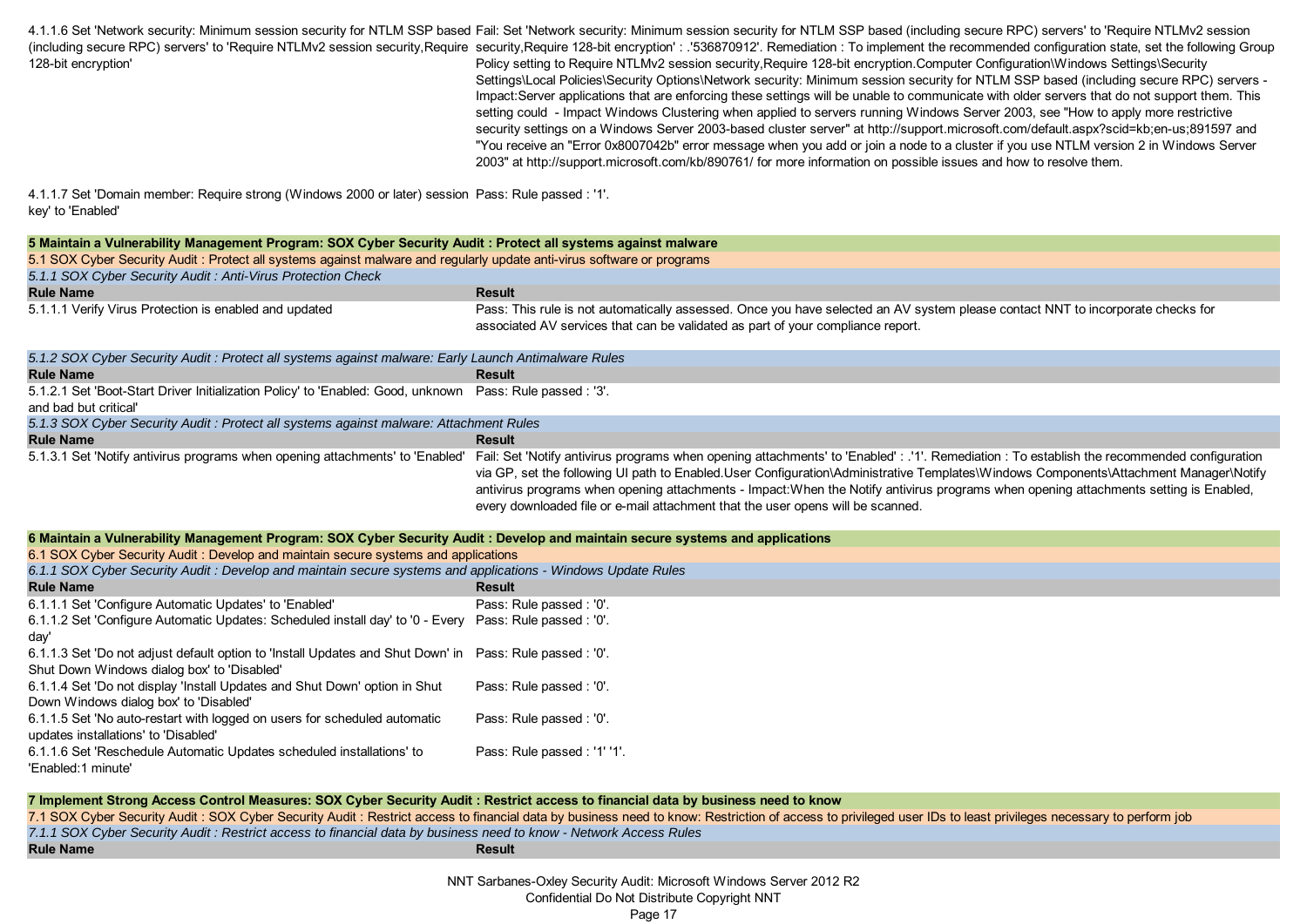| 7.1.1.1 Set 'Network access: Allow anonymous SID/Name translation' to<br>'Disabled'                                        | Pass: Rule passed: 0'0'.                                                                                                                                                                                                                                                                                                                                                                                                                                                                                                                                                                                                                                                                                                                                                                                                                                                |
|----------------------------------------------------------------------------------------------------------------------------|-------------------------------------------------------------------------------------------------------------------------------------------------------------------------------------------------------------------------------------------------------------------------------------------------------------------------------------------------------------------------------------------------------------------------------------------------------------------------------------------------------------------------------------------------------------------------------------------------------------------------------------------------------------------------------------------------------------------------------------------------------------------------------------------------------------------------------------------------------------------------|
| 7.1.1.2 Set 'Network access: Do not allow anonymous enumeration of SAM<br>accounts' to 'Enabled'                           | Pass: Rule passed : '1'.                                                                                                                                                                                                                                                                                                                                                                                                                                                                                                                                                                                                                                                                                                                                                                                                                                                |
| 7.1.1.3 Set 'Network access: Do not allow anonymous enumeration of SAM<br>accounts and shares' to 'Enabled'                | Fail: Set 'Network access: Do not allow anonymous enumeration of SAM accounts and shares' to 'Enabled' : .'0'. Remediation : To implement<br>the recommended configuration state, set the following Group Policy setting to Enabled.Computer Configuration\Windows Settings\Security<br>Settings\Local Policies\Security Options\Network access: Do not allow anonymous enumeration of SAM accounts and shares - Impact: It will<br>be impossible to grant access to users of another domain across a one-way trust because administrators in the trusting domain will be unable<br>to enumerate lists of accounts in the other domain. Users who access file and print servers anonymously will be unable to list the shared<br>network resources on those servers; the users will have to authenticate before they can view the lists of shared folders and printers. |
| 7.1.1.4 Set 'Network access: Let Everyone permissions apply to anonymous<br>users' to 'Disabled'                           | Pass: Rule passed: '0'.                                                                                                                                                                                                                                                                                                                                                                                                                                                                                                                                                                                                                                                                                                                                                                                                                                                 |
| 7.1.1.5 Configure 'Network Access: Named Pipes that can be accessed<br>anonymously'                                        | Pass: Rule passed : ''.                                                                                                                                                                                                                                                                                                                                                                                                                                                                                                                                                                                                                                                                                                                                                                                                                                                 |
| 7.1.1.6 Set 'Network access: Remotely accessible registry paths'                                                           | Pass: Configured Setting is securitypolicy (3 items: SYSTEM\CURRENTCONTROLSET\CONTROL\PRODUCTOPTIONS,<br>SYSTEM\CURRENTCONTROLSET\CONTROL\SERVER APPLICATIONS, SOFTWARE\MICROSOFT\WINDOWS<br>NT\CURRENTVERSION).                                                                                                                                                                                                                                                                                                                                                                                                                                                                                                                                                                                                                                                        |
| 7.1.1.7 Set 'Network access: Remotely accessible registry paths and sub-<br>paths'                                         | Pass: Configured Setting is securitypolicy (11 items: SYSTEM\CURRENTCONTROLSET\CONTROL\PRINT\PRINTERS,<br>SYSTEM\CURRENTCONTROLSET\SERVICES\EVENTLOG, SOFTWARE\MICROSOFT\OLAP SERVER,<br>SOFTWARE\MICROSOFT\WINDOWS NT\CURRENTVERSION\PRINT, SOFTWARE\MICROSOFT\WINDOWS<br>NT\CURRENTVERSION\WINDOWS, SYSTEM\CURRENTCONTROLSET\CONTROL\CONTENTINDEX,<br>SYSTEM\CURRENTCONTROLSET\CONTROL\TERMINAL SERVER, SYSTEM\CURRENTCONTROLSET\CONTROL\TERMINAL<br>SERVER\USERCONFIG, SYSTEM\CURRENTCONTROLSET\CONTROL\TERMINAL SERVER\DEFAULTUSERCON (truncated).                                                                                                                                                                                                                                                                                                                  |
| 7.1.1.8 Set 'Network access: Restrict anonymous access to Named Pipes and Pass: Rule passed : '1'.<br>Shares' to 'Enabled' |                                                                                                                                                                                                                                                                                                                                                                                                                                                                                                                                                                                                                                                                                                                                                                                                                                                                         |
| 7.1.1.9 Set 'Network access: Shares that can be accessed anonymously' to<br>'None'                                         | Pass: Rule passed : ".                                                                                                                                                                                                                                                                                                                                                                                                                                                                                                                                                                                                                                                                                                                                                                                                                                                  |

7.1.1.10 Set 'Network access: Sharing and security model for local accounts' Pass: Rule passed : '0'.

to 'Classic - local users authenticate as themselves'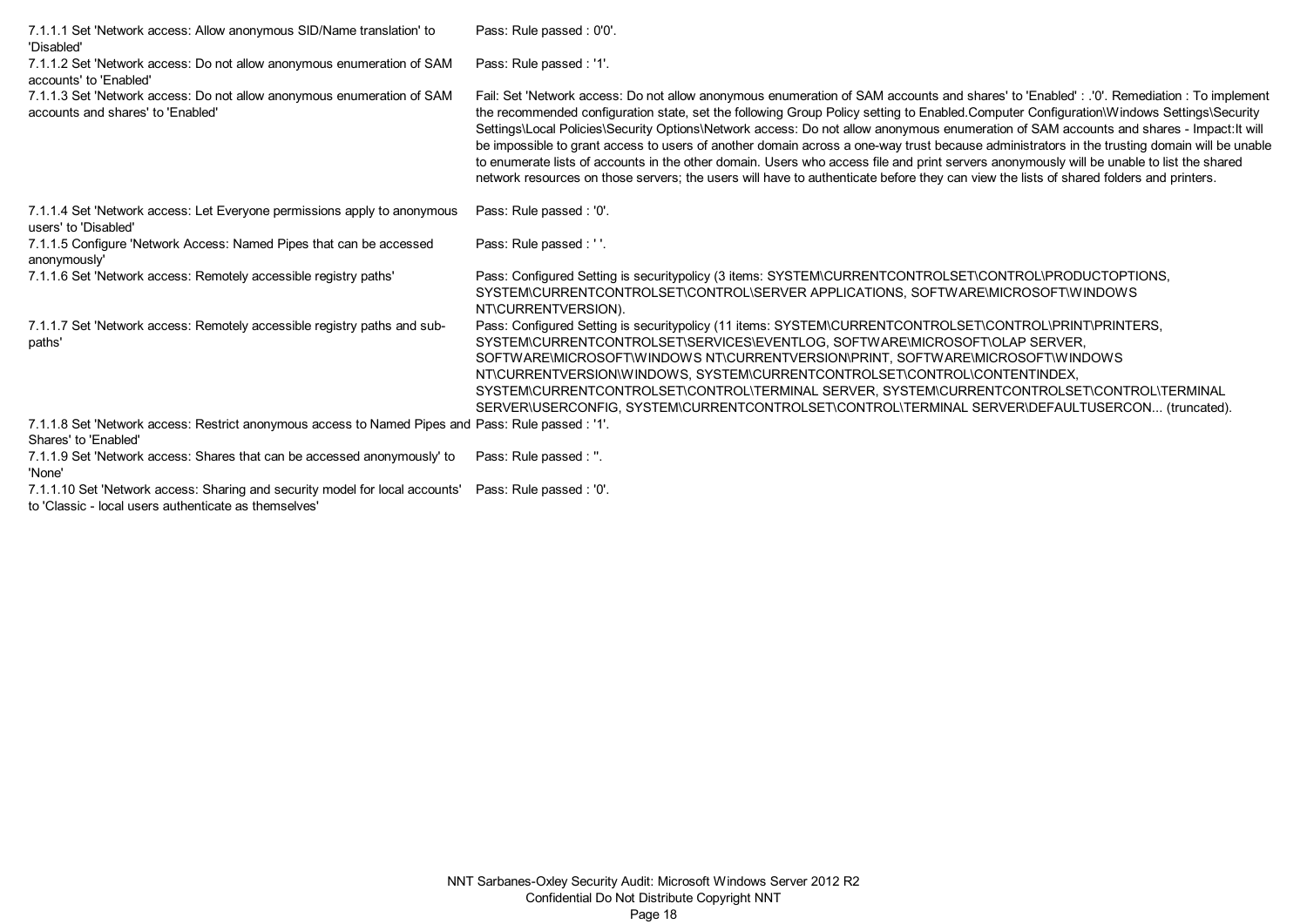| <b>Rule Name</b><br><b>Result</b>                                                                                                                                                                                                                               |  |
|-----------------------------------------------------------------------------------------------------------------------------------------------------------------------------------------------------------------------------------------------------------------|--|
|                                                                                                                                                                                                                                                                 |  |
| Pass: Rule passed : '1'.<br>7.1.2.1 Set 'Do not display network selection UI' to 'Enabled'                                                                                                                                                                      |  |
| Pass: Rule passed : '0'.<br>7.1.2.2 Set 'Configure Offer Remote Assistance' to 'Disabled'                                                                                                                                                                       |  |
| 7.1.2.3 Set 'Configure Solicited Remote Assistance' to 'Disabled'<br>Pass: Rule passed: '0'.                                                                                                                                                                    |  |
| 7.1.2.4 Set 'Network security: Allow Local System to use computer identity for Pass: Rule passed : '1'.                                                                                                                                                         |  |
| NTLM' to 'Enabled'                                                                                                                                                                                                                                              |  |
| 7.1.2.5 Set 'Network security: Allow LocalSystem NULL session fallback' to<br>Pass: Rule passed : '0'.<br>'Disabled'                                                                                                                                            |  |
| 7.1.2.6 Set 'Network Security: Allow PKU2U authentication requests to this<br>Pass: Rule passed: '0'.                                                                                                                                                           |  |
| computer to use online identities' to 'Disabled'                                                                                                                                                                                                                |  |
| 7.1.2.7 Set 'Network Security: Configure encryption types allowed for<br>Pass: Rule passed: '2147483644'.                                                                                                                                                       |  |
| Kerberos' to 'RC4\AES128\AES256\Future types'                                                                                                                                                                                                                   |  |
| Pass: Rule passed: '1'.<br>7.1.2.8 Set 'Network security: Do not store LAN Manager hash value on next                                                                                                                                                           |  |
| password change' to 'Enabled'                                                                                                                                                                                                                                   |  |
| 7.1.2.9 Set 'Deny access to this computer from the network'<br>Fail: Set 'Deny access to this computer from the network' to 'Guests': securitypolicy (). Remediation: To implement the recommended                                                              |  |
| configuration state, set the following Group Policy setting to Guests. Computer Configuration\Windows Settings\Security Settings\Local                                                                                                                          |  |
| Policies\User Rights Assignment\Deny access to this computer from the network - Impact: If you configure the Deny access to this computer                                                                                                                       |  |
| from the network user right for other groups, you could limit the abilities of users who are assigned t (truncated).                                                                                                                                            |  |
| Fail: Set 'Deny log on as a batch job' to 'Guests': securitypolicy (). Remediation: To implement the recommended configuration state, set the<br>7.1.2.10 Set 'Deny log on as a batch job' to include 'Guests'                                                  |  |
| following Group Policy setting to Guests. Computer Configuration\Windows Settings\Security Settings\Local Policies\User Rights                                                                                                                                  |  |
| Assignment\Deny log on as a batch job - Impact: If you assign the Deny log on as a batch job user right to other accounts, you could deny<br>users who are assigned to specific administrative roles the ability to perform their required job act (truncated). |  |
| Fail: Set 'Deny log on as a service' to 'Guests' : securitypolicy (). Remediation : To implement the recommended configuration state, set the                                                                                                                   |  |
| 7.1.2.11 Set 'Deny log on as a service' to include 'Guests'<br>following Group Policy setting to No One. Computer Configuration\Windows Settings\Security Settings\Local Policies\User Rights                                                                   |  |
| Assignment\Deny log on as a service - Impact: If you assign the Deny log on as a service user right to specific accounts, services may not be                                                                                                                   |  |
| able to start and a DoS condition could result.                                                                                                                                                                                                                 |  |
| 7.1.2.12 Set 'Deny log on locally' to include 'Guests'<br>Fail: Set 'Deny log on locally' to 'Guests': securitypolicy ().                                                                                                                                       |  |
| Remediation: To implement the recommended configuration state, set the following Group Policy setting to Guests. Computer                                                                                                                                       |  |
| Configuration\Windows Settings\Security Settings\Local Policies\User Rights Assignment\Deny log on locally - Impact: If you assign the Deny                                                                                                                     |  |
| log on locally user right to additional accounts, you could limit the abilities of users who are assigned to specific roles in your environment.                                                                                                                |  |
| However, this user right should exp (truncated).                                                                                                                                                                                                                |  |
| 7.1.2.13 Set 'Deny log on through Remote Desktop Services' to include<br>Fail: Set 'Deny log on through Remote Desktop Services' to include 'Guests, Local account' : securitypolicy (). Remediation : To establish the                                         |  |
| recommended configuration via GP, set the following UI path to include Guests, Local account. Computer Configuration\Windows<br>'Guests, Local account'                                                                                                         |  |
| Settings\Security Settings\Local Policies\User Rights Assignment\Deny log on through Remote Desktop Services - Impact:If you assign the                                                                                                                         |  |
| Deny log on through Terminal Services user right to other groups, you could limit the abilities of users w (truncated).                                                                                                                                         |  |

## **8 Implement Strong Access Control Measures: SOX Cyber Security Audit : Identify and authenticate access to system components**

|                                                                                                                | 8.1 SOX Cyber Security Audit : Identify and authenticate access to system components: Restrict access to financial data by business need to know: 8.1 Define and implement policies and procedures to ensure proper user                                                                                                                                                                                                                                                                                                                                                                                                                                                                                                                                                                                                                                                                                                                                                                                                                                                                                                                                                                                                           |
|----------------------------------------------------------------------------------------------------------------|------------------------------------------------------------------------------------------------------------------------------------------------------------------------------------------------------------------------------------------------------------------------------------------------------------------------------------------------------------------------------------------------------------------------------------------------------------------------------------------------------------------------------------------------------------------------------------------------------------------------------------------------------------------------------------------------------------------------------------------------------------------------------------------------------------------------------------------------------------------------------------------------------------------------------------------------------------------------------------------------------------------------------------------------------------------------------------------------------------------------------------------------------------------------------------------------------------------------------------|
| 8.1.1 SOX Cyber Security Audit : Identify and authenticate access to system components - Account Lockout Rules |                                                                                                                                                                                                                                                                                                                                                                                                                                                                                                                                                                                                                                                                                                                                                                                                                                                                                                                                                                                                                                                                                                                                                                                                                                    |
| <b>Rule Name</b>                                                                                               | Result                                                                                                                                                                                                                                                                                                                                                                                                                                                                                                                                                                                                                                                                                                                                                                                                                                                                                                                                                                                                                                                                                                                                                                                                                             |
| 8.1.1.1 Set 'Account lockout threshold' to 6 or fewer invalid logon attempt(s).<br>but not 0                   | Fail: Set 'Account lockout threshold' to 10 or fewer invalid logon attempt(s), but not 0: '10' '10'. Remediation: To establish the recommended<br>configuration via GP, set the following UI path to 6 or fewer invalid logon attempt(s) inclusive. Setting this policy to 0 does not conform with the<br>benchmark as doing so disables the account lockout threshold. Computer Configuration\Windows Settings\Security Settings\Account<br>Policies\Account Lockout Policy\Account lockout threshold - Impact: If this policy setting is enabled, a locked-out account will not be usable<br>until it is reset by an administrator or until the account lockout duration expires. This setting may generate a additional help desk calls. If you<br>enforce this setting an attacker could cause a denial of service condition by deliberately generating failed logons for multiple user, therefore you<br>should also configure the Account Lockout Duration to a relatively low value. If you configure the Account Lockout Threshold to 0, there is a<br>possibility that an attacker's attempt to discover passwords with a brute force password attack might go undetected if a robust audit<br>mechanism is not in place. |
| 8.1.1.2 Set 'Account lockout duration' to '30 or more minute(s)'                                               | Pass: Rule passed: '30'.<br>NNT Sarbanes-Oxley Security Audit: Microsoft Windows Server 2012 R2<br>Confidential Do Not Distribute Copyright NNT                                                                                                                                                                                                                                                                                                                                                                                                                                                                                                                                                                                                                                                                                                                                                                                                                                                                                                                                                                                                                                                                                    |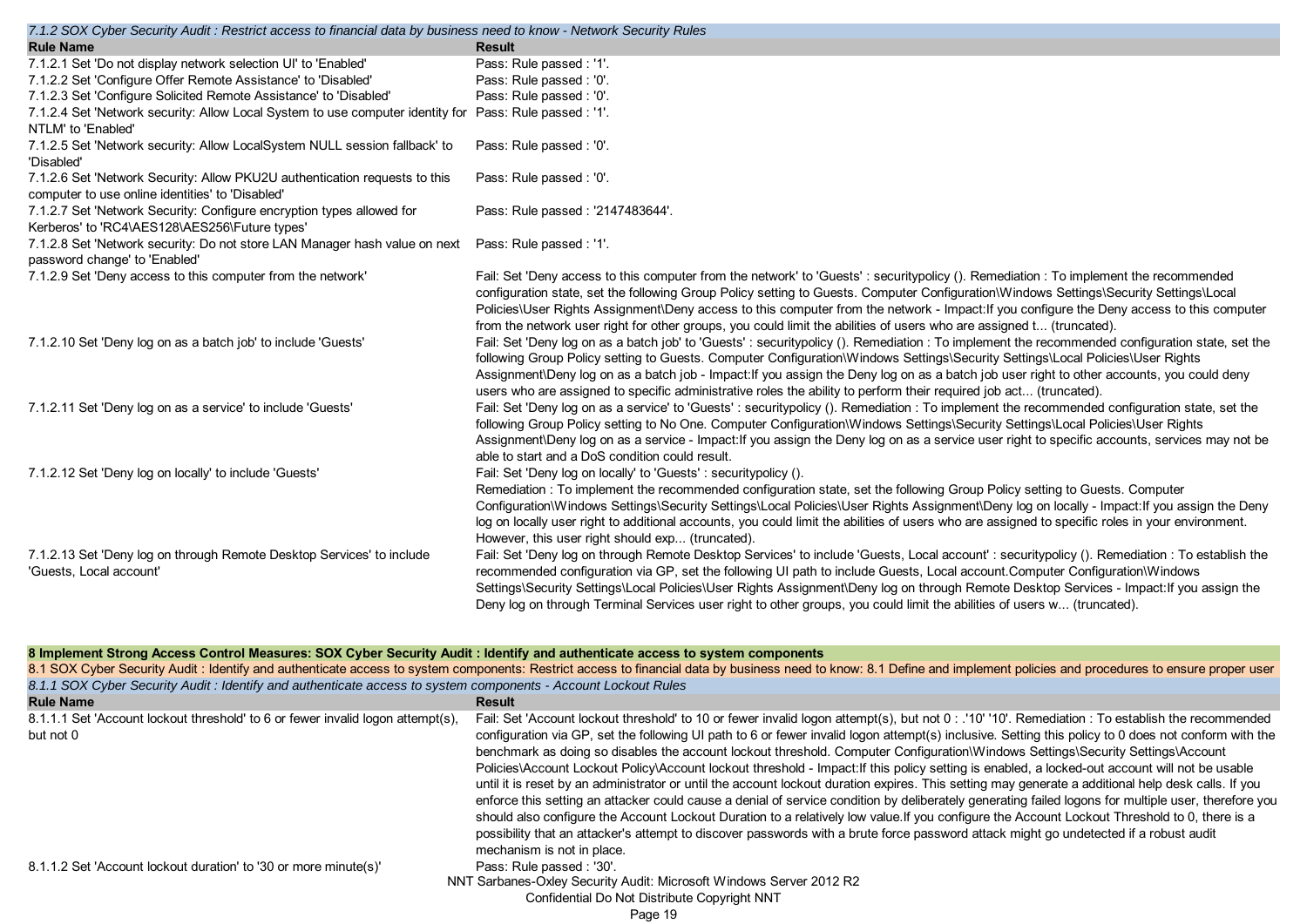| 8.1.1.3 Set 'Reset account lockout counter after' to '30 or more minute(s)'                        | Pass: Rule passed: '30'.        |
|----------------------------------------------------------------------------------------------------|---------------------------------|
| 8.1.1.4 Set 'Network security: Force logoff when logon hours expire' to                            | Pass: Rule passed: '1'.         |
| 'Enabled'                                                                                          |                                 |
| 8.1.1.5 Set 'Microsoft network server: Disconnect clients when logon hours                         | Pass: Rule passed: '1'.         |
| expire' to 'Enabled'                                                                               |                                 |
| 8.1.1.6 Set 'Interactive logon: Machine inactivity limit' to 15 minutes - 900 or                   | Pass: Rule passed: '900' '900'. |
| fewer second(s), but not 0                                                                         |                                 |
| 8.1.1.7 Set 'Microsoft network server: Amount of idle time required before                         | Pass: Rule passed: '15'.        |
| suspending session' to '15 or fewer minute(s)'                                                     |                                 |
| 8.1.1.8 Set 'MSS: (ScreenSaverGracePeriod) The time in seconds before the Pass: Rule passed : '0'. |                                 |
|                                                                                                    |                                 |

screen saver grace period expires must be set to zero seconds **Rule Name Result** 8.1.2.1 Set 'Enforce password history' to '24 or more password(s)' Fail: Set 'Enforce password history' to '24 or more password(s)' : .'15'. Remediation : To implement the recommended configuration state, set the following Group Policy setting to 24 or more password(s).Computer Configuration\Windows Settings\Security Settings\Account Policies\Password Policy\Enforce password history - Impact:The major - Impact of this configuration is that users must create a new password every time they are required to change their old one. If users are required to change their passwords to new unique values, there is an increased risk of users who write their passwords somewhere so that they do not forget them. Another risk is that users may create passwords that change incrementally (for example, password01, password02, and so on) to facilitate memorization but make them easier to guess. Also, an excessively low value for the Minimum password age setting will likely increase administrative overhead, because users who forget their passwords might ask the help desk to reset them frequently. 8.1.2.2 Set 'Maximum password age' to 60 or fewer days, but not 0 Fail: Set 'Maximum password age' to 60 or fewer days, but not 0 : .'-1' -1'. Remediation : To implement the recommended configuration state, set the following Group Policy setting to 60 or fewer days, but not 0.Computer Configuration\Windows Settings\Security Settings\Account Policies\Password Policy\Maximum password age - Impact:If the Maximum password age setting is too low, users are required to change their passwords very often. Such a configuration can reduce security in the organization, because users might write their passwords in an insecure location or lose them. If the value for this policy setting is too high, the level of security within an organization is reduced because it allows potential attackers more time in which to discover user passwords or to use compromised accounts. 8.1.2.3 Set 'Minimum password age' to '1 or more day(s)' Fail: Set 'Minimum password age' to '1 or more day(s)' : '0'. Remediation : To implement the recommended configuration state, set the following Group Policy setting to 1 or more day(s).Computer Configuration\Windows Settings\Security Settings\Account Policies\Password Policy\Minimum password age - Impact:If an administrator sets a password for a user but wants that user to change the password when the user first logs on, the administrator must select the User must change password at next logon check box, or the user will not be able to change the password until the next day. 8.1.2.4 Set 'Minimum password length' to '14 or more character(s)' Pass: Rule passed : '14'. 8.1.2.5 Set 'Password must meet complexity requirements' to 'Enabled' Pass: Rule passed : '1'. 8.1.2.6 Set 'Store passwords using reversible encryption' to 'Disabled' Pass: Rule passed : '0'. *8.1.2 SOX Cyber Security Audit : Identify and authenticate access to system components - Password Policy*

**Rule Name Result** 8.1.3.1 Set 'Sign-in last interactive user automatically after a system-initiated restart' to 'Disabled' Pass: Rule passed : '1'. **Rule Name Result** 8.1.4.1 Set 'Allow Basic authentication' to 'Disabled' Pass: Rule passed : '0'. 8.1.4.2 Set 'Allow unencrypted traffic' to 'Disabled' Pass: Rule passed : '0'. 8.1.4.3 Set 'Disallow Digest authentication' to 'Enabled' Pass: Rule passed : '0'. **Rule Name Result** 8.1.5.1 Set 'Do not allow passwords to be saved' to 'Enabled' Pass: Rule passed : '1'. *8.1.3 SOX Cyber Security Audit : Identify and authenticate access to system components - Windows Logon Options Rules 8.1.4 SOX Cyber Security Audit : Identify and authenticate access to system components - Windows Remote Management (WinRM)-WinRM Client Rules 8.1.5 SOX Cyber Security Audit : Identify and authenticate access to system components - Remote Desktop Rules*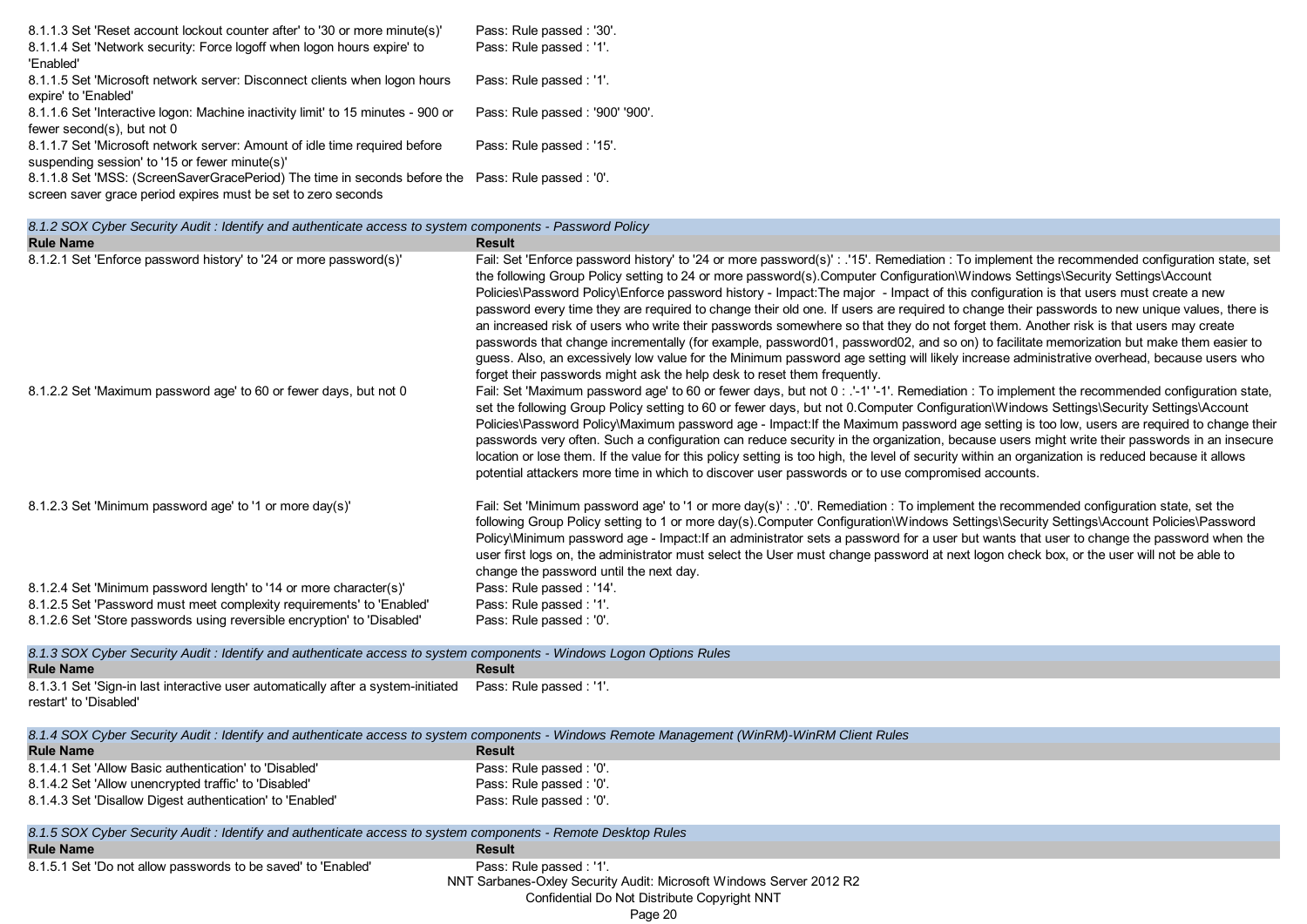| 8.1.5.2 Set 'Do not allow drive redirection' to 'Enabled'                 | Pass: Rule passed : '1'. |
|---------------------------------------------------------------------------|--------------------------|
| 8.1.5.3 Set 'Always prompt for password upon connection' to 'Enabled'     | Pass: Rule passed : '1'. |
| 8.1.5.4 Set 'Set client connection encryption level: Encryption Level' to | Pass: Rule passed : '3'. |
| 'Enabled: High Level'                                                     |                          |

| 9 Maintain a Vulnerability Management Program: SOX Cyber Security Audit: Restrict physical access to financial data     |                                                                                                                                                                                                                    |
|-------------------------------------------------------------------------------------------------------------------------|--------------------------------------------------------------------------------------------------------------------------------------------------------------------------------------------------------------------|
| 9.1 SOX Cyber Security Audit: Restrict physical access to financial data: Physical Protection procedures and measures   |                                                                                                                                                                                                                    |
| 9.1.1 SOX Cyber Security Audit: Restrict physical access to financial data: Physical Protection procedures and measures |                                                                                                                                                                                                                    |
| <b>Rule Name</b>                                                                                                        | Result                                                                                                                                                                                                             |
| 9.1.1.1 Verify SOX SOX Cyber Security Audit requirements are being<br>operated (Rule not automatically assessed)        | Pass: This rule is not automatically assessed. Verify the existence of physical security controls for each computer room, data center, and<br>other physical areas with systems in the financial data environment. |
|                                                                                                                         |                                                                                                                                                                                                                    |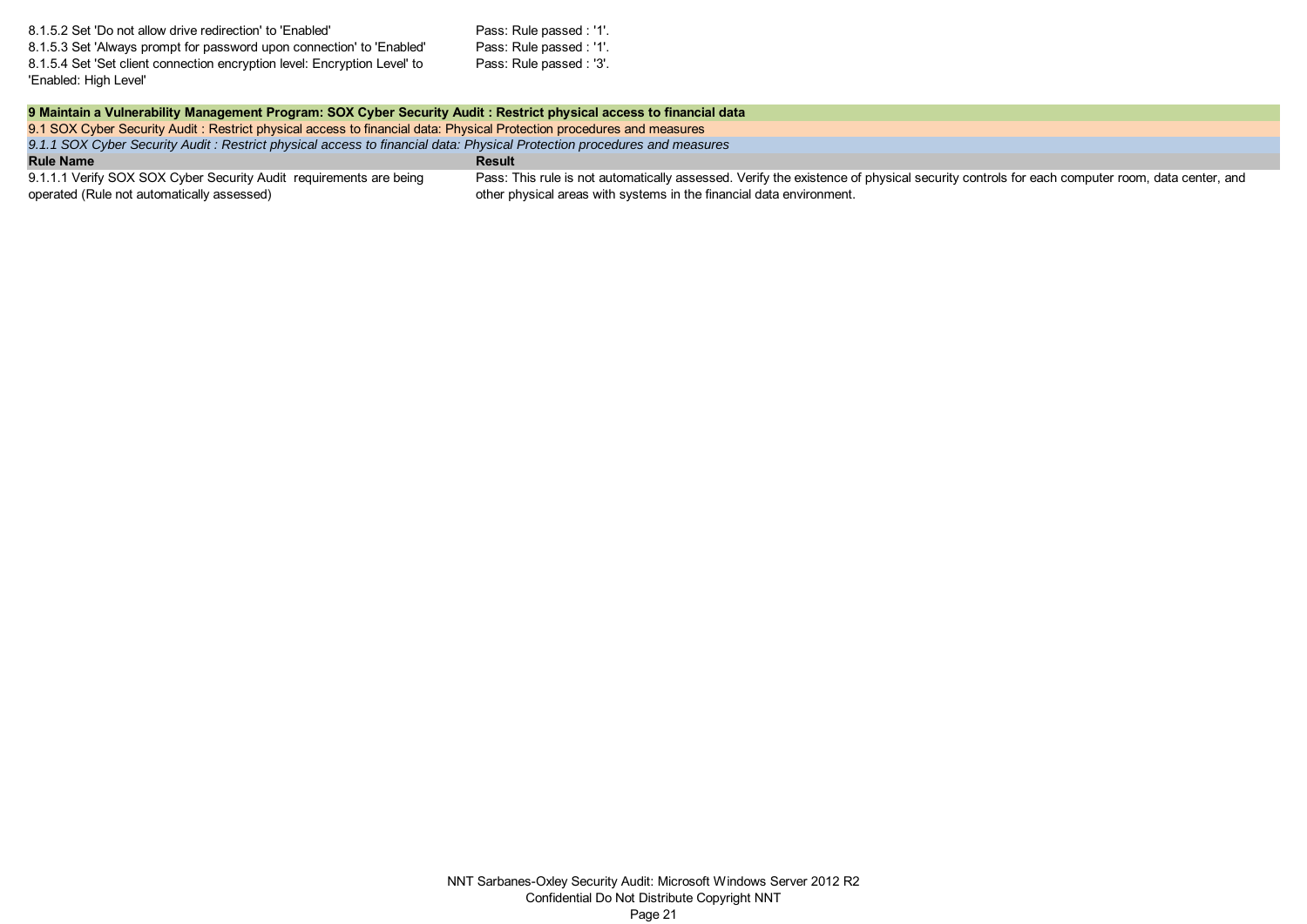| 10 Regularly Monitor and Test Networks: SOX Cyber Security Audit 0: Track and monitor all access to network resources and financial data                                   |                                                                                                                                                                                                                                                                                                                                                                                                                                                                                                                                                                                                                                                                                                                                                                                                                                                                                                                                                                     |  |
|----------------------------------------------------------------------------------------------------------------------------------------------------------------------------|---------------------------------------------------------------------------------------------------------------------------------------------------------------------------------------------------------------------------------------------------------------------------------------------------------------------------------------------------------------------------------------------------------------------------------------------------------------------------------------------------------------------------------------------------------------------------------------------------------------------------------------------------------------------------------------------------------------------------------------------------------------------------------------------------------------------------------------------------------------------------------------------------------------------------------------------------------------------|--|
| 10.1 SOX Cyber Security Audit 0: Track access to network/financial data: Retain and Review System Audit Trails                                                             |                                                                                                                                                                                                                                                                                                                                                                                                                                                                                                                                                                                                                                                                                                                                                                                                                                                                                                                                                                     |  |
| 10.1.1 SOX Cyber Security Audit 0: Track access to network/financial data: Account Policies - Audit Rules                                                                  |                                                                                                                                                                                                                                                                                                                                                                                                                                                                                                                                                                                                                                                                                                                                                                                                                                                                                                                                                                     |  |
| <b>Rule Name</b>                                                                                                                                                           | Result                                                                                                                                                                                                                                                                                                                                                                                                                                                                                                                                                                                                                                                                                                                                                                                                                                                                                                                                                              |  |
| 10.1.1.1 Set 'Manage auditing and security log' to 'Administrators'<br>10.1.1.2 Set 'Generate security audits' to 'LOCAL SERVICE, NETWORK<br><b>SERVICE'</b>               | Pass: Rule passed : securitypolicy (BUILTIN\ADMINISTRATORS).<br>Fail: Set 'Generate security audits' to 'Local Service, Network Service' : securitypolicy (4 items: IIS APPPOOL\NNT WEB APPLICATIONS, IIS<br>APPPOOL\.NET V4.5, IIS APPPOOL\DEFAULTAPPPOOL, IIS APPPOOL\.NET V4.5 CLASSIC). Remediation : To implement the                                                                                                                                                                                                                                                                                                                                                                                                                                                                                                                                                                                                                                          |  |
|                                                                                                                                                                            | recommended configuration state, set the following Group Policy setting to Local Service, Network Service. Computer Configuration\Windows<br>Settings\Security Settings\Local Policies\User Rights Assignment\Generate security audits - Impact:None. This is the defaul (truncated).                                                                                                                                                                                                                                                                                                                                                                                                                                                                                                                                                                                                                                                                               |  |
| 10.1.1.3 Set 'Audit: Force audit policy subcategory settings (Windows Vista or Pass: Rule passed : '1'.<br>later) to override audit policy category settings' to 'Enabled' |                                                                                                                                                                                                                                                                                                                                                                                                                                                                                                                                                                                                                                                                                                                                                                                                                                                                                                                                                                     |  |
| 10.1.1.4 Set 'Audit: Shut down system immediately if unable to log security<br>audits' to 'Disabled'                                                                       | Pass: Rule passed : '0'.                                                                                                                                                                                                                                                                                                                                                                                                                                                                                                                                                                                                                                                                                                                                                                                                                                                                                                                                            |  |
| 10.1.2 SOX Cyber Security Audit 0: Track access to network/financial data: Windows Components - Event Log Rules                                                            |                                                                                                                                                                                                                                                                                                                                                                                                                                                                                                                                                                                                                                                                                                                                                                                                                                                                                                                                                                     |  |
| <b>Rule Name</b>                                                                                                                                                           | <b>Result</b>                                                                                                                                                                                                                                                                                                                                                                                                                                                                                                                                                                                                                                                                                                                                                                                                                                                                                                                                                       |  |
| 10.1.2.1 Set 'Maximum Log Size (KB)' to 'Enabled: 32768'                                                                                                                   | Pass: Application Event Log Max Size is set to: 32768.                                                                                                                                                                                                                                                                                                                                                                                                                                                                                                                                                                                                                                                                                                                                                                                                                                                                                                              |  |
| 10.1.2.2 Set 'Retain old events' to 'Disabled'                                                                                                                             | Pass: Configured Setting is 0.                                                                                                                                                                                                                                                                                                                                                                                                                                                                                                                                                                                                                                                                                                                                                                                                                                                                                                                                      |  |
| 10.1.2.3 Set 'Retain old events' to 'Disabled'                                                                                                                             | Pass: Configured Setting is 0.                                                                                                                                                                                                                                                                                                                                                                                                                                                                                                                                                                                                                                                                                                                                                                                                                                                                                                                                      |  |
| 10.1.2.4 Set 'Maximum Log Size (KB)' to 'Enabled:81920'                                                                                                                    | Pass: Security Event Log Max Size is set to: 81920.                                                                                                                                                                                                                                                                                                                                                                                                                                                                                                                                                                                                                                                                                                                                                                                                                                                                                                                 |  |
| 10.1.2.5 Set 'Maximum Log Size (KB)' to 'Enabled:32768'                                                                                                                    | Pass: System Event Log Max Size is set to: 32768.                                                                                                                                                                                                                                                                                                                                                                                                                                                                                                                                                                                                                                                                                                                                                                                                                                                                                                                   |  |
| 10.1.2.6 Set 'Retain old events' to 'Disabled'                                                                                                                             | Pass: Configured Setting is 0.                                                                                                                                                                                                                                                                                                                                                                                                                                                                                                                                                                                                                                                                                                                                                                                                                                                                                                                                      |  |
| 10.1.3 SOX Cyber Security Audit 0: Track access to network/financial data: Advanced Audit Policy Configuration - System Rules                                              |                                                                                                                                                                                                                                                                                                                                                                                                                                                                                                                                                                                                                                                                                                                                                                                                                                                                                                                                                                     |  |
| <b>Rule Name</b>                                                                                                                                                           | <b>Result</b>                                                                                                                                                                                                                                                                                                                                                                                                                                                                                                                                                                                                                                                                                                                                                                                                                                                                                                                                                       |  |
| 10.1.3.1 Set 'Audit Policy: System: System Integrity' to 'Success and Failure'                                                                                             | Fail: Remediation : To implement the recommended configuration state, set the following Group Policy setting to Success and Failure.<br>Computer Configuration\Windows Settings\Security Settings\Advanced Audit Policy Configuration\Audit Policies\System\Audit Policy: System:<br>System Integrity - Impact: If no audit settings are configured, or if audit settings are too lax on the computers in your organization, security<br>incidents might not be detected or not enough evidence will be available for network forensic analysis after security incidents occur. However,<br>if audit settings are too severe, critically important entries in the Security log may be obscured by all of the meaningless entries and computer<br>performance and the available amount of data storage may be seriously affected. Companies that operate in certain regulated industries may<br>have legal obligations to log certain events or activities.          |  |
| 10.1.3.2 Set 'Audit Policy: System: Security System Extension' to 'Success<br>and Failure'                                                                                 | Fail: Remediation : To implement the recommended configuration state, set the following Group Policy setting to Success and Failure.<br>Computer Configuration\Windows Settings\Security Settings\Advanced Audit Policy Configuration\Audit Policies\System\Audit Policy: System:<br>Security System Extension - Impact: If no audit settings are configured, or if audit settings are too lax on the computers in your organization,<br>security incidents might not be detected or not enough evidence will be available for network forensic analysis after security incidents occur.<br>However, if audit settings are too severe, critically important entries in the Security log may be obscured by all of the meaningless entries and<br>computer performance and the available amount of data storage may be seriously affected. Companies that operate in certain regulated<br>industries may have legal obligations to log certain events or activities. |  |
| 10.1.3.3 Set 'Audit Policy: System: Security State Change' to 'Success and<br>Failure'                                                                                     | Fail: Remediation : To implement the recommended configuration state, set the following Group Policy setting to Success and Failure.<br>Computer Configuration\Windows Settings\Security Settings\Advanced Audit Policy Configuration\Audit Policies\System\Audit Policy: System:<br>Security State Change - Impact: If no audit settings are configured, or if audit settings are too lax on the computers in your organization,<br>security incidents might not be detected or not enough evidence will be available for network forensic analysis after security incidents occur.<br>However, if audit settings are too severe, critically important entries in the Security log may be obscured by all of the meaningless entries and<br>computer performance and the available amount of data storage may be seriously affected. Companies that operate in certain regulated<br>industries may have legal obligations to log certain events or activities.     |  |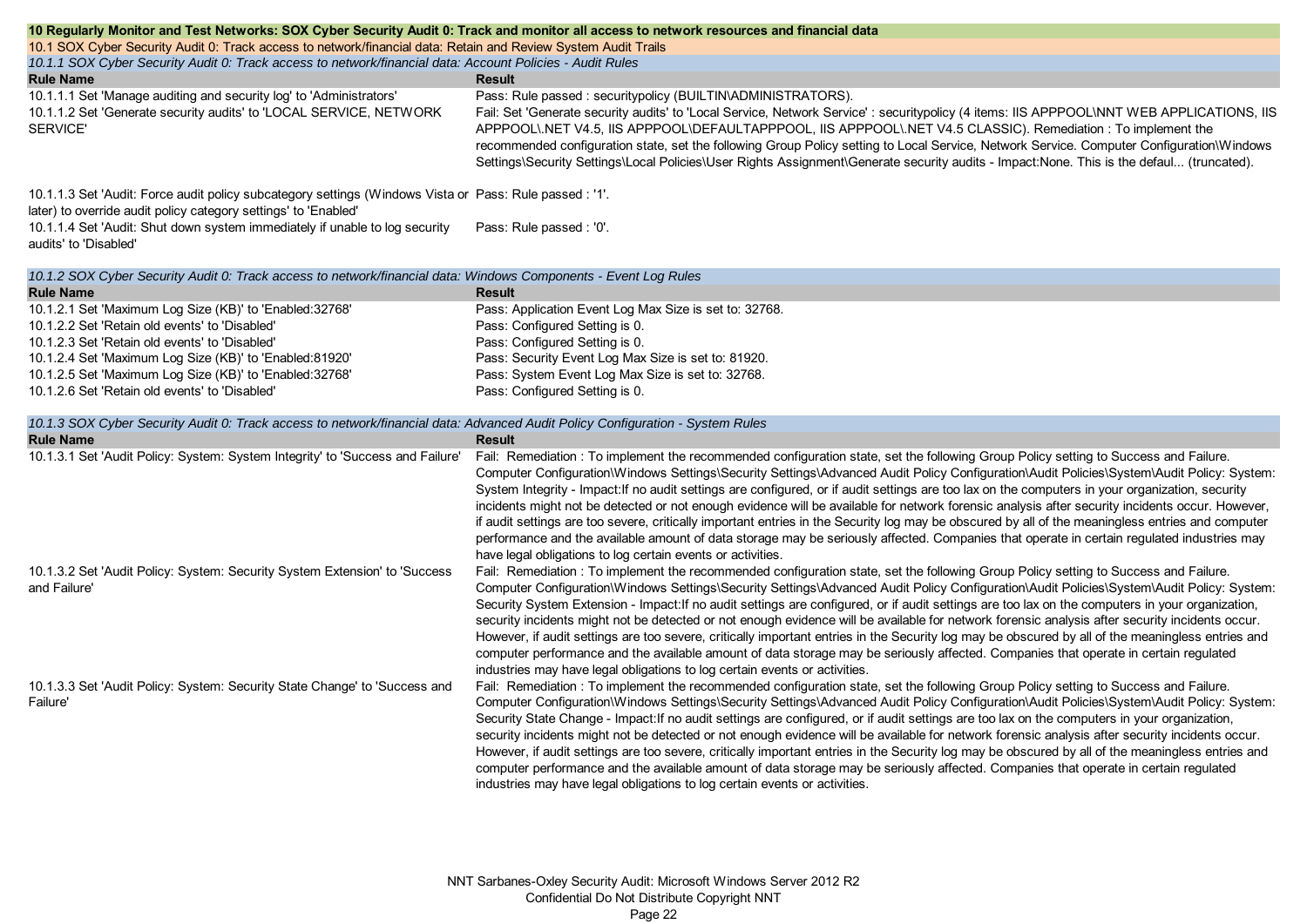| 10.1.3.4 Set 'Audit Policy: System: IPsec Driver' to 'Success and Failure' | Fail: Remediation : To implement the recommended configuration state, set the following Group Policy setting to Success and Failure.<br>Computer Configuration\Windows Settings\Security Settings\Advanced Audit Policy Configuration\Audit Policies\System\Audit Policy: System:<br>IPsec Driver - Impact: If no audit settings are configured, or if audit settings are too lax on the computers in your organization, security<br>incidents might not be detected or not enough evidence will be available for network forensic analysis after security incidents occur. However,<br>if audit settings are too severe, critically important entries in the Security log may be obscured by all of the meaningless entries and computer<br>performance and the available amount of data storage may be seriously affected. Companies that operate in certain regulated industries may<br>have legal obligations to log certain events or activities. |
|----------------------------------------------------------------------------|--------------------------------------------------------------------------------------------------------------------------------------------------------------------------------------------------------------------------------------------------------------------------------------------------------------------------------------------------------------------------------------------------------------------------------------------------------------------------------------------------------------------------------------------------------------------------------------------------------------------------------------------------------------------------------------------------------------------------------------------------------------------------------------------------------------------------------------------------------------------------------------------------------------------------------------------------------|
| 10.1.3.5 Set 'Audit Policy: System: Other System Events' to 'No Auditing'  | Pass: Rule passed :.                                                                                                                                                                                                                                                                                                                                                                                                                                                                                                                                                                                                                                                                                                                                                                                                                                                                                                                                   |

| 10.1.4 SOX Cyber Security Audit 0: Track access to network/financial data: Advanced Audit Policy Configuration - Object Access Rules |                                                                                                                                                                                                                                                                                                                                                                                                                                                                                                                                                                                                                                                                                                                                                                                                                                                                                                                                                            |
|--------------------------------------------------------------------------------------------------------------------------------------|------------------------------------------------------------------------------------------------------------------------------------------------------------------------------------------------------------------------------------------------------------------------------------------------------------------------------------------------------------------------------------------------------------------------------------------------------------------------------------------------------------------------------------------------------------------------------------------------------------------------------------------------------------------------------------------------------------------------------------------------------------------------------------------------------------------------------------------------------------------------------------------------------------------------------------------------------------|
| <b>Rule Name</b>                                                                                                                     | <b>Result</b>                                                                                                                                                                                                                                                                                                                                                                                                                                                                                                                                                                                                                                                                                                                                                                                                                                                                                                                                              |
| 10.1.4.1 Set 'Audit Policy: Object Access: Handle Manipulation' to 'No<br>Auditing'                                                  | Pass: Rule passed :.                                                                                                                                                                                                                                                                                                                                                                                                                                                                                                                                                                                                                                                                                                                                                                                                                                                                                                                                       |
| 10.1.4.2 Set 'Audit Policy: Object Access: Other Object Access Events' to 'No Pass: Rule passed :.<br>Auditing'                      |                                                                                                                                                                                                                                                                                                                                                                                                                                                                                                                                                                                                                                                                                                                                                                                                                                                                                                                                                            |
| 10.1.4.3 Set 'Audit Policy: Object Access: File Share' to 'No Auditing'                                                              | Pass: Rule passed :.                                                                                                                                                                                                                                                                                                                                                                                                                                                                                                                                                                                                                                                                                                                                                                                                                                                                                                                                       |
| 10.1.4.4 Set 'Audit Policy: Object Access: File System' to 'No Auditing'                                                             | Fail: Remediation: To implement the recommended configuration state, set the following Group Policy setting to No Auditing. Computer<br>Configuration\Windows Settings\Security Settings\Advanced Audit Policy Configuration\Audit Policies\Object Access\Audit Policy: Object<br>Access: File System - Impact: If no audit settings are configured, or if audit settings are too lax on the computers in your organization, security<br>incidents might not be detected or not enough evidence will be available for network forensic analysis after security incidents occur. However,<br>if audit settings are too severe, critically important entries in the Security log may be obscured by all of the meaningless entries and computer<br>performance and the available amount of data storage may be seriously affected. Companies that operate in certain regulated industries may<br>have legal obligations to log certain events or activities. |
| 10.1.4.5 Set 'Audit Policy: Object Access: SAM' to 'No Auditing'                                                                     | Pass: Rule passed :                                                                                                                                                                                                                                                                                                                                                                                                                                                                                                                                                                                                                                                                                                                                                                                                                                                                                                                                        |
| 10.1.4.6 Set 'Audit Policy: Object Access: Kernel Object' to 'No Auditing'                                                           | Pass: Rule passed :.                                                                                                                                                                                                                                                                                                                                                                                                                                                                                                                                                                                                                                                                                                                                                                                                                                                                                                                                       |
| 10.1.4.7 Set 'Audit Policy: Object Access: Filtering Platform Packet Drop' to<br>'No Auditing'                                       | Pass: Rule passed :.                                                                                                                                                                                                                                                                                                                                                                                                                                                                                                                                                                                                                                                                                                                                                                                                                                                                                                                                       |
| 10.1.4.8 Set 'Audit Policy: Object Access: Registry' to 'No Auditing'                                                                | Pass: Rule passed :.                                                                                                                                                                                                                                                                                                                                                                                                                                                                                                                                                                                                                                                                                                                                                                                                                                                                                                                                       |
| 10.1.4.9 Set 'Audit Policy: Object Access: Certification Services' to 'No<br>Auditina'                                               | Pass: Rule passed :.                                                                                                                                                                                                                                                                                                                                                                                                                                                                                                                                                                                                                                                                                                                                                                                                                                                                                                                                       |
| 10.1.4.10 Set 'Audit Policy: Object Access: Application Generated' to 'No<br>Auditing'                                               | Pass: Rule passed :                                                                                                                                                                                                                                                                                                                                                                                                                                                                                                                                                                                                                                                                                                                                                                                                                                                                                                                                        |
| 10.1.4.11 Set 'Audit Policy: Object Access: Detailed File Share' to 'No<br>Auditing'                                                 | Pass: Rule passed :                                                                                                                                                                                                                                                                                                                                                                                                                                                                                                                                                                                                                                                                                                                                                                                                                                                                                                                                        |
| 10.1.4.12 Set 'Audit Policy: Object Access: Filtering Platform Connection' to<br>'No Auditing'                                       | Pass: Rule passed :                                                                                                                                                                                                                                                                                                                                                                                                                                                                                                                                                                                                                                                                                                                                                                                                                                                                                                                                        |
|                                                                                                                                      |                                                                                                                                                                                                                                                                                                                                                                                                                                                                                                                                                                                                                                                                                                                                                                                                                                                                                                                                                            |

| 10.1.5 SOX Cyber Security Audit 0: Track access to network/financial data: Advanced Audit Policy Configuration - Logon-Logoff Rules |
|-------------------------------------------------------------------------------------------------------------------------------------|
|-------------------------------------------------------------------------------------------------------------------------------------|

| <b>Rule Name</b>                                                                         | <b>Result</b>                                                                                                                                                                                                                                                                                                                                                                                                                                                                                                                                                                                                                                                                                                                                                                                                                                                                                                                                           |
|------------------------------------------------------------------------------------------|---------------------------------------------------------------------------------------------------------------------------------------------------------------------------------------------------------------------------------------------------------------------------------------------------------------------------------------------------------------------------------------------------------------------------------------------------------------------------------------------------------------------------------------------------------------------------------------------------------------------------------------------------------------------------------------------------------------------------------------------------------------------------------------------------------------------------------------------------------------------------------------------------------------------------------------------------------|
| 10.1.5.1 Set 'Audit Policy: Logon-Logoff: Other Logon/Logoff Events' to 'No<br>Auditing' | Pass: Rule passed :.                                                                                                                                                                                                                                                                                                                                                                                                                                                                                                                                                                                                                                                                                                                                                                                                                                                                                                                                    |
| 10.1.5.2 Set 'Audit Policy: Logon-Logoff: Special Logon' to 'Success'                    | Fail: Remediation: To implement the recommended configuration state, set the following Group Policy setting to Success. Computer<br>Configuration\Windows Settings\Security Settings\Advanced Audit Policy Configuration\Audit Policies\Logon/Logoff\Audit Policy: Logon-<br>Logoff: Special Logon - Impact: If no audit settings are configured, or if audit settings are too lax on the computers in your organization, security<br>incidents might not be detected or not enough evidence will be available for network forensic analysis after security incidents occur. However,<br>if audit settings are too severe, critically important entries in the Security log may be obscured by all of the meaningless entries and computer<br>performance and the available amount of data storage may be seriously affected. Companies that operate in certain regulated industries may<br>have legal obligations to log certain events or activities. |
| 10.1.5.3 Set 'Audit Policy: Logon-Logoff: IPsec Main Mode' to 'No Auditing'              | Pass: Rule passed :.                                                                                                                                                                                                                                                                                                                                                                                                                                                                                                                                                                                                                                                                                                                                                                                                                                                                                                                                    |
| 10.1.5.4 Set 'Audit Policy: Logon-Logoff: Account Lockout' to 'No Auditing'              | Pass: Rule passed :.                                                                                                                                                                                                                                                                                                                                                                                                                                                                                                                                                                                                                                                                                                                                                                                                                                                                                                                                    |
| 10.1.5.5 Set 'Audit Policy: Logon-Logoff: IPsec Extended Mode' to 'No                    | Pass: Rule passed :                                                                                                                                                                                                                                                                                                                                                                                                                                                                                                                                                                                                                                                                                                                                                                                                                                                                                                                                     |
| Auditing'                                                                                |                                                                                                                                                                                                                                                                                                                                                                                                                                                                                                                                                                                                                                                                                                                                                                                                                                                                                                                                                         |
|                                                                                          | $\mathbf{A} \mathbf{B} \mathbf{C} \mathbf{A} \mathbf{A} \mathbf{A} \mathbf{A} \mathbf{A} \mathbf{A} \mathbf{A} \mathbf{A} \mathbf{A} \mathbf{A} \mathbf{A} \mathbf{A} \mathbf{A} \mathbf{A} \mathbf{A} \mathbf{A} \mathbf{A} \mathbf{A} \mathbf{A} \mathbf{A} \mathbf{A} \mathbf{A} \mathbf{A} \mathbf{A} \mathbf{A} \mathbf{A} \mathbf{A} \mathbf{A} \mathbf{A} \mathbf{A} \mathbf{A} \mathbf{A} \mathbf{A} \mathbf{$                                                                                                                                                                                                                                                                                                                                                                                                                                                                                                                                  |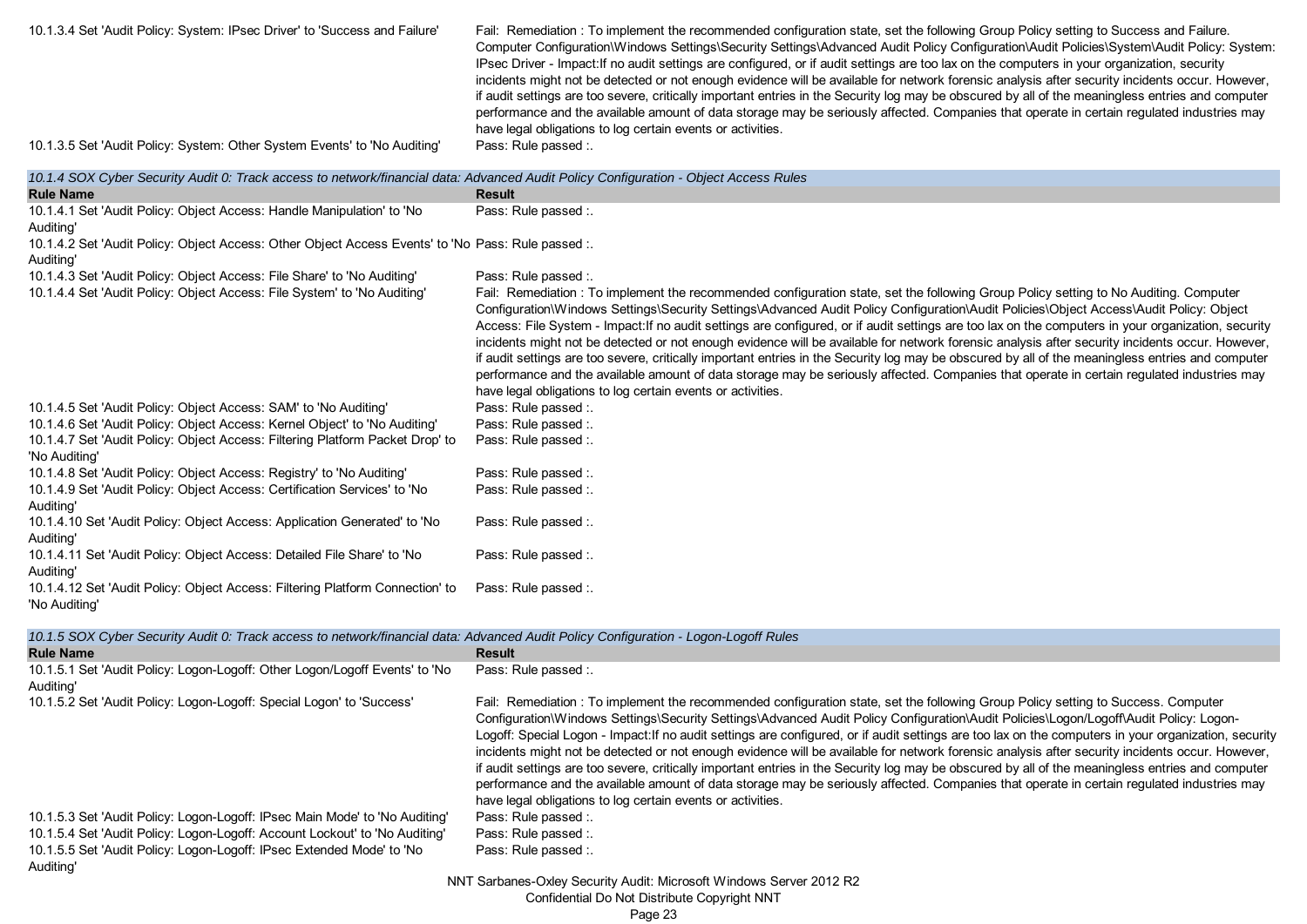| 10.1.5.6 Set 'Audit Policy: Logon-Logoff: IPsec Quick Mode' to 'No Auditing'                                                                           | Pass: Rule passed :.                         |
|--------------------------------------------------------------------------------------------------------------------------------------------------------|----------------------------------------------|
| 10.1.5.7 Set 'Audit Policy: Logon-Logoff: Logoff' to 'Success'<br>10.1.5.8 Set 'Audit Policy: Logon-Logoff: Network Policy Server' to 'No<br>Auditing' | Pass: Rule passed :.<br>Pass: Rule passed :. |
| 10.1.5.9 Set 'Audit Policy: Logon-Logoff: Logon' to 'Success and Failure'                                                                              | Pass: Rule passed :.                         |

*10.1.6 SOX Cyber Security Audit 0: Track access to network/financial data: Advanced Audit Policy Configuration - DS Access Rules*

| <b>Rule Name</b>                                                                                    | <b>Result</b>        |
|-----------------------------------------------------------------------------------------------------|----------------------|
| 10.1.6.1 Set 'Audit Policy: DS Access: Directory Service Replication' to 'No                        | Pass: Rule passed :  |
| Auditing'                                                                                           |                      |
| 10.1.6.2 Set 'Audit Policy: DS Access: Detailed Directory Service Replication' Pass: Rule passed :. |                      |
| to 'No Auditing'                                                                                    |                      |
| 10.1.6.3 Set 'Audit Policy: DS Access: Directory Service Changes' to 'No                            | Pass: Rule passed :. |
| Auditing'                                                                                           |                      |
| 10.1.6.4 Set 'Audit Policy: DS Access: Directory Service Access' to 'No                             | Pass: Rule passed :. |
| Auditing'                                                                                           |                      |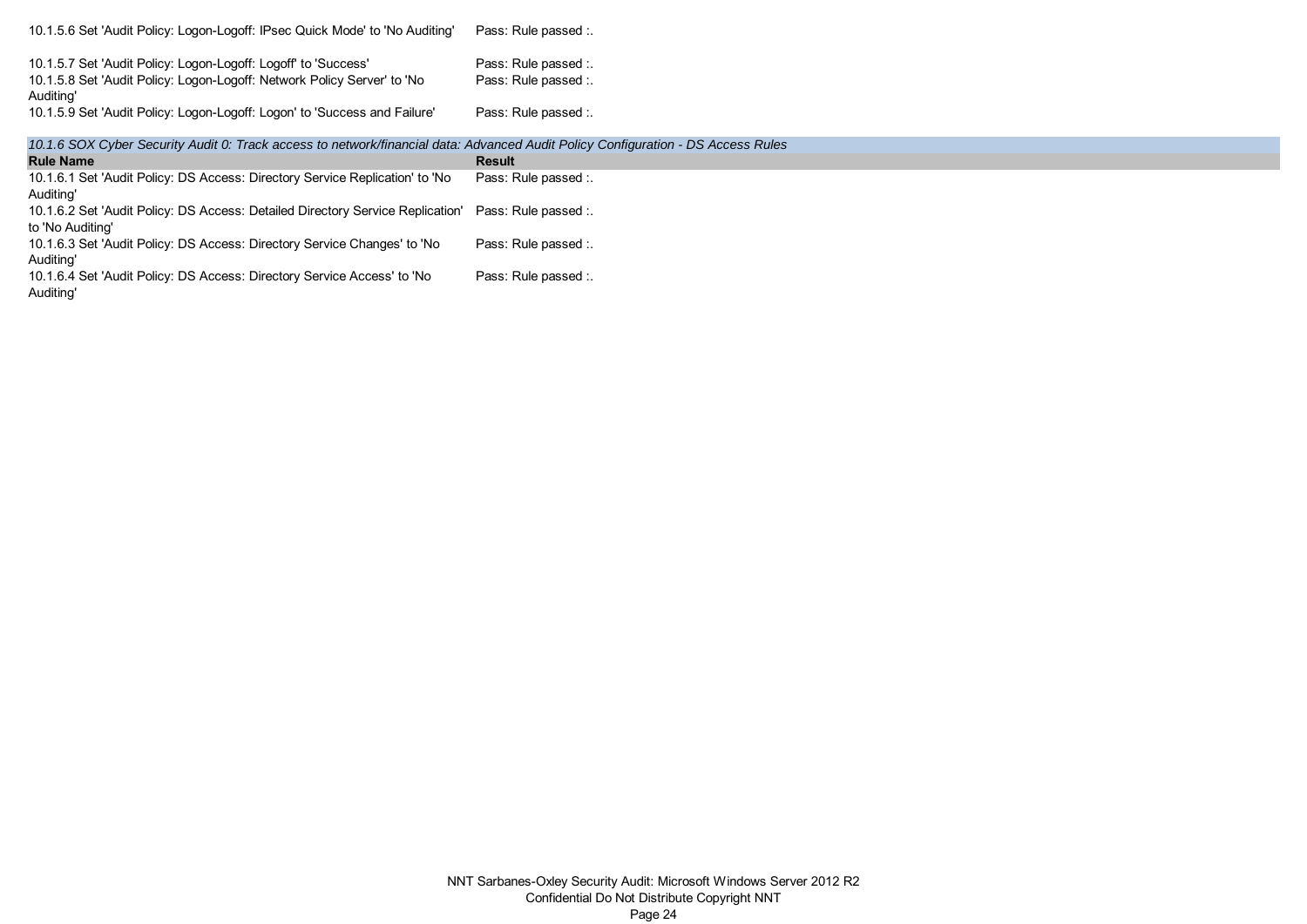| 10.1.7 SOX Cyber Security Audit 0: Track access to network/financial data: Advanced Audit Policy Configuration - Detailed Tracking Rules |                                                                                                                                                                                                                                                                                                                                                                                                                                                                                                                                                                                                                                                                                                                                                                                                                                                                                                                                                                     |
|------------------------------------------------------------------------------------------------------------------------------------------|---------------------------------------------------------------------------------------------------------------------------------------------------------------------------------------------------------------------------------------------------------------------------------------------------------------------------------------------------------------------------------------------------------------------------------------------------------------------------------------------------------------------------------------------------------------------------------------------------------------------------------------------------------------------------------------------------------------------------------------------------------------------------------------------------------------------------------------------------------------------------------------------------------------------------------------------------------------------|
| <b>Rule Name</b>                                                                                                                         | <b>Result</b>                                                                                                                                                                                                                                                                                                                                                                                                                                                                                                                                                                                                                                                                                                                                                                                                                                                                                                                                                       |
| 10.1.7.1 Set 'Audit Policy: Detailed Tracking: DPAPI Activity' to 'No Auditing'                                                          | Pass: Rule passed :                                                                                                                                                                                                                                                                                                                                                                                                                                                                                                                                                                                                                                                                                                                                                                                                                                                                                                                                                 |
| 10.1.7.2 Set 'Audit Policy: Detailed Tracking: Process Termination' to 'No<br>Auditina'                                                  | Pass: Rule passed :.                                                                                                                                                                                                                                                                                                                                                                                                                                                                                                                                                                                                                                                                                                                                                                                                                                                                                                                                                |
| 10.1.7.3 Set 'Audit Policy: Detailed Tracking: Process Creation' to 'Success'                                                            | Fail: Remediation: To implement the recommended configuration state, set the following Group Policy setting to Success. Computer<br>Configuration\Windows Settings\Security Settings\Advanced Audit Policy Configuration\Audit Policies\Detailed Tracking\Audit Policy: Detailed<br>Tracking: Process Creation - Impact: If no audit settings are configured, or if audit settings are too lax on the computers in your organization,<br>security incidents might not be detected or not enough evidence will be available for network forensic analysis after security incidents occur.<br>However, if audit settings are too severe, critically important entries in the Security log may be obscured by all of the meaningless entries and<br>computer performance and the available amount of data storage may be seriously affected. Companies that operate in certain regulated<br>industries may have legal obligations to log certain events or activities. |
| 10.1.7.4 Set 'Audit Policy: Detailed Tracking: RPC Events' to 'No Auditing'                                                              | Pass: Rule passed :.                                                                                                                                                                                                                                                                                                                                                                                                                                                                                                                                                                                                                                                                                                                                                                                                                                                                                                                                                |

| 10.1.8 SOX Cyber Security Audit 0: Track access to network/financial data: Advanced Audit Policy Configuration - Policy Change Rules                          |                                                                                                                                                                                                                                                                                                                                                                                                                                                                                                                                                                                                                                                                                                                                                                                                                                                                                                                                                                            |
|---------------------------------------------------------------------------------------------------------------------------------------------------------------|----------------------------------------------------------------------------------------------------------------------------------------------------------------------------------------------------------------------------------------------------------------------------------------------------------------------------------------------------------------------------------------------------------------------------------------------------------------------------------------------------------------------------------------------------------------------------------------------------------------------------------------------------------------------------------------------------------------------------------------------------------------------------------------------------------------------------------------------------------------------------------------------------------------------------------------------------------------------------|
| <b>Rule Name</b>                                                                                                                                              | <b>Result</b>                                                                                                                                                                                                                                                                                                                                                                                                                                                                                                                                                                                                                                                                                                                                                                                                                                                                                                                                                              |
| 10.1.8.1 Set 'Audit Policy: Policy Change: MPSSVC Rule-Level Policy<br>Change' to 'No Auditing'                                                               | Pass: Rule passed :.                                                                                                                                                                                                                                                                                                                                                                                                                                                                                                                                                                                                                                                                                                                                                                                                                                                                                                                                                       |
| 10.1.8.2 Set 'Audit Policy: Policy Change: Filtering Platform Policy Change' to Pass: Rule passed :.<br>'No Auditing'                                         |                                                                                                                                                                                                                                                                                                                                                                                                                                                                                                                                                                                                                                                                                                                                                                                                                                                                                                                                                                            |
| 10.1.8.3 Set 'Audit Policy: Policy Change: Authorization Policy Change' to 'No Pass: Rule passed :.<br>Auditing'                                              |                                                                                                                                                                                                                                                                                                                                                                                                                                                                                                                                                                                                                                                                                                                                                                                                                                                                                                                                                                            |
| 10.1.8.4 Set 'Audit Policy: Policy Change: Audit Policy Change' to 'Success<br>and Failure'                                                                   | Fail: Remediation: To implement the recommended configuration state, set the following Group Policy setting to Success and Failure.<br>Computer Configuration\Windows Settings\Security Settings\Advanced Audit Policy Configuration\Audit Policies\Policy Change\Audit Policy:<br>Policy Change: Audit Policy Change - Impact: If no audit settings are configured, or if audit settings are too lax on the computers in your<br>organization, security incidents might not be detected or not enough evidence will be available for network forensic analysis after security<br>incidents occur. However, if audit settings are too severe, critically important entries in the Security log may be obscured by all of the<br>meaningless entries and computer performance and the available amount of data storage may be seriously affected. Companies that operate<br>in certain regulated industries may have legal obligations to log certain events or activities. |
| 10.1.8.5 Set 'Audit Policy: Policy Change: Other Policy Change Events' to 'No Pass: Rule passed :.<br>Auditing'                                               |                                                                                                                                                                                                                                                                                                                                                                                                                                                                                                                                                                                                                                                                                                                                                                                                                                                                                                                                                                            |
| 10.1.8.6 Set 'Audit Policy: Policy Change: Authentication Policy Change' to<br>'Success'                                                                      | Fail: Remediation: To implement the recommended configuration state, set the following Group Policy setting to Success. Computer<br>Configuration\Windows Settings\Security Settings\Advanced Audit Policy Configuration\Audit Policies\Policy Change\Audit Policy: Policy<br>Change: Authentication Policy Change - Impact: If no audit settings are configured, or if audit settings are too lax on the computers in your<br>organization, security incidents might not be detected or not enough evidence will be available for network forensic analysis after security<br>incidents occur. However, if audit settings are too severe, critically important entries in the Security log may be obscured by all of the<br>meaningless entries and computer performance and the available amount of data storage may be seriously affected. Companies that operate<br>in certain regulated industries may have legal obligations to log certain events or activities.    |
| 10.1.9 SOX Cyber Security Audit 0: Track access to network/financial data: Advanced Audit Policy Configuration - Account Management Rules<br><b>Rule Name</b> | <b>Result</b>                                                                                                                                                                                                                                                                                                                                                                                                                                                                                                                                                                                                                                                                                                                                                                                                                                                                                                                                                              |
| 10.1.9.1 Set 'Audit Policy: Account Management: Distribution Group<br>Management' to 'No Auditing'                                                            | Pass: Rule passed :.                                                                                                                                                                                                                                                                                                                                                                                                                                                                                                                                                                                                                                                                                                                                                                                                                                                                                                                                                       |
| 10.1.9.2 Set 'Audit Policy: Account Management: Computer Account<br>Management' to 'Success'                                                                  | Fail: Remediation: To implement the recommended configuration state, set the following Group Policy setting to Success. Computer<br>Configuration\Windows Settings\Security Settings\Advanced Audit Policy Configuration\Audit Policies\Account Management\Audit Policy:                                                                                                                                                                                                                                                                                                                                                                                                                                                                                                                                                                                                                                                                                                   |

Account Management: Computer Account Management - Impact:If no audit settings are configured, or if audit settings are too lax on the computers in your organization, security incidents might not be detected or not enough evidence will be available for network forensic analysis after security incidents occur. However, if audit settings are too severe, critically important entries in the Security log may be obscured by all of the meaningless entries and computer performance and the available amount of data storage may be seriously affected. Companies that operate in certain regulated industries may have legal obligations to log certain events or activities.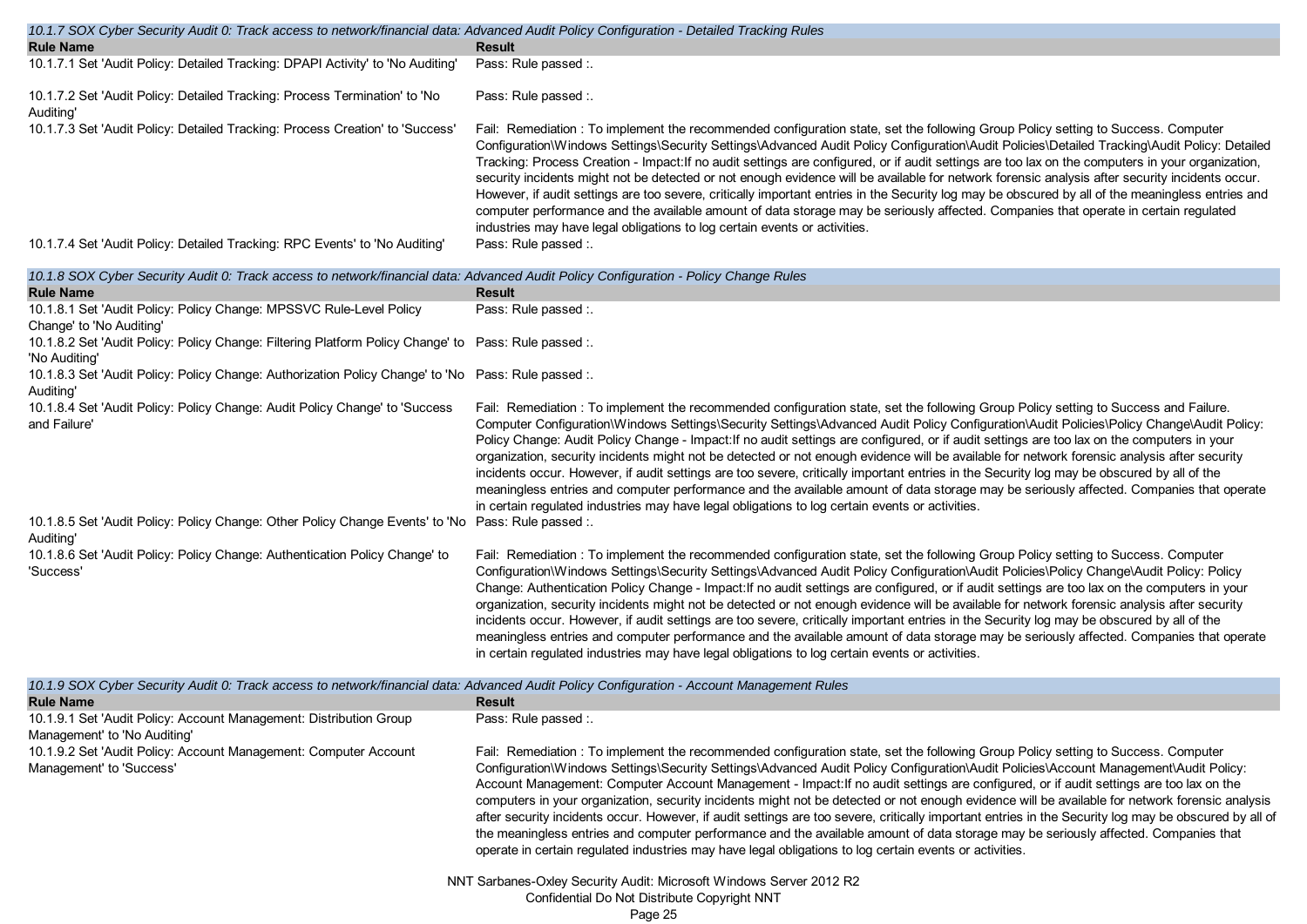| 10.1.9.3 Set 'Audit Policy: Account Management: User Account Management'<br>to 'Success and Failure'         | Fail: Remediation: To implement the recommended configuration state, set the following Group Policy setting to Success and Failure.<br>Computer Configuration\Windows Settings\Security Settings\Advanced Audit Policy Configuration\Audit Policies\Account Management\Audit<br>Policy: Account Management: User Account Management - Impact: If no audit settings are configured, or if audit settings are too lax on the<br>computers in your organization, security incidents might not be detected or not enough evidence will be available for network forensic analysis<br>after security incidents occur. However, if audit settings are too severe, critically important entries in the Security log may be obscured by all of<br>the meaningless entries and computer performance and the available amount of data storage may be seriously affected. Companies that<br>operate in certain regulated industries may have legal obligations to log certain events or activities.         |
|--------------------------------------------------------------------------------------------------------------|--------------------------------------------------------------------------------------------------------------------------------------------------------------------------------------------------------------------------------------------------------------------------------------------------------------------------------------------------------------------------------------------------------------------------------------------------------------------------------------------------------------------------------------------------------------------------------------------------------------------------------------------------------------------------------------------------------------------------------------------------------------------------------------------------------------------------------------------------------------------------------------------------------------------------------------------------------------------------------------------------|
| 10.1.9.4 Set 'Audit Policy: Account Management: Security Group<br>Management' to 'Success and Failure'       | Fail: Remediation: To implement the recommended configuration state, set the following Group Policy setting to Success and Failure.<br>Computer Configuration\Windows Settings\Security Settings\Advanced Audit Policy Configuration\Audit Policies\Account Management\Audit<br>Policy: Account Management: Security Group Management - Impact: If no audit settings are configured, or if audit settings are too lax on the<br>computers in your organization, security incidents might not be detected or not enough evidence will be available for network forensic analysis<br>after security incidents occur. However, if audit settings are too severe, critically important entries in the Security log may be obscured by all of<br>the meaningless entries and computer performance and the available amount of data storage may be seriously affected. Companies that<br>operate in certain regulated industries may have legal obligations to log certain events or activities.       |
| 10.1.9.5 Set 'Audit Policy: Account Management: Other Account Management<br>Events' to 'Success and Failure' | Fail: Remediation: To implement the recommended configuration state, set the following Group Policy setting to Success and Failure.<br>Computer Configuration\Windows Settings\Security Settings\Advanced Audit Policy Configuration\Audit Policies\Account Management\Audit<br>Policy: Account Management: Other Account Management Events - Impact: If no audit settings are configured, or if audit settings are too lax<br>on the computers in your organization, security incidents might not be detected or not enough evidence will be available for network forensic<br>analysis after security incidents occur. However, if audit settings are too severe, critically important entries in the Security log may be<br>obscured by all of the meaningless entries and computer performance and the available amount of data storage may be seriously affected.<br>Companies that operate in certain regulated industries may have legal obligations to log certain events or activities. |
| 10.1.9.6 Set 'Audit Policy: Account Management: Application Group<br>Management' to 'No Auditing'            | Pass: Rule passed :.                                                                                                                                                                                                                                                                                                                                                                                                                                                                                                                                                                                                                                                                                                                                                                                                                                                                                                                                                                             |

|  | 10.1.10 SOX Cyber Security Audit 0: Track access to network/financial data: Advanced Audit Policy Configuration - Account Logon Rules |
|--|---------------------------------------------------------------------------------------------------------------------------------------|
|  |                                                                                                                                       |

| <b>Rule Name</b>                                                               | <b>Result</b>                                                                                                                                 |
|--------------------------------------------------------------------------------|-----------------------------------------------------------------------------------------------------------------------------------------------|
| 10.1.10.1 Set 'Audit Policy: Account Logon: Kerberos Authentication Service'   | Pass: Rule passed :.                                                                                                                          |
| to 'No Auditing'                                                               |                                                                                                                                               |
| 10.1.10.2 Set 'Audit Policy: Account Logon: Other Account Logon Events' to     | Pass: Rule passed :                                                                                                                           |
| 'No Auditing'                                                                  |                                                                                                                                               |
| 10.1.10.3 Set 'Audit Policy: Account Logon: Kerberos Service Ticket            | Pass: Rule passed :                                                                                                                           |
| Operations' to 'No Auditing'                                                   |                                                                                                                                               |
| 10.1.10.4 Set 'Audit Policy: Account Logon: Credential Validation' to 'Success | Fail: Remediation: To implement the recommended configuration state, set the following Group Policy setting to Success and Failure.           |
| and Failure'                                                                   | Computer Configuration\Windows Settings\Security Settings\Advanced Audit Policy Configuration\Audit Policies\Account Logon\Audit Policy:      |
|                                                                                | Account Logon: Credential Validation - Impact: If no audit settings are configured, or if audit settings are too lax on the computers in your |
|                                                                                | organization, security incidents might not be detected or not enough evidence will be available for network forensic analysis after security  |
|                                                                                | incidents occur. However, if audit settings are too severe, critically important entries in the Security log may be obscured by all of the    |
|                                                                                | meaningless entries and computer performance and the available amount of data storage may be seriously affected. Companies that operate       |
|                                                                                | in certain regulated industries may have legal obligations to log certain events or activities.                                               |

| 10.1.11 SOX Cyber Security Audit 0: Track access to network/financial data: Advanced Audit Policy Configuration - Privilege Use Rules |               |  |  |  |
|---------------------------------------------------------------------------------------------------------------------------------------|---------------|--|--|--|
| <b>Rule Name</b>                                                                                                                      | <b>Result</b> |  |  |  |
| 10.1.11.1 Set 'Audit Policy: Privilege Use: Other Privilege Use Events' to 'No Pass: Rule passed :.                                   |               |  |  |  |
| Auditing'                                                                                                                             |               |  |  |  |
| 10.1.11.2 Set 'Audit Policy: Privilege Use: Non Sensitive Privilege Use' to 'No Pass: Rule passed :.                                  |               |  |  |  |
| Auditing'                                                                                                                             |               |  |  |  |
|                                                                                                                                       |               |  |  |  |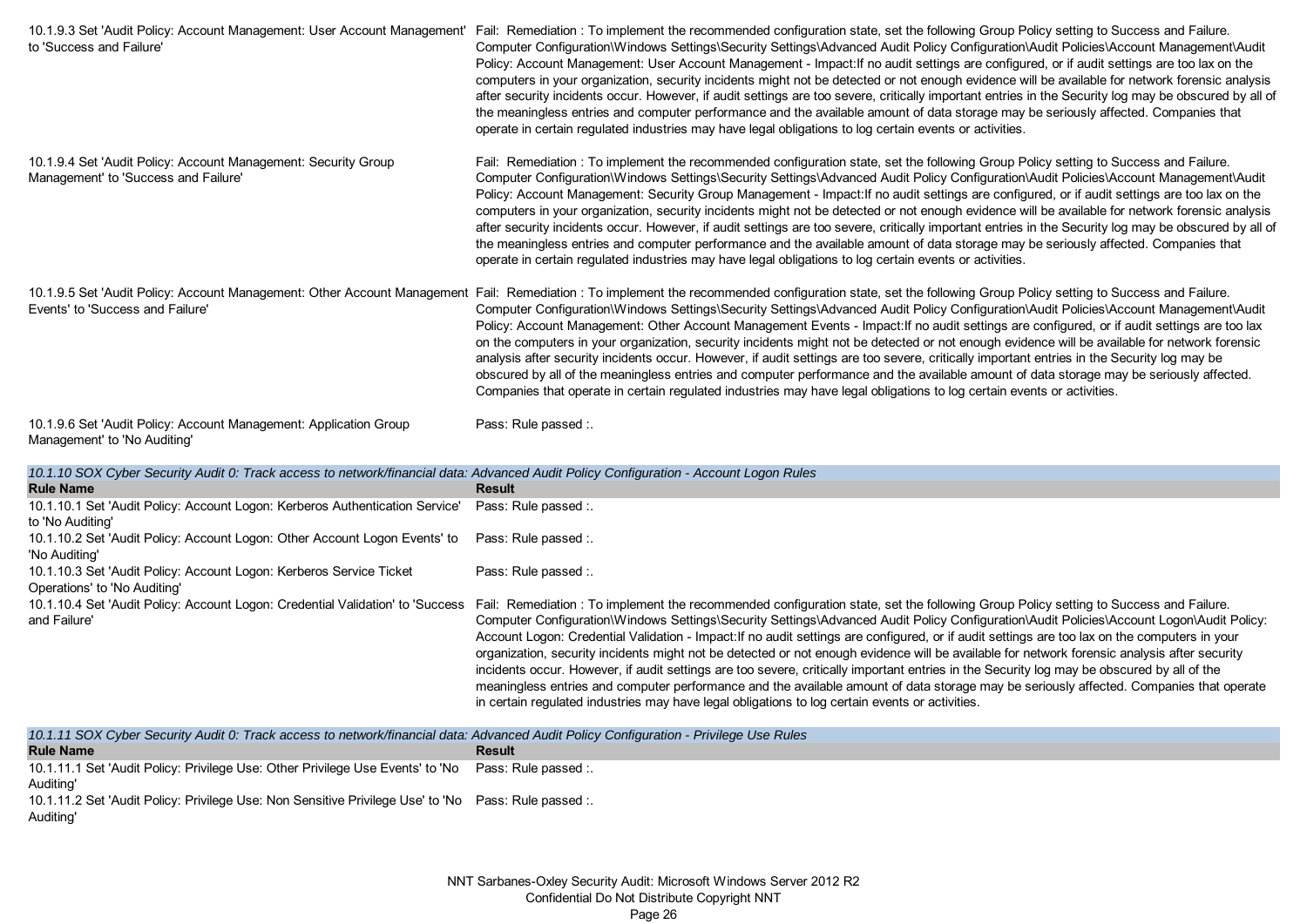10.1.11.3 Set 'Audit Policy: Privilege Use: Sensitive Privilege Use' to 'Success Fail: Remediation : To implement the recommended configuration state, set the following Group Policy setting to Success and Failure. and Failure' Computer Configuration\Windows Settings\Security Settings\Advanced Audit Policy Configuration\Audit Policies\Privilege Use\Audit Policy: Privilege Use: Sensitive Privilege Use - Impact:If no audit settings are configured, or if audit settings are too lax on the computers in your organization, security incidents might not be detected or not enough evidence will be available for network forensic analysis after security incidents occur. However, if audit settings are too severe, critically important entries in the Security log may be obscured by all of the meaningless entries and computer performance and the available amount of data storage may be seriously affected. Companies that operate in certain regulated industries may have legal obligations to log certain events or activities.

#### **11 Regularly Monitor and Test Networks: SOX Cyber Security Audit 1: Regularly test security systems and processes**

11.1 SOX Cyber Security Audit 1: Regularly test security systems and processes

**Rule Name**<br> **Rule Name** *11.1.1 SOX Cyber Security Audit 1: Regularly test security systems and processes: 11.5 Deploy a change-detection mechanism (for example, file-integrity monitoring tools) to alert personnel to unauthorized* 

11.1.1.1 Implement File Integrity Monitoring: Verify the use of a changedetection mechanism within the financial data environment by observing system settings and monitored files, as well as reviewing results from monitoring activities.

Pass: This rule is not automatically assessed. Use Change Tracker Gen 7 to detect all system integrity changes and implement procedures for reviewing and acknowledging Device Events as Planned Changes.